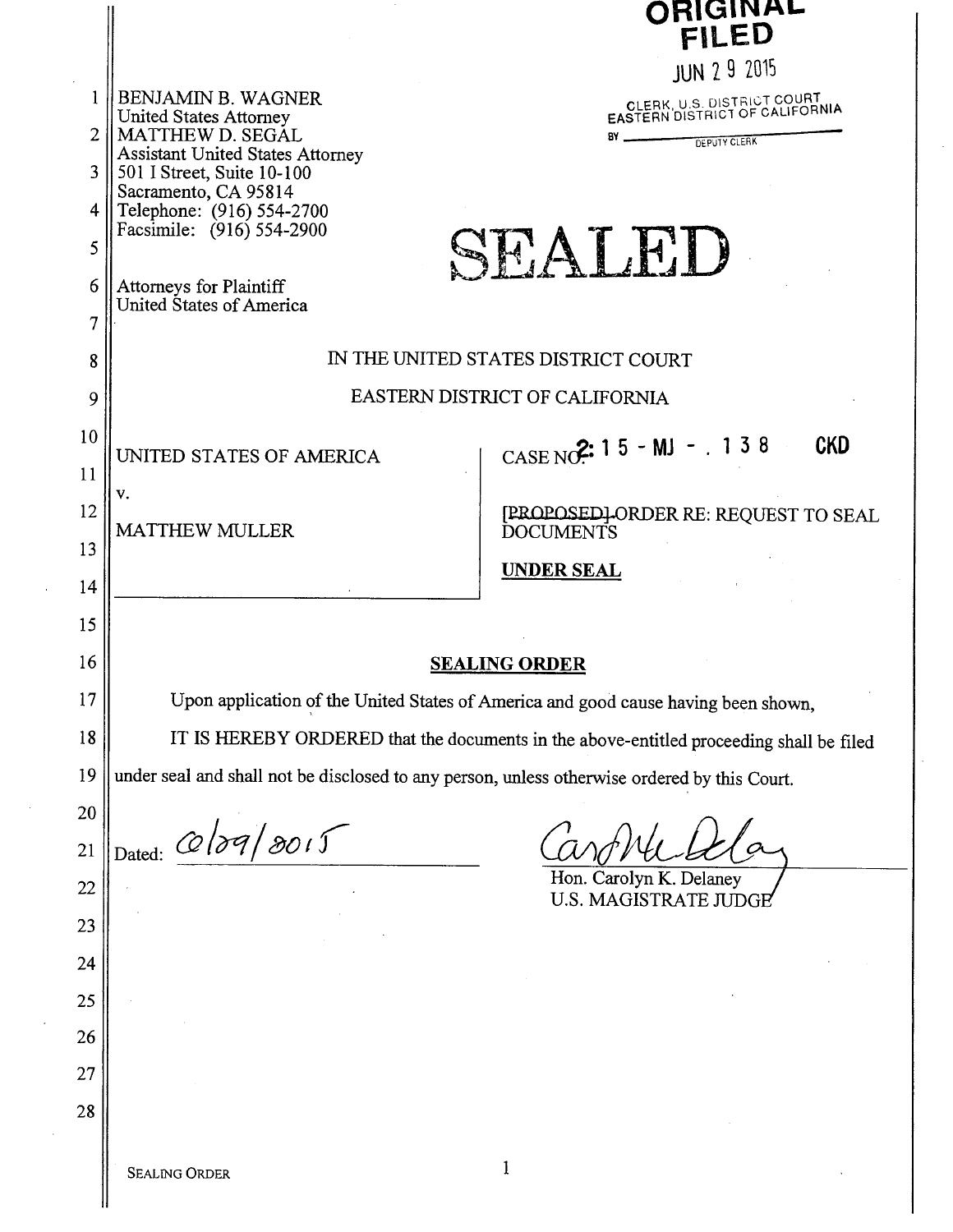AO 442 (Rev. 11/11) (modified) Arrest Warrant

| UNITED STATES DISTRICT COURT ! |  |  |
|--------------------------------|--|--|
|                                |  |  |

for the

Eastern District of California

 $\mathcal{E}$  $\mathcal{E}$ 

United States of America

v.

MATTHEW MULLER

**Defendant** 

# ARREST WARRANT

To: Any authorized law enforcement officer

YOU ARE COMMANDED to arrest and bring before a United States magistrate judge without unnecessary delay  $(name of person to be arrested)$   $MATTHEW MULTLER$ who is accused of an offense or violation based on the following document filed with the court:

 $\Box$  Indictment  $\Box$  Superseding Indictment  $\Box$  Information  $\Box$  Superseding Information  $\boxtimes$  Complaint

 $\Box$  Probation Violation Petition  $\Box$  Supervised Release Violation Petition  $\Box$  Violation Notice  $\Box$  Order of the Court

This offense is briefly described as follows: <sup>18</sup>U.S.C. \$ 1201, Kidnapping

Date: 6/29/2015

City and state: Sacramento, California

ardphil Issuing officer's signature

Carolyn K. Delaney, United States Magistrate Judge

15 - MJ - 138 CKD

Printed name and title

| Return                                                     |                                         |  |  |
|------------------------------------------------------------|-----------------------------------------|--|--|
| This warrant was received on (date)<br>at (city and state) | , and the person was arrested on (date) |  |  |
| Date:                                                      | Arresting officer's signature           |  |  |
|                                                            | Printed name and title                  |  |  |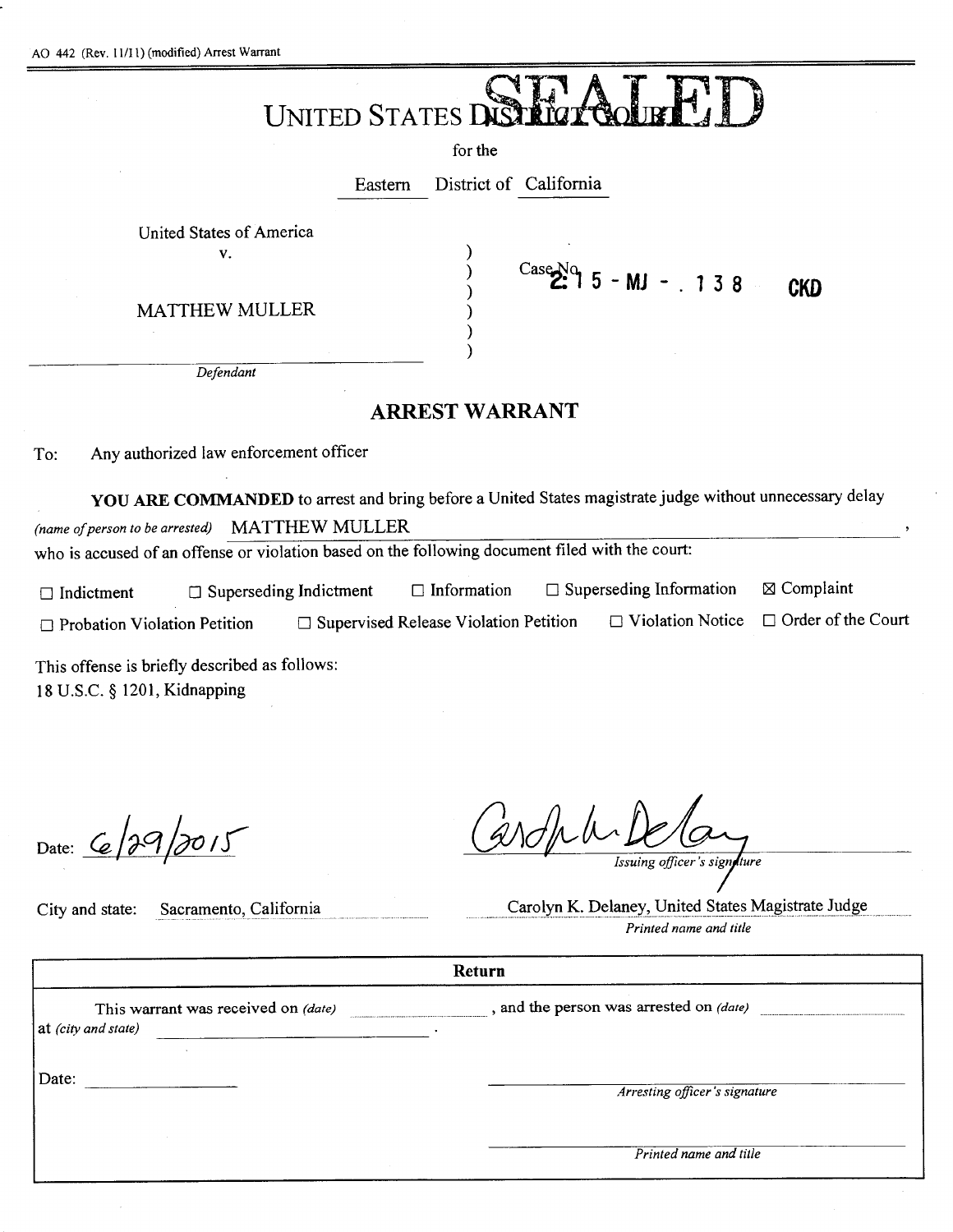|                            | AO 91 (Rev. 11/11) Criminal Complaint |                                                  |                                                                                                           | ORIGINAL                                                             |            |
|----------------------------|---------------------------------------|--------------------------------------------------|-----------------------------------------------------------------------------------------------------------|----------------------------------------------------------------------|------------|
|                            |                                       |                                                  | UNITED STATES DISTRICT COURT                                                                              | <b>JUN 2 9 2015</b>                                                  |            |
|                            |                                       |                                                  | for the<br>Eastern District of California                                                                 | <b>CLERK, U.S. DISTRICT COURT<br/>EASTERN DISTRICT OF CALIFORNIA</b> |            |
|                            |                                       |                                                  |                                                                                                           | <b>DEPUTY CLERK</b>                                                  |            |
|                            | United States of America<br>V.        |                                                  | $\frac{\text{Case 2}}{9}$ 5 - MJ - 138                                                                    |                                                                      |            |
|                            |                                       |                                                  |                                                                                                           |                                                                      | <b>CKD</b> |
|                            | <b>MATTHEW MULLER</b><br>Defendant(s) |                                                  |                                                                                                           |                                                                      |            |
|                            |                                       |                                                  |                                                                                                           |                                                                      |            |
|                            |                                       |                                                  | <b>CRIMINAL COMPLAINT</b>                                                                                 |                                                                      |            |
|                            |                                       |                                                  | I, the complainant in this case, state that the following is true to the best of my knowledge and belief. |                                                                      |            |
| On or about the date(s) of |                                       | March 23-25, 2015                                | in the county of                                                                                          | Solano                                                               | in the     |
| Eastern                    |                                       |                                                  | District of $\overline{\phantom{a}}$ California , the defendant(s) violated:                              |                                                                      |            |
|                            | Code Section                          |                                                  | <b>Offense Description</b>                                                                                |                                                                      |            |
| 18 U.S.C. § 1201           |                                       | Kidnapping                                       |                                                                                                           |                                                                      |            |
|                            |                                       |                                                  |                                                                                                           |                                                                      |            |
|                            |                                       |                                                  |                                                                                                           |                                                                      |            |
|                            |                                       |                                                  |                                                                                                           |                                                                      |            |
|                            |                                       |                                                  |                                                                                                           |                                                                      |            |
|                            |                                       | This criminal complaint is based on these facts: |                                                                                                           |                                                                      |            |
| (see attachment)           |                                       |                                                  |                                                                                                           |                                                                      |            |
|                            |                                       |                                                  |                                                                                                           |                                                                      |            |
|                            |                                       |                                                  |                                                                                                           |                                                                      |            |
| ⊠                          | Continued on the attached sheet.      |                                                  |                                                                                                           |                                                                      |            |
|                            |                                       |                                                  |                                                                                                           |                                                                      |            |
|                            |                                       |                                                  |                                                                                                           | Complainant's signature                                              |            |
|                            |                                       |                                                  |                                                                                                           | Jason R. Walter, Special Agent, FBI<br>Printed name and title        |            |
|                            |                                       |                                                  |                                                                                                           |                                                                      |            |

Sworn to before me and signed in my presence.

Date:  $\frac{\text{June}}{\text{June}} \frac{\partial^2}{\partial^2 2015}$ 

City and state: Sacramento, CA

Carthle Judge's signature

Carolyn K. Delaney, U.S. Magistrate Judge Printed name and title

 $\mathbb{R}^2$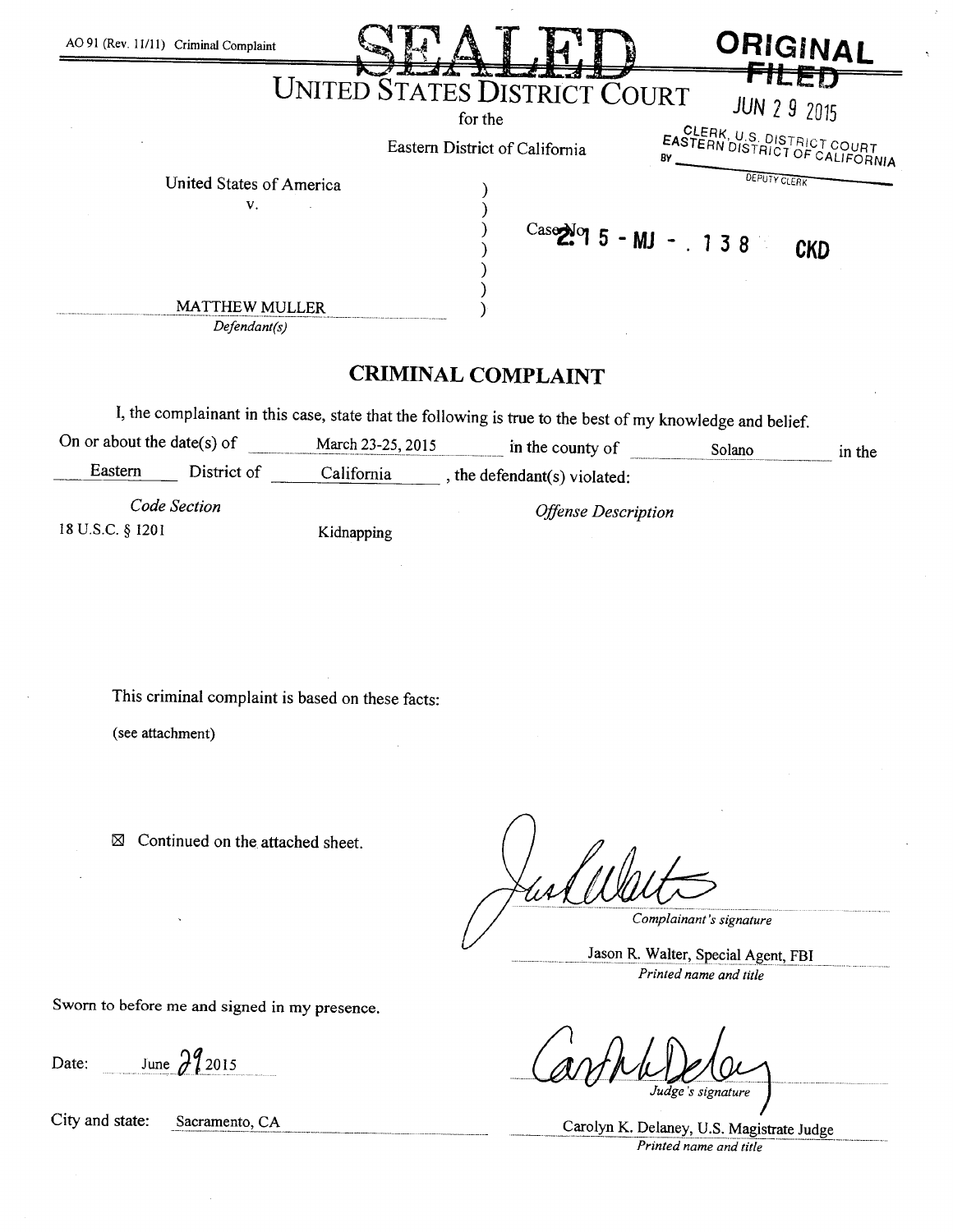# **AFFIDAVIT IN SUPPORT OF AN APPLICATION** FOR A SEARCH WARRANT AND AN ARREST WARRANT

I, Jason R. walter, being first duly sworn, hereby depose and state as follows:

**INTRODUCTION AND AGENT QUALIFICATIONS**<br>1. I am employed by the Federal Bureau of Investigation (FBI) as a Special Agent. As a Special Agent of the FBI, I am authorized to investigate violations of laws of the United States, and I am a law enforcement officer with authority to execute arest and search warrants under the authority of the United States. I have been employed by FBI since 2013 and am currently assigned to the Fairfield Resident Agency of the Sacramento Field Division as the Task Force Coordinator of the Solano County Violent Gang Safe Streets Task Force, which investigates violent crime in Solano County. Included in my duties is the enforcement of all laws related to violent crime including, but not limited to kidnapping or providing false statements of such crimes. Prior to this I was a Deputy Sheriff and Detective with the Douglas County Sheriff's Office in Southern Metro Denver, Colorado from 2003 until my employment with the FBI in 2013. While employed with the Sheriff's Office I was assigned to the Denver DEA as a Task Force Officer for five years, where I conducted investigations into numerous drug trafficking organizations operating in the Denver Metro area. I have received extensive specialized training, and developed experience in various criminal investigations. I have also received training pertaining to the exploitation of the internet and other communication devices. I have been the lead investigator or co case agent on several State and/or Federal Court authorized electronic intercepts. I have led or assisted in the execution of numerous search warrants to search particular places or premises for evidence of crimes.

#### PROBABLE CAUSE

2. The FBI is investigating the kidnapping of VICTIM  $F<sup>1</sup>$  by MATTHEW MULLER, a violation of Title 18 of the United States Code, Section 1201 (kidnapping). In support of my application for a search warrant, this affidavit contains information that supports

<sup>&</sup>lt;sup>1</sup> Throughout this affidavit, I use the term "Victim F" to describe the female kidnapping victim and "Victim M" to emails, but used the findand-replace function to substitute those terms for the victims' names.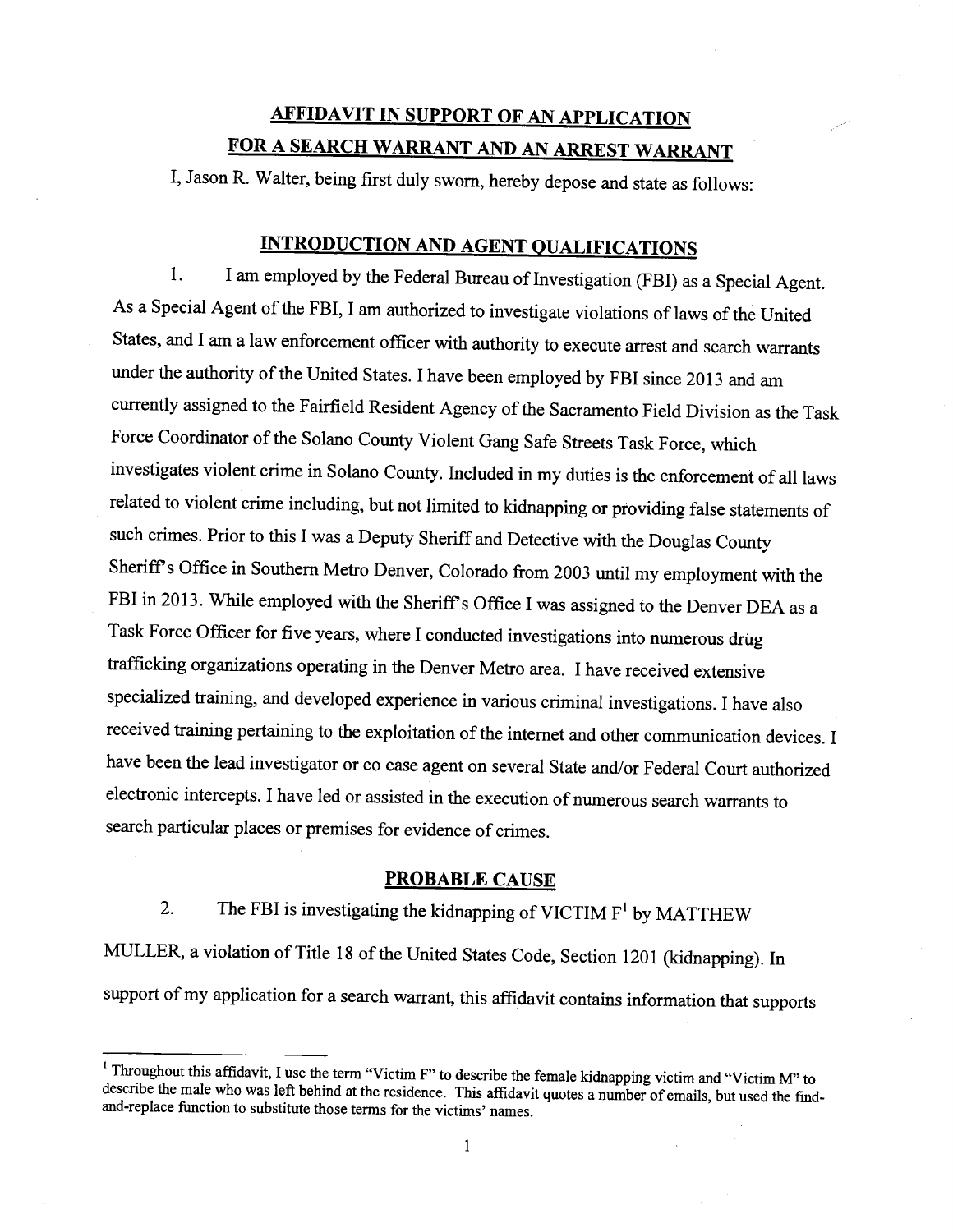probable cause, and some information that might be viewed as detracting from probable cause. As explained below, law enforcement actually made a public statement that this was not a kidnapping. I am including this because omitting information that detracts from probable cause could risk the suppression of any evidence seized pursuant to the search warrant for which I am applying. The history of this case notwithstanding, I believe that in light of recently discovered evidence, there is probable cause to believe that MATTHEW MULLER kidnapped VICTIM F and there is evidence of that kidnapping at the locations described in Attachments A-1 and A-2, such evidence described in Attachment B.

3. On March 23,2015, at approximately 1:53 p.m., VICTIM M called the Vallejo, CA Police Department (VPD) reporting that between the early moming hours of 3:00 a.m. and 5:00 a.m., LTNKNOWN SUBJECT(S) (hereinafter referred to as UNSUB or UNSUB(S)) had broken into his residence located on Mare Island in Vallejo, California, drugged him and his girlfriend VICTIM F by force, and took her with them against her will to an unknown location in his (VICTIM M's) vehicle.

4. At approximately 1:55 p.m., VPD officers arrived on scene, observed that there were no vehicles parked in the driveway or in front of the residence, and contacted VICTIM M, who appeared disoriented and advised the officers that he was drugged and his girlfriend was kidnapped. Offrcers entered the residence with VICTIM M, which is a "neat and clean" two story single family home in a residential neighborhood on Mare Island. As officers entered, they were directed to the kitchen area, where they observed thin strips of red duct tape across the tile at the entrance to the other adjoining rooms. When asked, VICTIM M told officers that he was ordered by the LINSUBS not to leave the boundaries of the red tape. Officers observed a small surveillance/security style camera taped to the ceiling in the family room where it looked as if it

 $\overline{2}$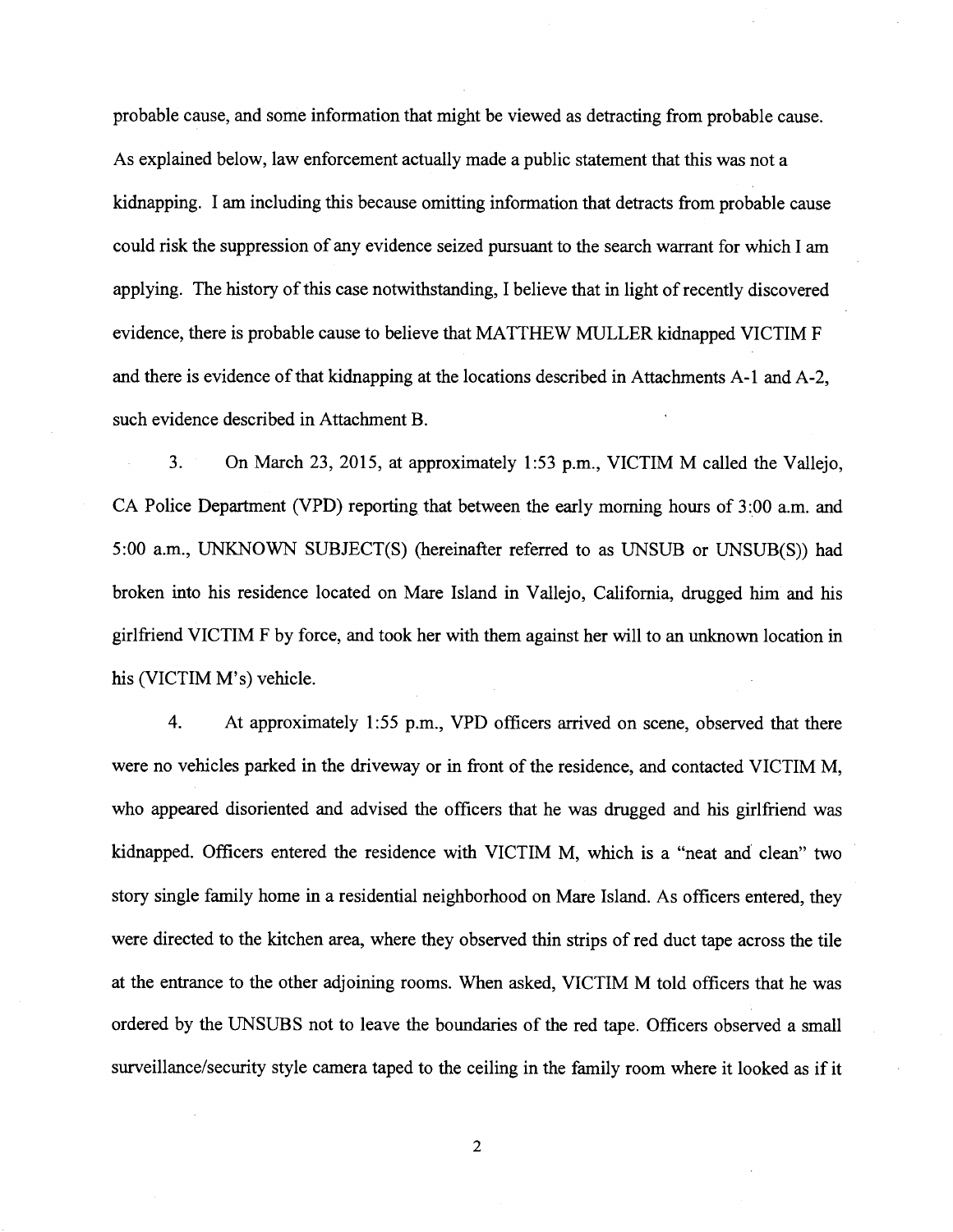had a motion sensor and was functioning. VICTIM M told officers that the UNSUBS had put that camera up and were watching him. Officers observed several "zip ties" on the coffee table that were connected to each other, which according to VICTIM M were used to tie him up. Next to the "zip ties" were a pair of swim goggles that the UNSUBS put on VICTIM M. When officers went upstairs they noticed a strong scented odor in the air and that the carpets had recently been vacuumed. In the master bedroom, officers observed that there was no bedding on the master bed other than the fitted sheet, and that the closet to the master bedroom was open.

5. During this time with officers and later during interviews with agents and detectives, VICTIM M volunteered his account of the incident. VICTIM M stated that the previous evening he and his girlfriend of seven (7) months VICTIM F, who he originally met as physical therapist colleagues at Kaiser Hospital in Vallejo, had some "beers and whiskey", and watched television prior to going to bed together in the master bedroom around 1:00 a.m. At approximately 3:00 a.m., he was awoken by a bright light shining in his eyes, an electrical noise similar to a "stun gun", and the voice of a "white male", (hereinafter referred to as UNSUB #1), calling to them by their names, telling them to lie face down on the bed, which they did. LINSUB #1 then told VICTIM F to tie VICTIM M's hands behind his back with "zip ties" and his feet together, and then told her to move to the master bedroom closet. VICTIM M was then assisted off the bed and told by UNSUB #1 to hop to the closet. During this time UNSUB(S) placed a pair of swim goggles over VICTIM M's eyes, which had tape over them so that VICTIM M could not see. Once in the closet, UNSUB(S) placed a pair of headphones over his ears, which broadcasted a prerecorded message giving VICTIM M instructions of what to do, advising him that he was going to be asked a series of questions, encouragement to remain calm, that he was going to be given a drug that VICTIM M described as approximately "1/4 of a bottle of Diazepam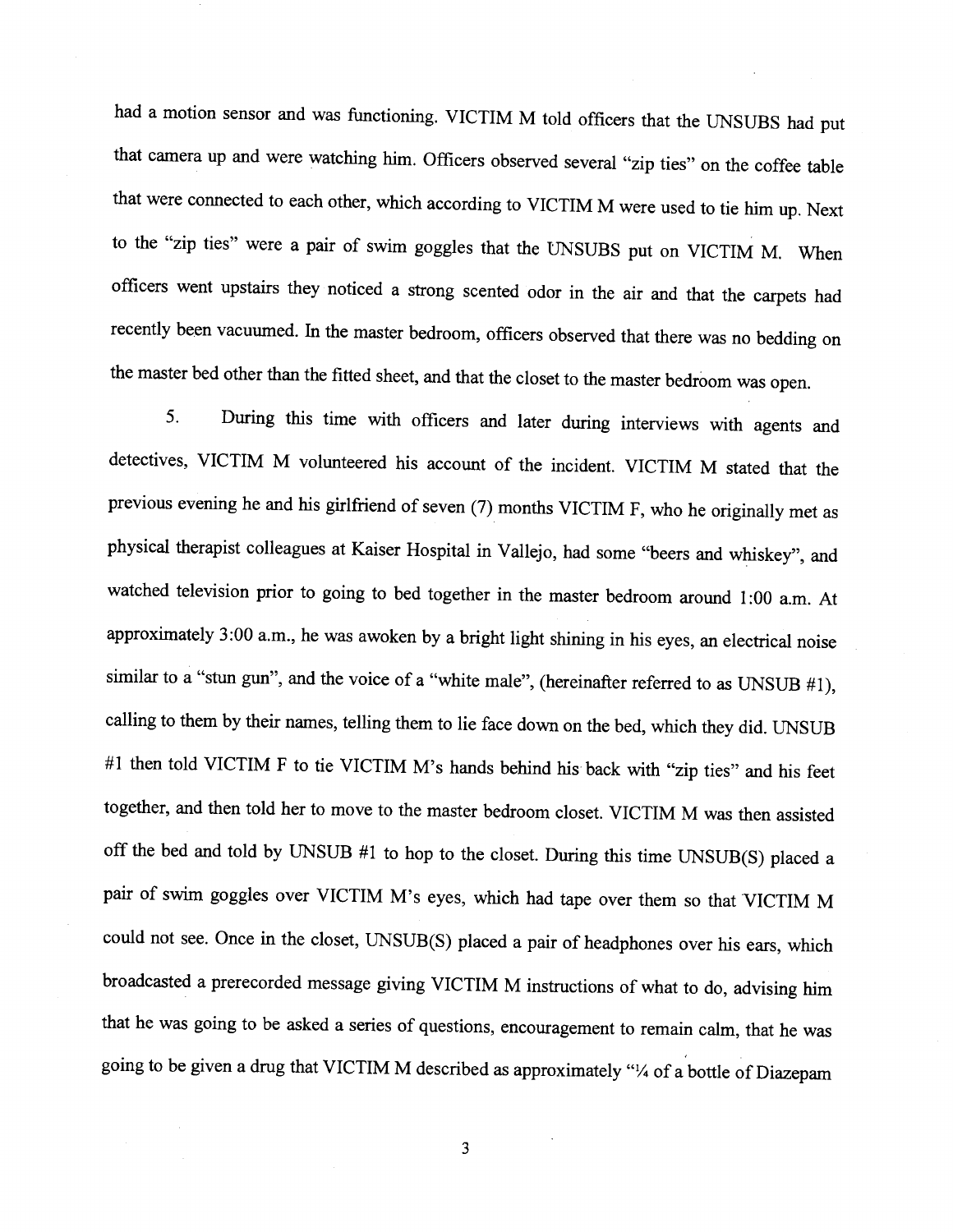and Nyquil", and was told to lay down. The message advised that if VICTIM M refused, he would be given the drug intravenously. The message further related that if VICTIM M or another named female whom the recording assumed Victim F was, did not comply with any instructions the other would be hurt, first by electric shock, then by cutting their face. While in the closet, VICTIM M stated that his "vitals" were taken and that he felt the blood pressure cuff being taken on and off his arm. VICTIM F was then taken from closet and brought to the next bedroom over, which VICTIM M knew because he could hear noises coming from that room. Still in the closet, VICTIM M was asked if VICTIM F looked similar to the other named female. VICTIM M told LTNSUB #l that they both had long blond hair and that the other woman had movod out of the residence in September 2014. UNSUB #1 left at this time and returned advising VICTIM M that he knew he banked with WELLS FARGO, CHASE BANK, had an account with SLEEP TRAIN, and grew up in Penryn, CA. VICTIM M never saw any of the UNSUB(S) and only heard the voice of UNSUB #1. At one time during this incident, he overheard UNSUB #1 whisper to someone, but never saw that person. VICTIM M said that he was informed by the recording that the UNSUB(S) were a professional group there to collect financial debts, that they were going to take the other named female, that there would be cameras placed in his home to monitor him, and that he would be confined to his living room, kitchen, and bathoom, where he would await further instructions from them. VICTIM M was further informed by the recording  $\alpha$  deferent person cluss  $\tau$  $\alpha$  different  $\beta$ erson  $\alpha$   $\alpha$   $\gamma$  $\alpha$ <sup>y</sup>  $\gamma$  $\alpha$   $\gamma$   $\alpha$   $\gamma$   $\alpha$   $\gamma$  are recording that and to keep his phone line open. VICTIM M was also advised that he would have to provide the UNSUB(S) with \$15,000 for the safe return of VICTIM F and if he did not comply she would be hurt, first by electric shock, then by cutting her face. VICTIM M was advised to call into work sick as he would need to cancel plans for the next 48 hours and to send a text message from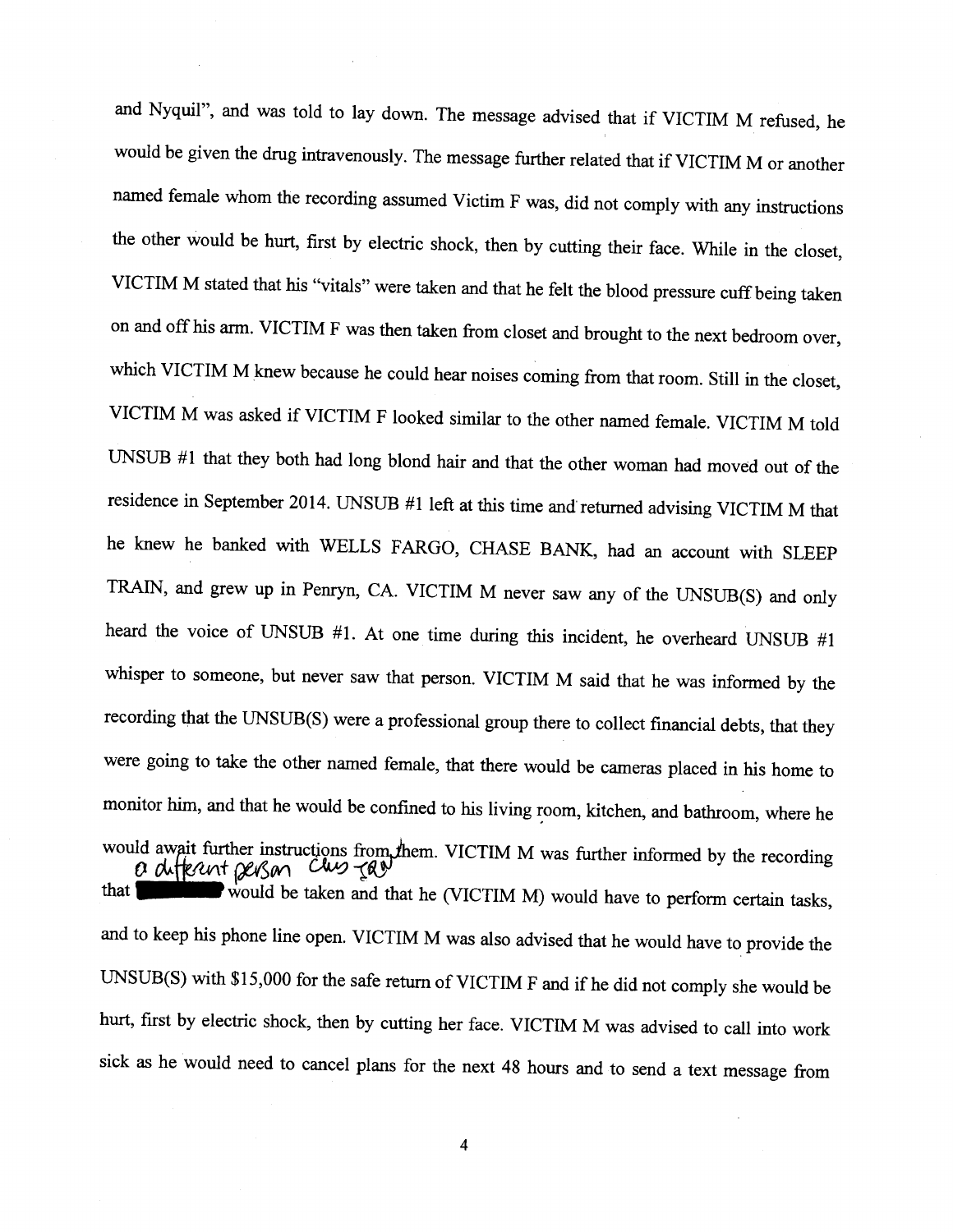n<d t9 VICTIM  $\frac{F}{A}$  phone to call in sick for her as well. UNSUB #1 told VICTIM M that if all went well he could go on with his life. VICTIM M said that at times he could hear UNSUB #l talking to VICTIM F, but could not hear exactly what was being said. VICTIM M was questioned by LINSUB #1 about his vehicle keys and about any tracking or navigation systems in the vehicle. He was told that UNSUB(S) would be taking his vehicle and would leave it somewhere on Mare Island. VICTIM M was advised to give up all of his WELLS FARGO checking account information, CHASE BANK credit card account information, login information for VICTIM M's COMCAST.NET and LIVE.COM email accounts, the password to his wifi router in the residence, and access to his laptop computer, which was later taken by the UNSUB(S). After hearing these recordings and having these conversations with UNSUB #1, VICTIM M was taken downstairs and placed on the couch where his ankles were bound with duct tape, clothes were brought down for him, and scissors were left on the counter to help him later cut himself free. At this time, VICTIM M was advised by UNSUB #1 that he was not to leave the area that was taped off by the red duct tape and that he was being watched by the camera. At one point during this time VICTIM M asked for a blanket advising that he was cold and UNSUB #l told him that UNSUB #l wouldn't know how cold it was because "they" were wearing wet suits. After falling asleep on the couch, VICTIM M awoke, cut himself free from the leg restraints after slipping off the "zip ties" that held his wrists, and noticed that VICTIM F, his laptop (ASUS), and his vehicle, a 2000 TOYOTA CAMRY bearing California registration 4GQA436 was missing. VICTIM M firther observed that VICTIM F's vehicle, a silver 1999 HONDA CR-V bearing California registration 5ASF373, which was originally parked in front of his garage that housed his vehicle, was moved and parked across the street from his house. VICTIM M also noticed that both cell phones, his an APPLE IPHONE 4 bearing AT&T wireless cellular number 916-XXX-7398, and VICTIM F's APPLE IPHONE 4 bearing AT&T wireless cellular number 714-XXX-9659,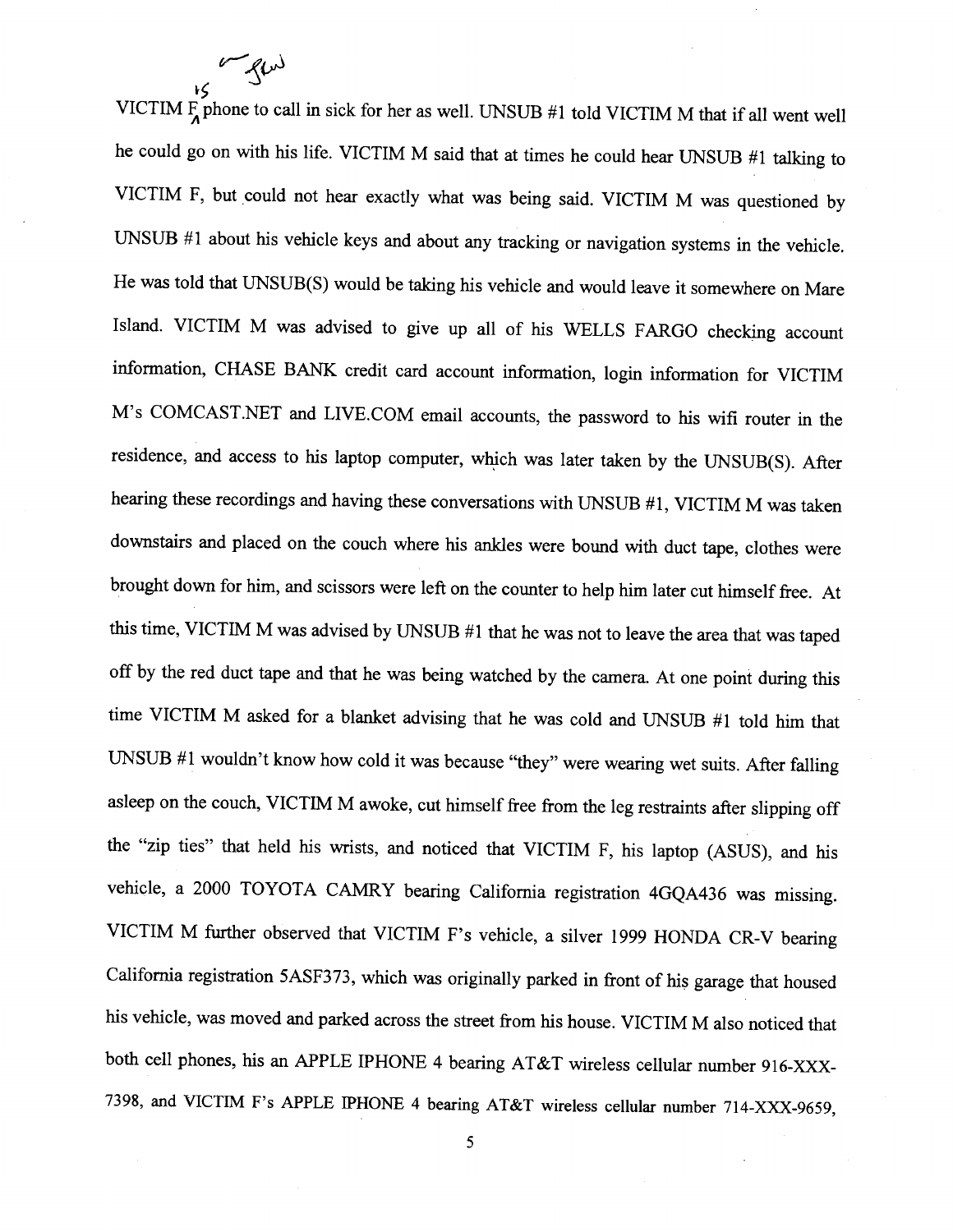were left in the residence. Upon looking at his phone, VICTIM M noticed a new email message on his LIVE.COM account from his COMCAST.NET account demanding two payments of \$8,500, one from his WELLS FARGO bank account and the other payment from his CHASE BANK credit card account. If asked about the withdrawals, he was to explain that the money was to purchase a ski boat. VICTIM M called CHASE BANK and was informed that he could get a \$3,520 cash advance on his credit card. vICTIM M then attempted to call his brother, who is <sup>a</sup> federal law enforcement officer, but could not get a hold of him, so he called his brother's girlfriend' After this he tried his brother again and finally was able to talk to him. After explaining the incident to his brother, his brother advised him to call the police. VICTIM M then, hung up the phone and called 911.

6. VICTIM M cooperated with officers on scene and agreed to be transported to the VPD for further interviews by detectives. Once at VPD, VICTIM M consented to a blood test to determine what drug(s) he was given during the incident, and at 3:54 p.m., blood was taken from his arm and later sent to the California Department of Justice's Bureau of Forensic Sciences Laboratory for analysis where the results are still pending.

7. At approximately 6:00 p.m., California Highway Patrol's Air Unit located a vehicle matching the descriptions of VICTIM M's vehicle parked in the Department qf Veterans Affairs Mare Island Clinic's parking lot located at 201 Walnut Ave. Officer's arrived on scene and located VICTIM M's vehicle, that was backed into a parking stall with the doors locked and the keys sitting atop of the left rear tire. There were strips of red duct tape located on the top of the vehicle that were approximately one foot in length and two feet apart. The vehicle was towed to the VPD indoor vehicle bay, were it will await scareh by erime seene technicians.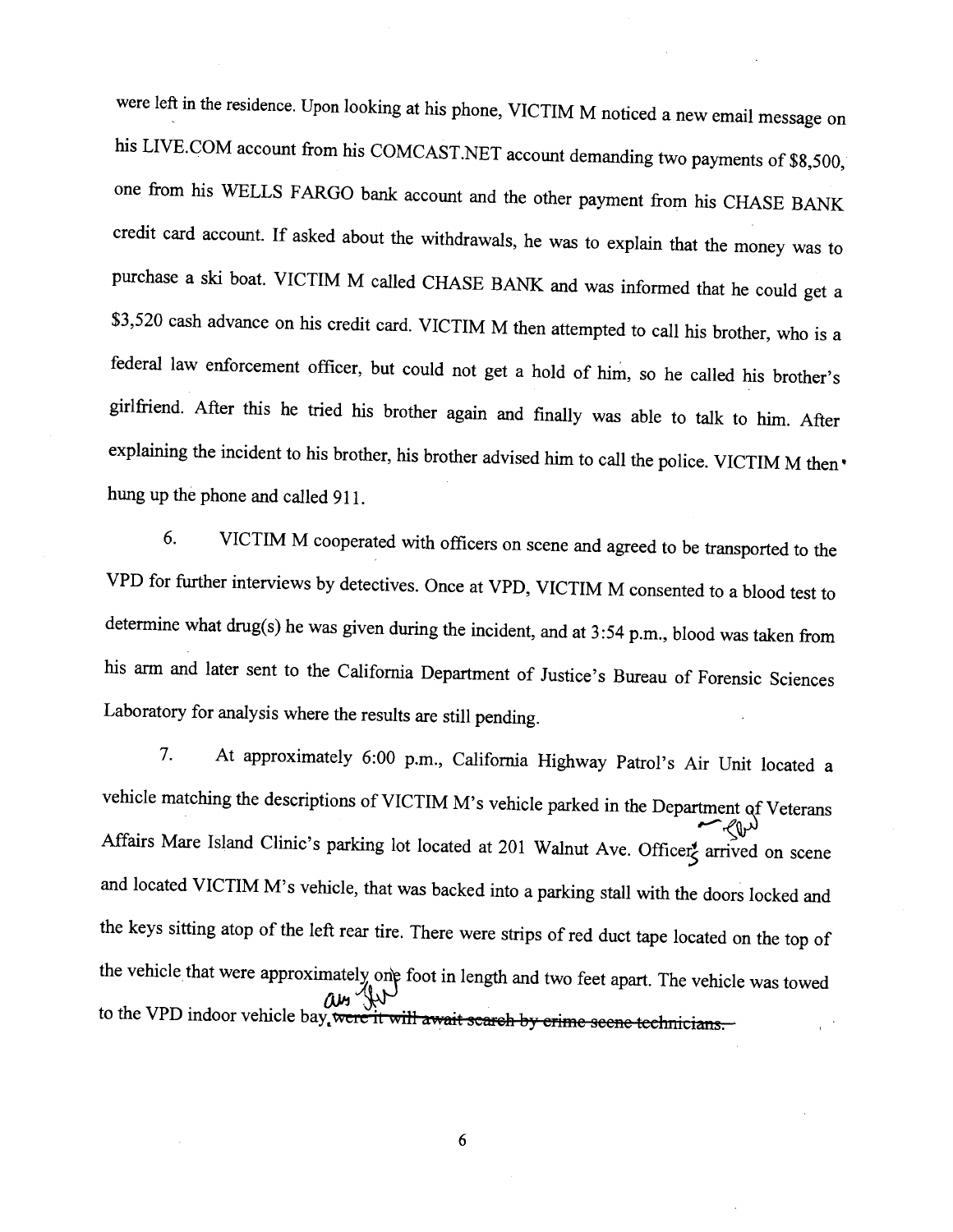8. During this time the Solano County Sheriffs Office's Office of Emergency Management Search and Rescue was conducting an extensive search of Mare Island for VICTIM F.

9. At approximately 9:00 p.m., at the request of the VPD, the FEDERAL BUREAU OF INVESTIGATION's (FBI) FAIRFIELD RESIDENT AGENCY was requested to respond and assist VPD with their investigation.

10. On March 24, 2015, at approximately 2:00 a.m., after VICTIM M was interviewed at great length by VPD he consented to a polygraph examination that was administered by the FBI. Prior to the polygraph examination, Special Agent (SA) Peter French advised VICTIM M of his Miranda Rights, which he waived, and completed the exam with unknown results. During SA French's follow-up interview with VICTIM M regarding his preliminary results, which became accusatory at times, VICTIM M terminated the interview by requesting to speak with an attorney. VICTIM M left.

11. At approximately 12:24 p.m., the following email was sent from VICTIM M's LIVE.COM email account to HENRY LEE's email, a journalist from the SAN FRANCISCO CHRONICLE newspaper at HLEE@SFCHRONICLE.COM:

From: Victim F <Victim M@live.com> Date: March 24, 2015 at 12:23:11 PM PDT To: <hlee@sfchronicle.com><br>Subject: Victim F  $F51c7$ 

As stated, Ms. Lee, will be returned safely tomorrow. We will send a link to her location after she has been dropped off. She will be in good health and safe while she waits. Any advance on us or our associates will create a dangerous situation for Victim F. Wait until she is recovered and then proceed how you will. we will be ready.

http ://dropcanvas. com/buofr

 $\overline{7}$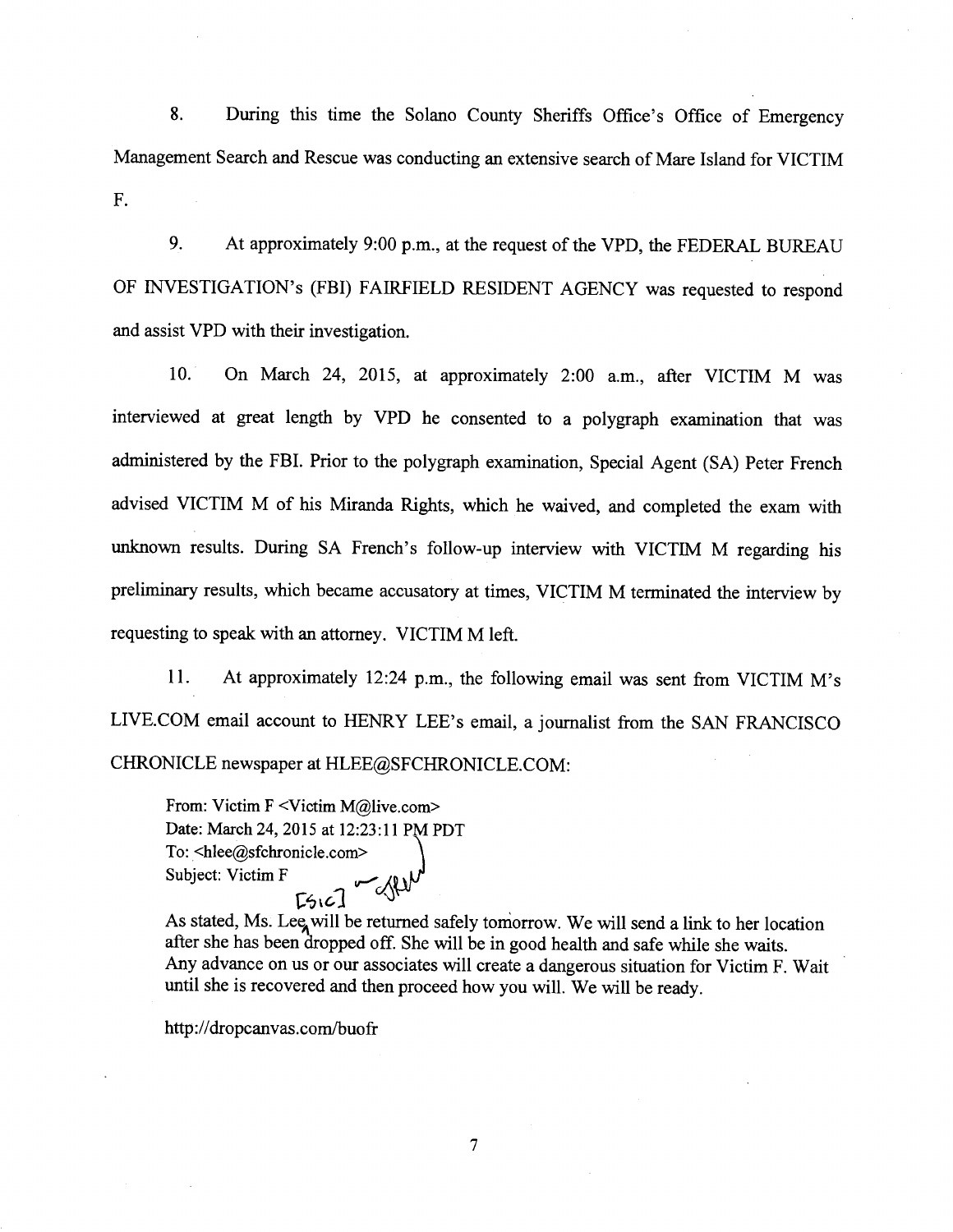The above email contained the hyperlink of http://dropcanvas.com/buofr, which is a link to an audio file (that has been "stripped" of all identifying data) that depicts a female voice identifying herself as VICTIM F, describing how she is still alive because she knows of the German airliner that crashed in the French Alps, and that it was in fact her as her first concert she went to was BLINK 182. This audio file was later played for VICTIM M as well as VICTIM F's father, who each recognized the voice as VICTIM F. Email header analysis revealed that the email was sent using the Singapore-based anonymous email service anonymousemail.com. The aforementioned "From" line was entered by the sender.

12. At approximately 8:00 p.m., FBI Crisis Negotiator SA Arvinder Ginda and VICTIM M with his attorney arrived to VPD where VICTIM M was met by SA Ginda and the affiant in an attempt to gain VICTIM M's cooperation with investigating the kidnapping of VICTIM F. VICTIM M consented to sending an email from his LIVE.COM email account to his COMCAST.COM account in an attempt to elicit communication from the UNSUB(S). The email consisted of VICTIM M stating that he is worried for VICTIM F's safety and wishes to bring this incident to an end. To this date there has been no response to this email from the UNSUB(S) that agents and detectives are aware of.

13. At approximately 8:30 p.m., VICTIM M showed the affiant two missed calls on his cellular telephone that were missed since it had been in VPD's custody, which were from an "UNKNOWN NUMBER" that called on March 23, 2015, at approximately 8:31 p.m. and 8:33 p.m.. Pursuant to a Califomia State search warrant, AT&T later provided agents with the call records for VICTIM M's cellular telephone, which revealed that the actual phone number that called VICTIM M at those aforementioned times was 707-567-7789. Based on the exigent circumstances described above, AT&T volunteered the account information associated to that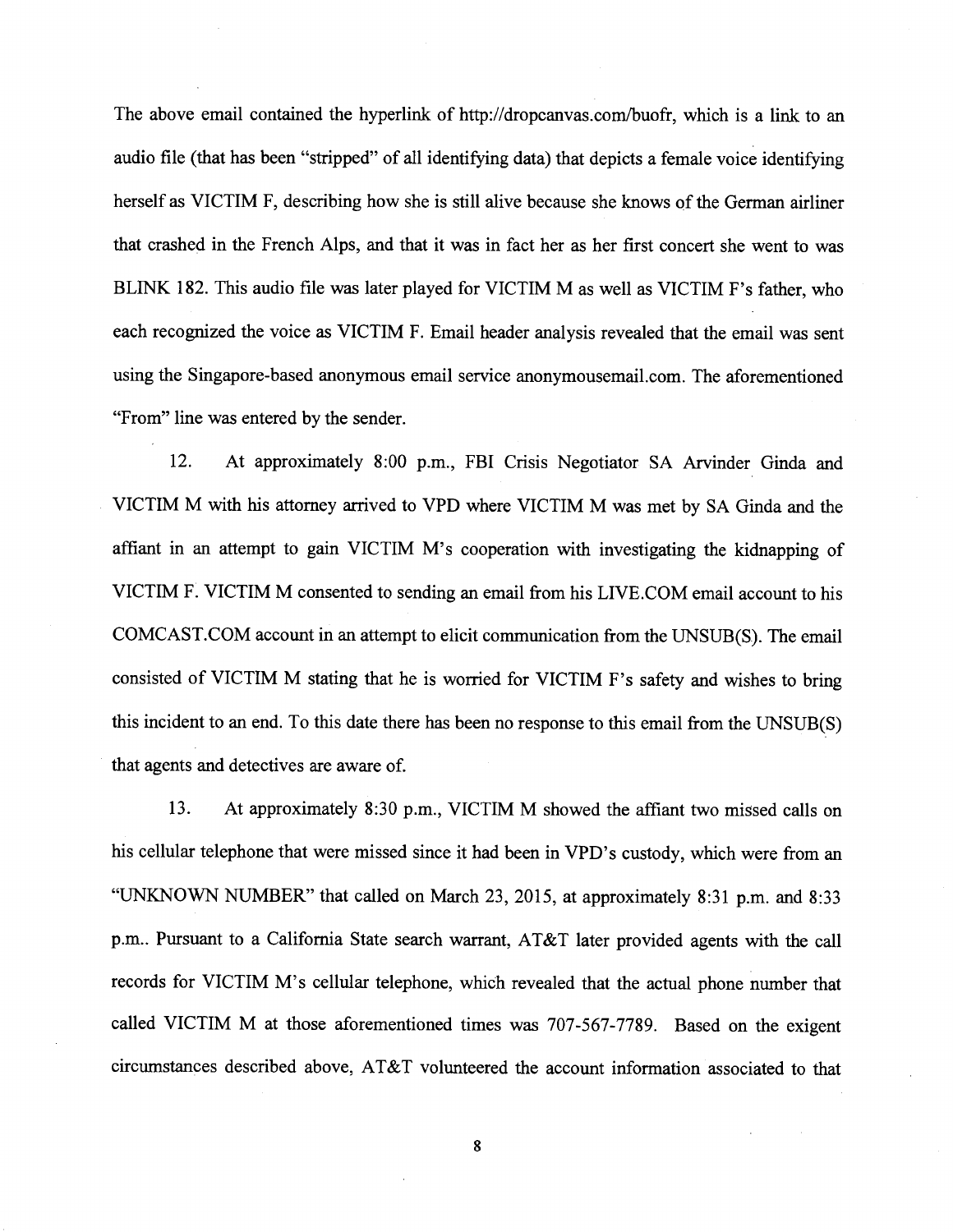cellular number, which disclosed that it was an active TRACFONE. Business records show that the TRACFONE was purchased on March 2,2015, at approximately 5:39 p.m., at TARGET, (store number 330), register number 0112, located at 560 Contra Costa Boulevard, Pleasant Hill, CA94523. Target later provided agents with captured video footage and still photographs of the individual who purchased the phone. The video depicts a light-skinned male, with dark hair, medium build, wearing a dark polo shirt, dark shorts, and dark shoes. The phone was activated on March 23, 2015, with an account number of 436050464409 and International Mobile Subscriber Identifier ("IMSI") 310410760585437. with this information, AT&T provided call records for the above TRACFONE, which revealed that the two phone calls plus an additional call to VICTIM M's cellular number that failed to connect; was calculated by AT&T to have been placed from South Lake Tahoe, Califomia, more specifically, within 200 meters of Grid Coordinates 38.915361, -119.96702l, which is the intersection of Hank Monk Avenue and Horace Greeley Avenue.

14. On March 25, 2015, at approximately 9:48 a.m., agents and detectives were advised by VICTIM F's father that VICTIM F had called him from his neighbor's house in Huntington Beach, California, and stated that she had just been dropped off near her mother's residence on Lake Street, not far away. Huntington Beach Police (HBPD) arrived on scene at the request of VPD where she talked to officers. VICTIM F stated that while at VICTIM M's residence in Vallejo she awoke to several UNSUBS holding guns with red lasers. The UNSUBS told VICTIM F and VICTIM M that this was a robbery and that they were going to be restrained. She was then told by UNSUBS to restrain VICTIM M with "zip-ties". VICTIM F and VICTIM <sup>M</sup>were then guided to the closet. VICTIM F looked down the entire time and did not see the UNSUB(S). They were told that they would not be harmed and that it was only financial. They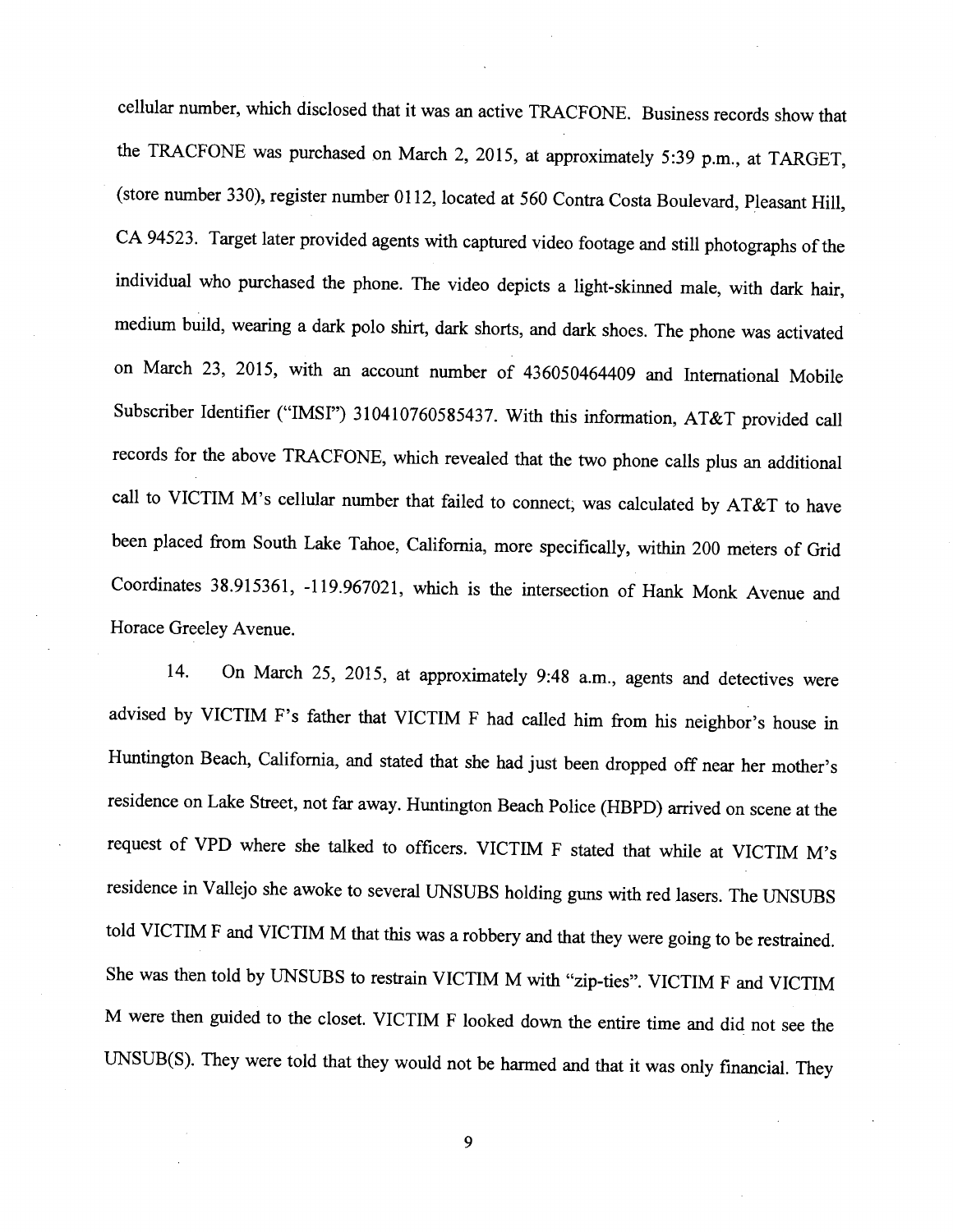were given swim goggles to wear that she could not see through. They were also given headsets, which played a relaxing music with a pre-recorded calm sounding voice reading a message that told them that they would be asked questions and if their stories didn't match or they didn't cooperate that they would be punished wift "electrical shock" or scratches to their face. They were told a medic would check on them, asked about medical issues and their blood pressure was taken. The UNSUB(S) soon discovered that VICTIM F was not the target and that something had gone wrong. The kidnappers informed VICTIM F they were looking for VICTIM M's exfiance, the woman whose name was on the recording heard by VICTIM M. The UNSUB(S) told VICTIM F they do these "tasks" for a client where they target someone for money. They told her that she was not involved and that it had to mostly do with the other woman's family. The  $UNSUB(S)$  informed VICTIM F that she  $\sqrt{\psi^{\mathcal{U}}}$ have to come with them for 48 hours until VICTIM M did something for them. VICTIM  $F'$  belongings including her bag, backpack, and purse were collected by the UNSUB(S) and taken with them. VICTIM F's phone was left with VICTIM M along with her passcode for him to send a message to her work about being gone for a couple days. VICTIM F was told to drink a cocktail with a sedative and was "knocked out" before being transported in the trunk of VICTIM M's Camry. This lasted for an unknown amount of time before she was switched to the trunk of a different car. She was then taken out of the trunk where she felt the cool concrete floor of a garage. VICTIM F felt like she was brought to a quiet house and placed in a bedroom. The bedroom had a queen size bed, dresser, and the windows were barricaded. VICTIM F was told to wear the provided swim goggles each time she had contact with the UNSUB(S) or when they entered the room. VICTIM F was secured to the bed with a "zip-tie" and a bike lock. VICTIM F told officers there was one of the UNSUB(S) that was with her the whole time, (hereinafter referred to as UNSUB #2). She described him as <sup>a</sup>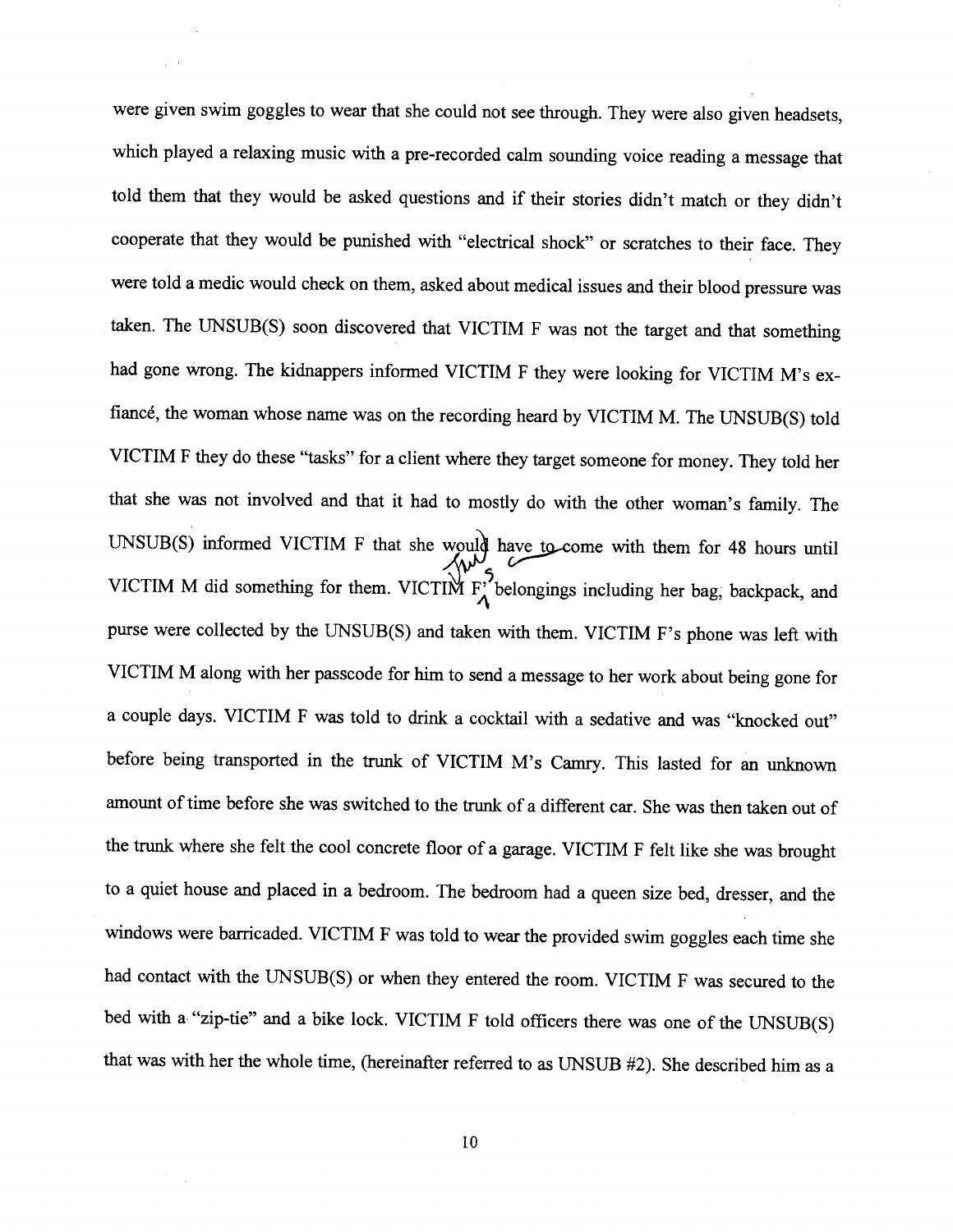white male with brownish red hair and no accent. She never knew his name or saw his or the other UNSUBS faces. The other three UNSUBS were referred to by UNSUB #2 as, "T, J and L". VICTIM F told officers that the UNSUBS sounded well organized and had "protocols" as if they had done this before. After a few days it was decided to transport VICTIM F to her home town of Huntington Beach away from VICTIM M and the "commotion of the authorities" in Vallejo. VICTIM F was driven to Huntington Beach by just the one kidnapper in the back seat of the vehicle and told to lie down. VICTIM F described the vehicle as a smaller white vehicle with <sup>a</sup> modified loud exhaust. VICTIM F was unsure how long she was in the vehicle because they gave her a sedative. She believed that they were stuck in "L.A. traffic" for a while. The vehicle stopped in the area of Beach Boulevard and Utica Street where UNSUB #2 got out of the vehicle and removed her bags. He then had VICTIM F exit the vehicle where he took off the swim goggles. VICTIM F told officers that her eyes were still closed because they also had put tape over her eyes, which she described as square pieces of sticky cardboard. VICTIM F was told to face away from UNSUB #2 and told that he was recording her so the she would not turn around as he drove away. Once VICTIM F heard the vehicle drive away she removed the tape from her eyes and walked to her mother, JANE VICTIM F's residence at 1842 Lake Street. VICTIM F told officers that nobody was home so she asked a gardener who was working in the yard next door if she could use his cell phone to call her Father, which shq did and left him a voicemail.  $f^{\sim}$  the She then left her bags on the patio and continued to her  $\cancel{P}$ ather's house. VICTIM F further told offtcers that she was well cared for, given food and water and was allowed to use the restroom frequently. The UNSUB allowed her to shower, change her clothes and brush her teeth. VICTIM F showed officers her shoes and a large water bottle, all of which were given to her by the UNSUBS. The UNSUBS told VICTIM F that the intention was never to harm or kill her and she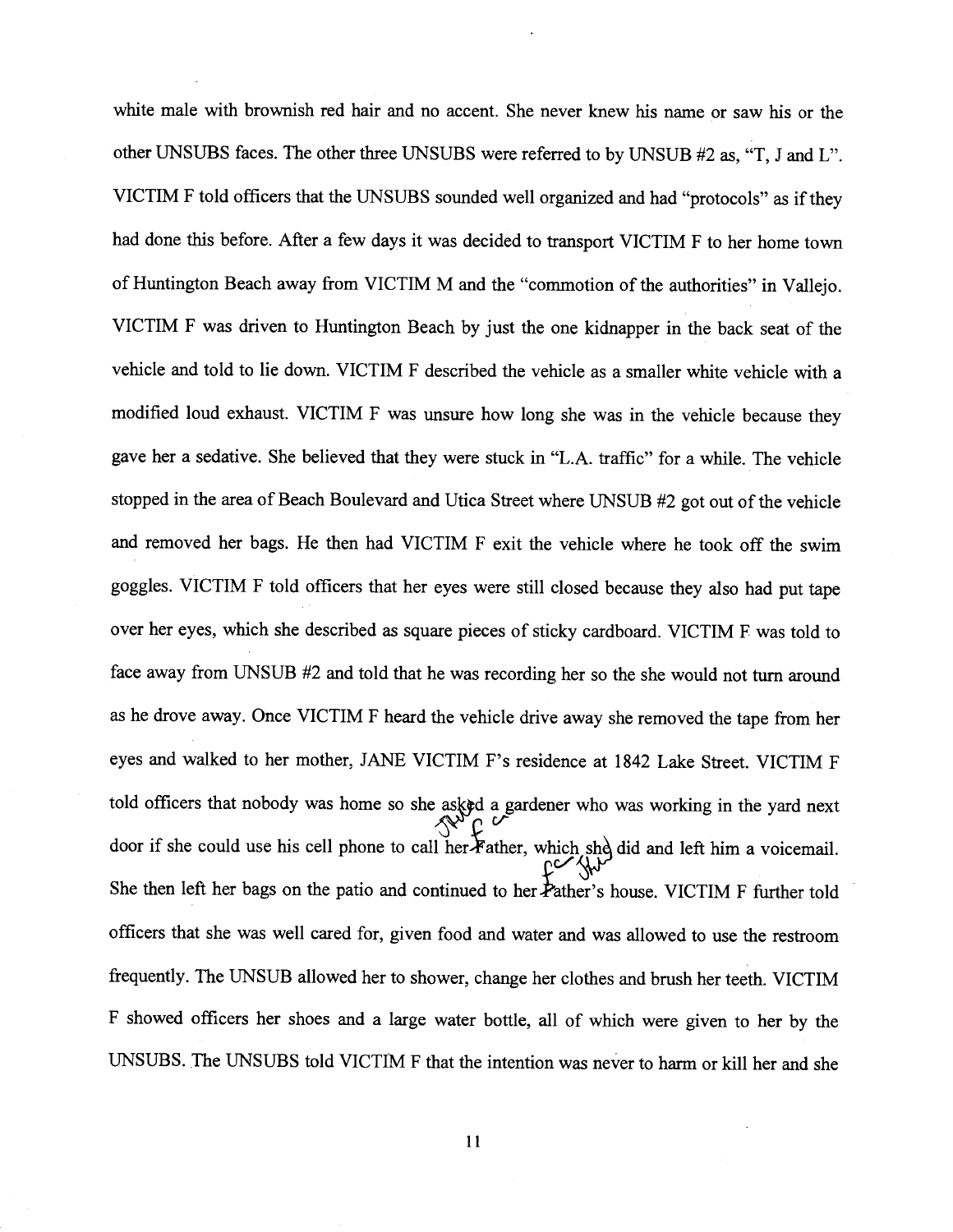would be released after they achieved a financial goal. VICTIM F told officers that she was scared of what could happen to her if she spoke with police and what information she provided would become public. VICTIM F looked at a satellite view of the area of Beach Boulevard and Utica Street and identified the alley of 2020 Florida Street as the location she was dropped off. Officers arrived on scene to that location and attempted to locate the discarded tape that was used to blindfold VICTIM F or further evidence, which met with negative results. Officers advised that VICTIM F had a calm demeanor throughout their interview. Upon first contact by officers, they noticed that VICTIM F had "darker impression circles" around her eyes, consistent with wearing swim goggles. VICTIM F told officers that she did not need medical treatment and did not appear to have any injuries. She also denied that any type of sexual assault had occurred.

15. At approximately 10:11 a.m., HBPD officers contacted a witness by his wireless cellular number, who was the individual who allowed VICTIM F to use his phone to call her father. The witness advised officers that VICTIM F, who he has never met before, asked to borrow his phone because she "needed to call someone to get picked up". The witness allowed VICTIM F to use his phone and observed her make two phone calls on his phone. The witness told officers that he did not pay close attention to VICTIM F while she was on the phone but recalled that she left an unknown message during one call. He further recalled her talking to an unknown person during the second call telling the person she, "just got dropped off at her mom's". When asked about VICTIM F, the witness recalled that she seemed, "normal." Officers asked if she seemed nervous, excited, or scared, and he stated, "no, she seemed completely normal." The witness voluntarily showed officers his phone log on his cellular telephone, which revealed that VICTIM F made one brief call to each of two numbers in the 714 area code.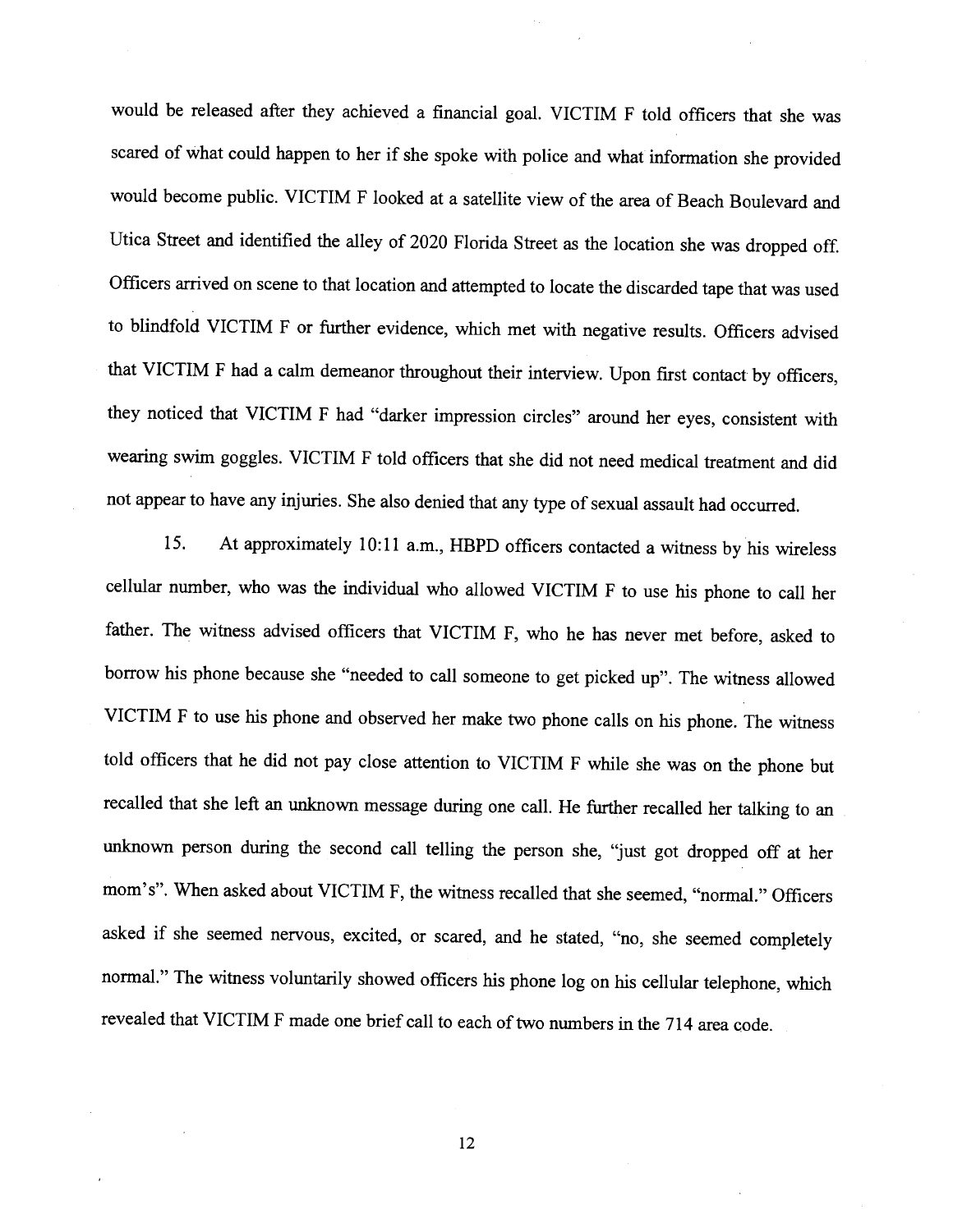16. At approximately 10:51 a.m., FBI Sacramento Field Division agents coordinated efforts with the Los Angeles Field Division to have VICTIM F transported back to Vallejo via airplane, however once she was released by HBPD and was to meet with Los Angeles Field Division agents for her tansport, she could not be located and did not make any attempts to contact any members of law enforcement even after numerous requests through family members by FBI and VPD.

17. At approximately 9:27 p.m., the Vallejo Police Department's Public Information Officer Lieutenant Kenny Park made a statement to the press that the kidnapping was, in essence, not authentic. This statement, as well as the entire case, sparked national media attention as well as responsive press conferences by those representing VICTIM F and VICTIM M. It was stated to the public that VICTIM M and VICTIM F were interviewed in length and questioned as possible suspects.

18. On March 26, 2015, at approximately 8:15 a.m., FBI was notified by VPD detectives that VICTIM F was located and was on her way to their office for an interview.

19. At approximately 12:04 p.m., VPD Det. Matt Mustard, SA David Sesma, and witnessed by your affiant, interviewed VICTIM F in the presence of her attorney at VPD where she confirmed her statements originally made to HBPD and elaborated on certain aspects. During her interview VICTIM F stated that during her captivity she was sexually assaulted twice by UNSUB  $#2$ . The first time the UNSUB  $#2$  sexually assaulted VICTIM F occurred sometime on March 23, 2015 after UNSUB #2 advised VICTIM F that the individuals who oversee his role in this specific operation were "making him" sexually assault her due to not ensuring that Victim M's ex-fiance, the intended target, was present and to video it in order to use it against her as well as UNSUB  $#2$  in case she reports the kidnapping to authorities. UNSUB  $#2$  took off her

l3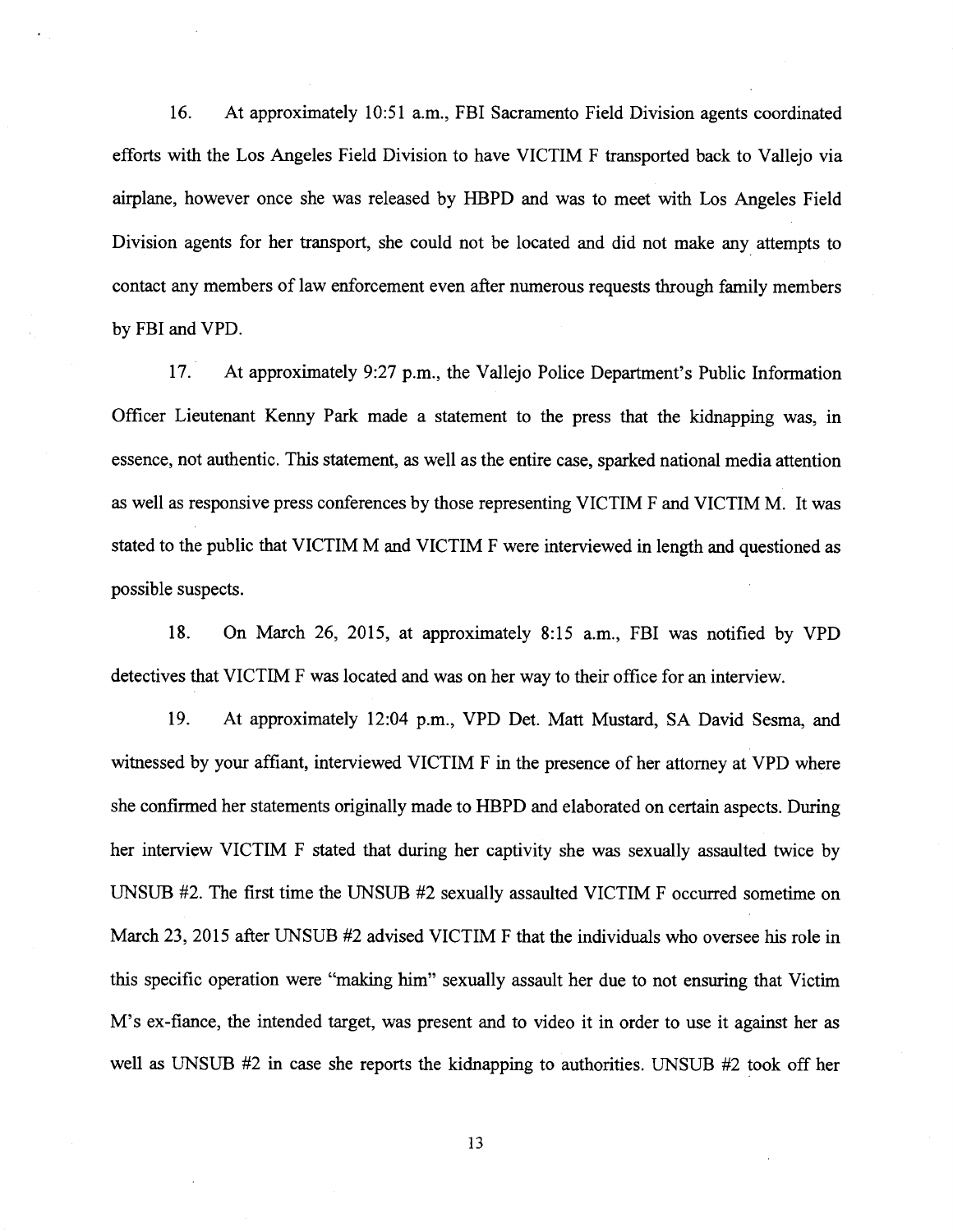restraints and gave her pizza and wine, which she ate and drank. Using a condom, LINSUB #2 penetrated her vagina with his penis. A second sex assault occurred on March 24,2015, when UNSUB #2 advised VICTIM F that his "boss" wants him to sexually assault her again since there was a problem with the recording and to seem more "realistic" to make it seem tike they were actually boyfriend and girlfriend so that it could be used against UNSUB #2 since he was recently engaged. When asked when the "proof of life" audio file was captured, she stated during the evening on March 24, however, according to the metadata associated to that file, it was actually that morning and sent to HENRY LEE on March  $24<sup>th</sup>$  at 12:24 p.m. During the interview VICTIM F also stated that UNSUB #2 told her that the UNSUBS had gained entry into VICTIM M's home in the past on five (5) separate occasions. The latest unlawful entry by the UNSUBS prior to the date she was taken was on March 22, 2015, when the UNSUB's had made it all the way to the top of the stairs to conduct the "operation", but then "aborted" it. UNSUB #2 told VICTIM F that she was to be brought to her home in Huntington Beach due to her not being of any further financial use to the UNSUBS.

20. At approximately 4:00 p.m., VICTIM F underwent a Sexual Assault Response Team (SART) examination, which was conducted at Queen of the Valley Hospital in Napa, CA in the presence of a female special agent of the FBI, who has reported that VICTIM F did not have any physical evidence of non-consensual sex.

21. At approximately 2:13 p.m., an email was sent to HENRY LEE at the SAN FRANCISCO CHRONICLE at HLEE@SFCHRONICLE from VICTIM FKIDNAPPING@HOTMAIL.COM, which seemed to be a response to the aforementioned

Vallejo Police Department statements to the press:

From: <Victim Fkidnapping@hotmail.com> Date: Thu, Mar 26, 2015 at 2:13 PM -0700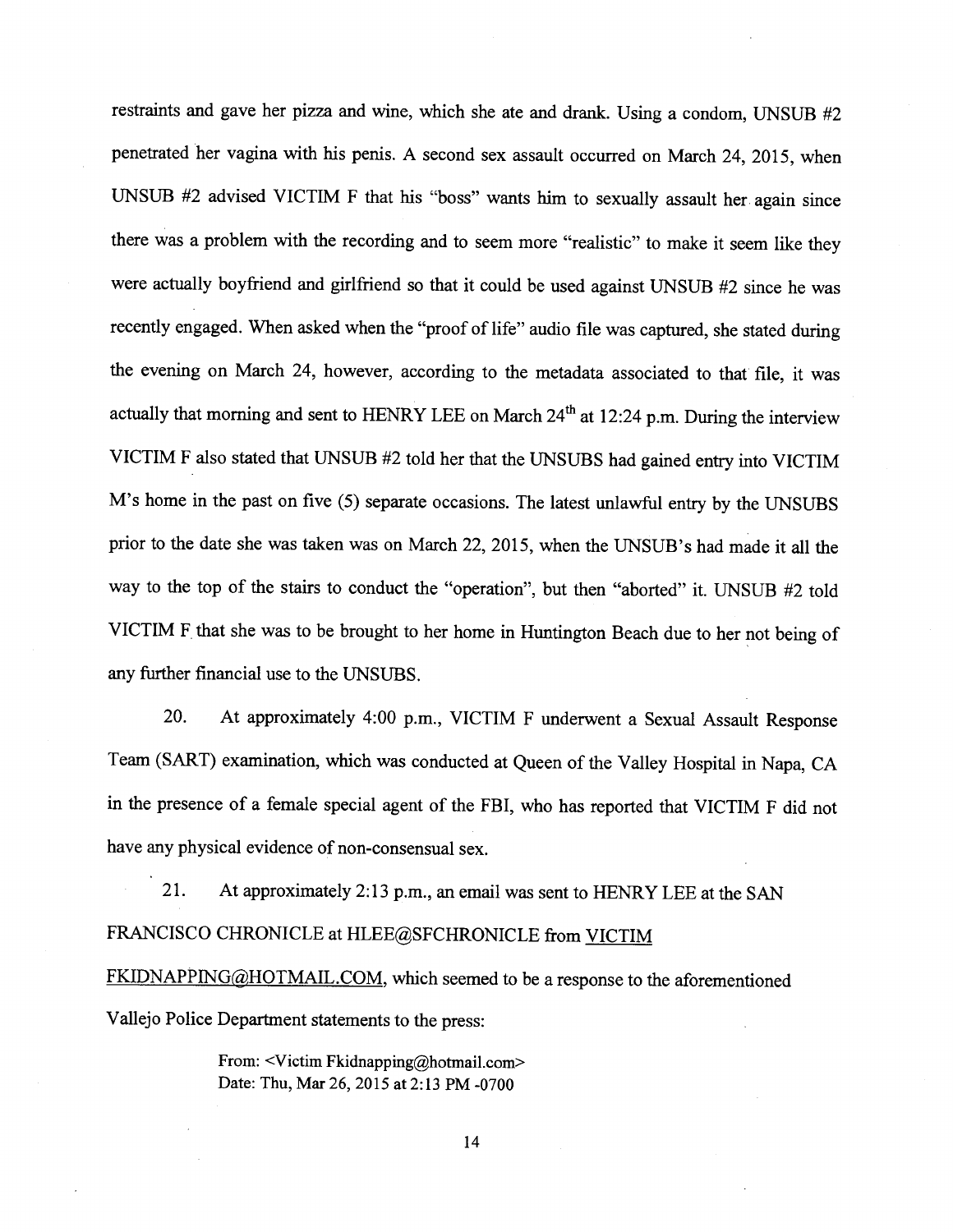Subject: Victim F To: <hlee@sfchronicle.com>

"Mr. Lee and Chronicle editors,

This is off the record / on background for the moment. There doesn't seem to be consensus on what those terms mean, but for the moment we want neither the source nor the information quoted publically. You and the Chronicle will have exclusivity if what we ask seems appropriate and you deem it sufficiently newsworthy.

I speak for the group that kidnapped Ms. victim F. we transmitted certain information to you earlier. Most of that was made public, except I don't believe any article mentioned that the sound clip was delivered as a link to a site in which users can anonymously post media files.

We are a group of what I suppose you would call professional thieves, though we have not been doing it that long and don't identify ourselves as such. We are more than2 and fewer than 8 in number. All but one of us hold at least bachelor degrees, including from your alma mater.

Some of us have a tech background and are very good at overcoming electronic antitheft measures, stealing late model cars and reconfiguring systems as necessary to make the vehicle saleable in a foreign market. We have been operating out of Mare Island for some time, due to an arrangement with another person / group able to load stolen vehicles from sections of the abandoned southern part of the island and send them overseas to be sold. We are probably not especially high volume as theft rings go, but we have moved a considerable number of vehicles through and off the island.

We set up our operation in part of an abandoned warehouse on the south part of the island and periodically used other buildings there. In light of recent events we have closed down operations (which had already drawn down before) and moved off the island. It is possible that search crews noticed some indicia of our presence. We had a light footprint and moved quickly, but some things, such as broken auto glass, are very difficult to clean up in a hurry. we know for certain that island custodians saw evidence of our presence before, as they noticed and replaced cut chains and fence links. They also discovered cars we had hidden at least once and we believe twice, and recovered one of those cars.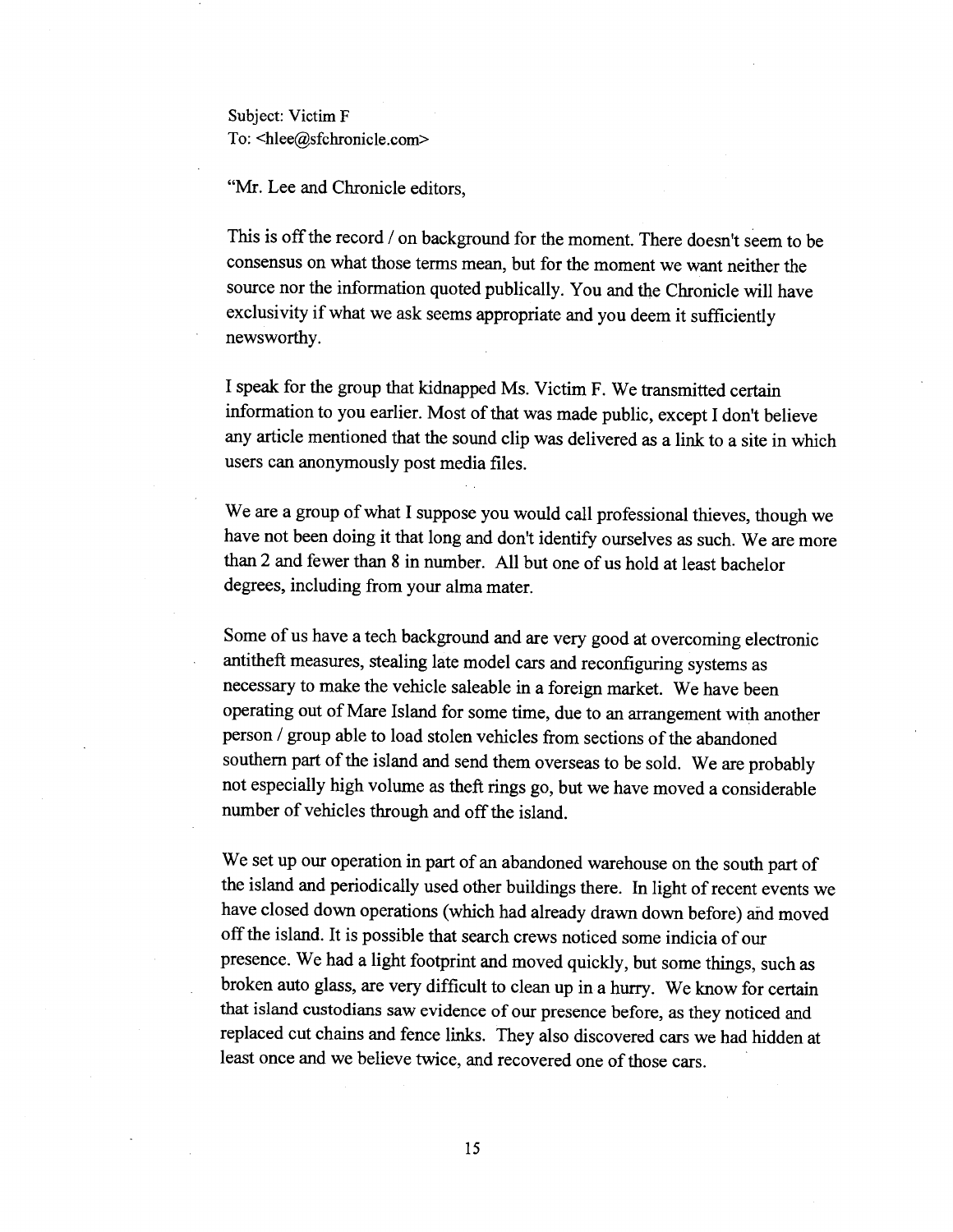As part of our operations we had to have an organized presence in neighborhoods and paths into the island, so that private security and residents did not notice unusual activity. It happens that one of our most successful auto theft modalities was simply sneaking into homes of owners and taking their keys. Although we took cars almost exclusively from outside of Mare Island (only two were from the island), we did enter quite a few homes there, probably not a wise mice given that it was so close to the most important part of.our operation. But we were there <sup>a</sup> lot, it was entertaining, and we could.

At some point we decided that although a auto theft payout was decent, we did not want to do that for our whole lives. Instead we wanted something with a high pay out that we only had to do once or a few tines. we seffled on K&R. The [redacted] operation was meant to be a test of methods that would be used later on <sup>a</sup>higher net worth target, in an environment that was familiar to us and somewhat controlled. There was also a link to someone we thought was resident there but turned out not to be.

The operation went terribly wrong. After making the jump from property crime to this, we feel deep remorse and horribly regret our slide into criminality. In particular, we are mortified of the impact it has had on victim F. In what I suppose would be a case of reverse Stockholm syndrome, we (and particularly the one in charge of holding her during the operation) were very impressed with the strength she showed and who she was as we passed the time talking to her. We are criminals I suppose, but we have consciences and seeing the impact of our actions on someone deeply affected us and caused us to reconsider our lives.

To be honest, not every one of us felt that way immediately. What galvanized us was the travesty that is the police department's response to Ms. victim F, who in addition to being kidnapped (and again this is off the record and not really ours to share), was previously the victim of several horrifying crimes, the details of which we will not share because they were told in confidence during a vulnerable moment while she was drugged.

Ms. victim F was absolutely kidnapped. we did it. we will provide incontrovertible proof of that and the Chronicle will break it. We will not turn ourselves in nor reveal our identities. Even after we "come out" we don't think there will be any link allowing the police to identify us. But it is still risky and as things stand now we could apparently get away with anything. we would rather take the chance of revealing the truth than live in a world where someone like victim F is victimized again. And again. we have no prior link to Ms. victim <sup>F</sup>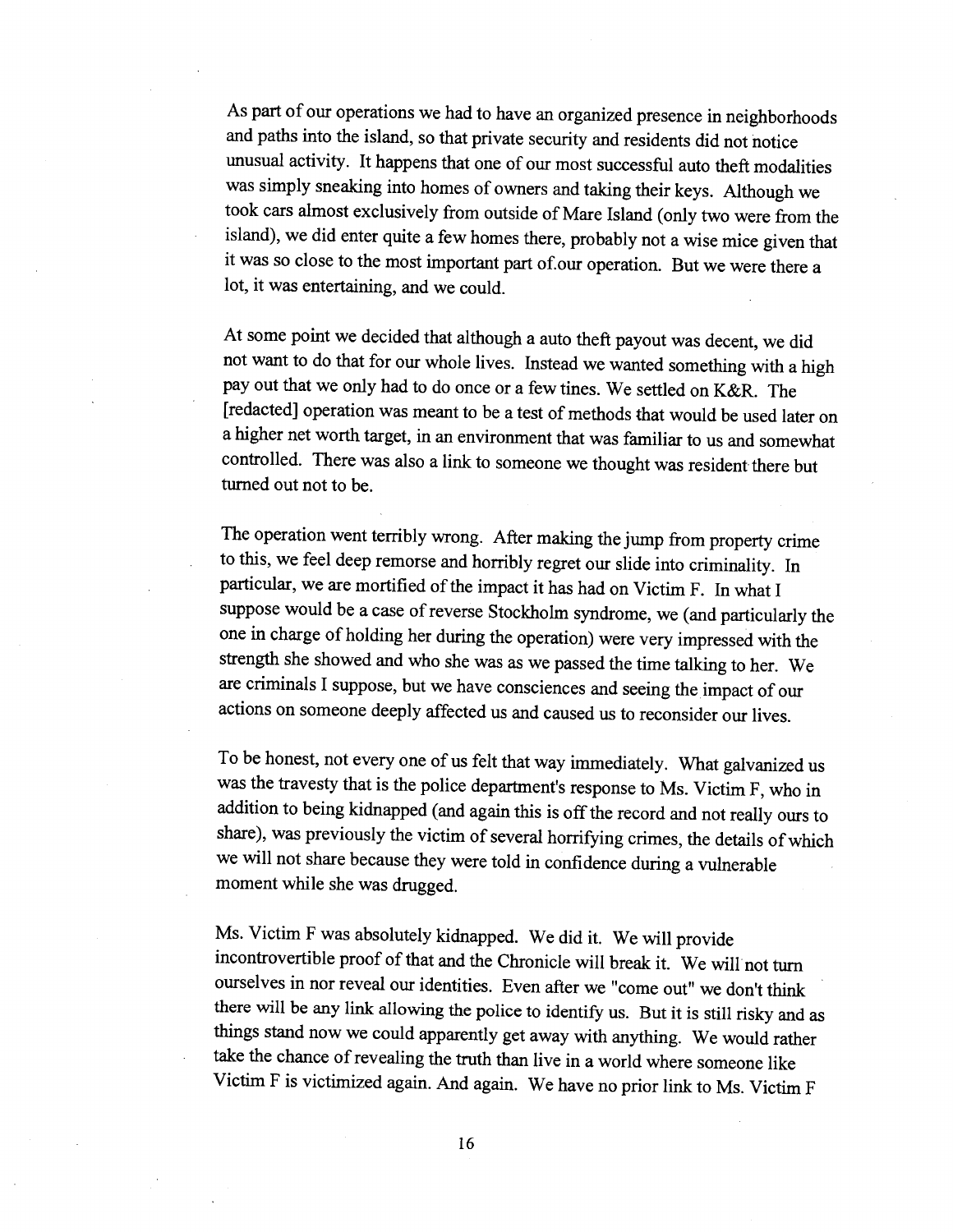and did not know who she was until the night of the operation. We believed the woman there was Andrea Roberts.

We will come forward with a statement and evidence in the form of photos taken inside various homes on Mare Island and property taken. Apparently nothing short of that will convince the police that any crime took place. Prior to the kidnapping we did not commit any violent crime/crime against person. Nor did we ever enter nor tamper with any household with minor children, nor anything with the school on the island, nor with businesses. (Except that we did hang out and once or twice sleep in the Blu Homes prefab model on the hill). Nor did we tamper with any of the defunct military equipment. Nor did we even actually use firearms in our operations. Ms. victim F and Mr. victim M each woke up with <sup>a</sup> red dot on their faces looking down what appeared to be an assault pistol with rail mounted illumination and laser sight. Actually it was an amateurishly spray painted water pistol with a laser pointer and flashlight duck taped on (photo of one actually used is attached) it looks much more serious in the dark.

The bottom line, inconceivable as it sounds given what we have done, is that we didn't really want to hurt anyone. we are young adults, fairly recent college graduates, and up until now this was a bit like a game or movie adventure. we fancied ourselves a sort of Ocean's Eleven, gentlemen criminals who only took stuff that was insured from people who could afford it. The horrifying reality of what we had become and what we were doing did not set in until being confronted directly with Victim F's suffering and humanity. We now feel tike the pieces of shit we have become. And though we don't have the courage to tum ourselves in and spend the rest of our lives in prison, we will not stand by and see the life of a really good person ruined. We dropped Ms. Victim F off at her home in Huntington Beach because it was more or less equidistant to the bay area and because we were horrified at what we had done and wanted her to have family and close friends around to help her recover rather than spending hours getting debriefed by police.

If you are willing to break this story and publish our statement, we will allow it. This is not the Unabomber manifesto, we don't care in what form you publish it or if you except certain photos for whatever reason. we would have it prepared by 10am tomorrow and will get you some sort of draft tonight so you know what you will have. That's probably not ideal for print media, but it's what we can manage. A phone interview with one of us is possible, anonymized. we do expect reasonable measures to protect our anonymity, but also don't want to stake our freedom on a reporter's willingness to be held in contempt (that also doesn't seem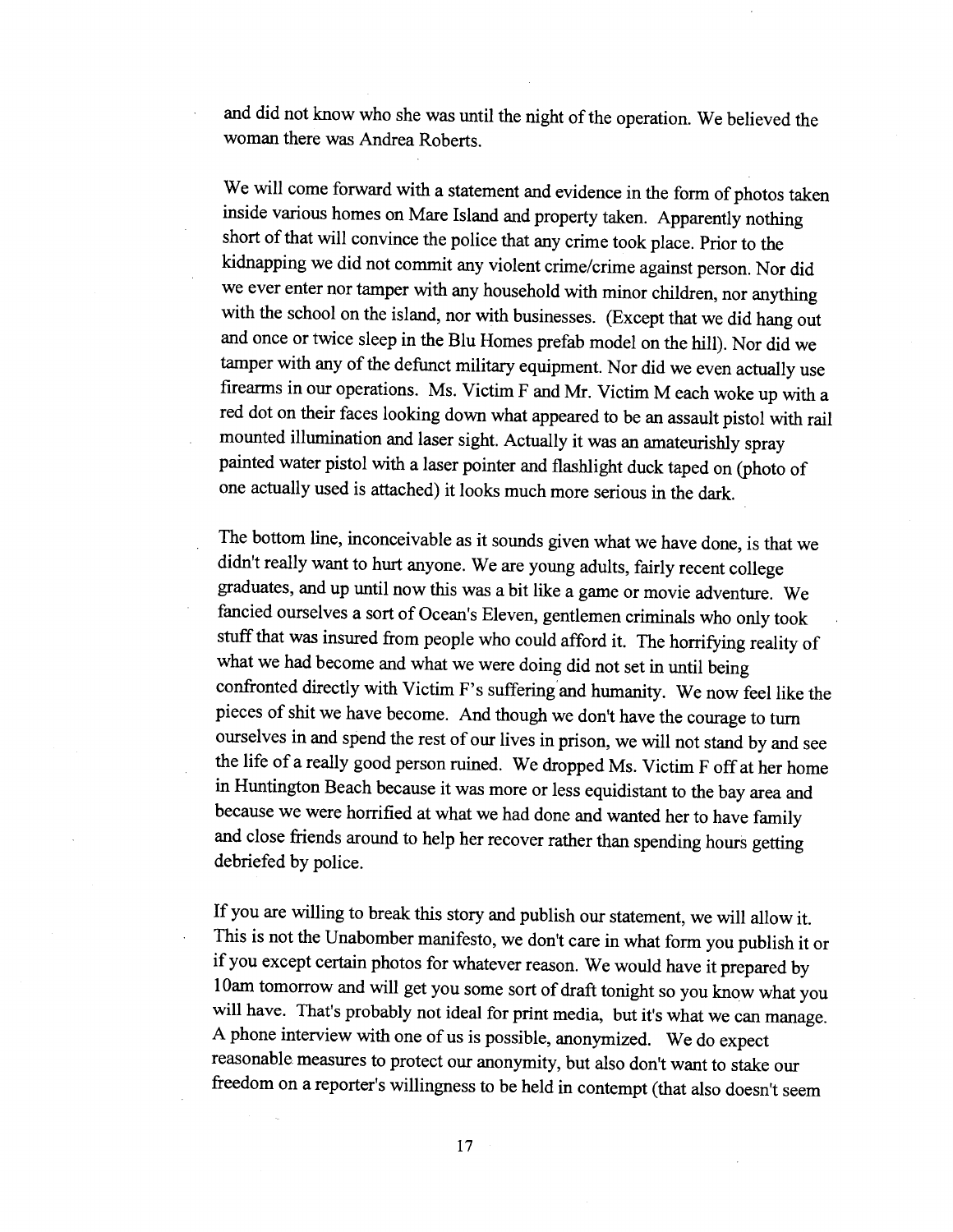fair). Nobody wants to shield a criminal, but it's a lesser evil than allowing the tavesty that is the police response to this kidnapping to continue.

The only other thing we ask in return is that you pass a message to Ms.Victim F for us. we do not know how to reliably reach her. Tell her again that we are unspeakably sorry and ashamed for what happened, including the matter resulting from an argument within the team. Tell her that all threat against her and her family are lifted and she is safe. Tell her we will come forward and try our best to correct the situation.

Again, whatever you do, please do not pass along confidential information about Ms. Victim F' past, including to her family.

To let us know that you gave reached victim F, please ask her to tell you the email address(es) she was told by one of us that she could reach us at.

We will check this box approximately every hour. Thank you for your consideration."

Attached to this email was a photo, which was "stripped" of all identifying data, of a black spray painted water pistol with a flashlight and laser pen affixed to it with duct tape. Email header analysis revealed that the email was sent using the Singapore-based anonymous email service anonymousemail.com. The aforementioned "From" line was entered by the sender.

22. On March 27,2015 at 10:00 a.m., VICTIM F was interviewed at VPD by SA Sesma and Det. Jason Martinez to discuss further details regarding her earlier interview. SA Sesma advised that VICTIM F had inconsistencies with specific details to her earlier statements regarding the events surrounding her kidnapping and the sexual assault. SA Sesma further advised VICTIM F that it is a crime to lie to a federal agent.

23. On March 28,2015, at approximately 4:39 p.m., the following email was sent to SAN FRANCISCO CHRONICLE Journalist HENRY LEE who forwarded it VPD detectives, further describing the UNSUBS background and criminal schemes: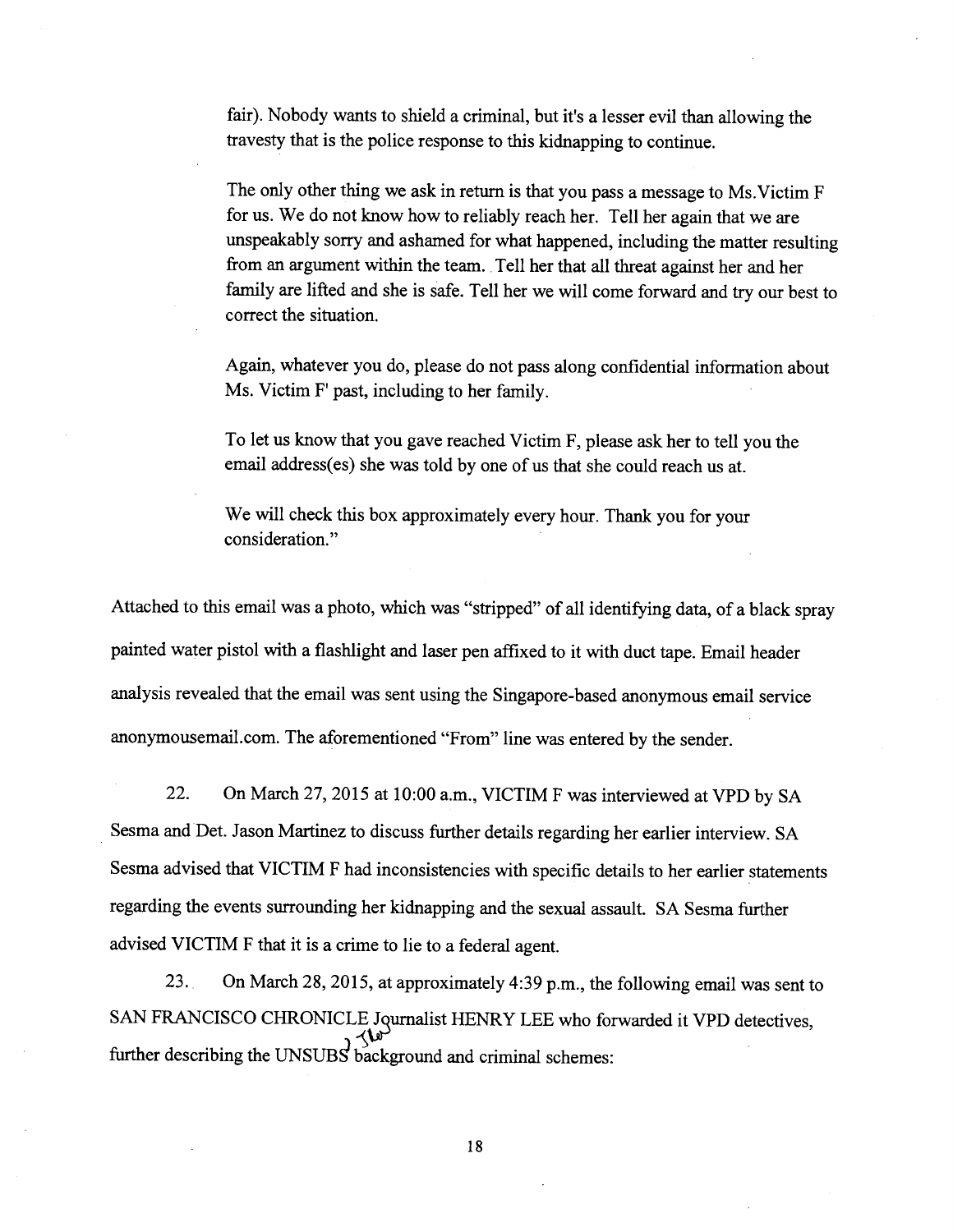From: Kidnappers [none@nowhere.com] Sent: Saturday, March 28, 2015 4:39 PM To: Lee, Henry Subject: Victim F kidnapping

"We kidnapped Victim F and held her for ransom, after breaking into the home of Victim M. The kidnapping was not a hoax, and neither is this statement by us, the perpetrators.

We are deeply ashamed and regretful of our unforgiveable conduct. Nothing can ever make up for what was done. Mr. victim M and especially Ms. victim F suffered a life-threatening ordeal painful beyond what most people can imagine. We were therefore dismayed, further ashamed, and truly dumbfounded that when Mr. victim M and Ms. victim F sought help from the police, the police turned against the victims, accused them of fabrication, and told Mr. Victim M and Ms. Victim F they would be prosecuted and fined. It was also disturbing how many journalists cast the victims in a negative light. Reports never directly stated that Mr. Victim M and Ms. Victim F were attention-seeking whackos who made it all up. But they conveyed mostly the information that would lead readers and viewers to this conclusion. Like the police, certain joumalists crucified the victims long before there was enough information to do so.

We do not wish to distract from the fact that our unspeakable conduct is at the root of Mr. Victim M's and Ms. Victim F'suffering. The details of the case are unusual, and include conflicting information and deliberate obfuscation. This was intended, in order to make the crime more likely to succeed and to cover our tracks in case it did not. Since the elaborate nature of the crime has led police to disbelieve it and prosecute the victims, we will now explain things from the beginning.

Why would we do this when the information could be used to catch us? We are human beings, albeit poor ones. we cannot stand to see two good people thrown under the bus by the police and media, when Ms. Victim F and Mr. Victim M should have received only support and sympathy. we are responsible for the victims' suffering and the least we can do is come forward to prove they are not lying. Over the course of the crime, we realized what we had become and developed deep remorse for the harm we inflicted. We are haunted by the grace and fortitude Ms. victim F displayed throughout her ordeal, and by her expressions of concern for her family and patients even while 3he was tied up in the dark wondering whether she would live until the next day.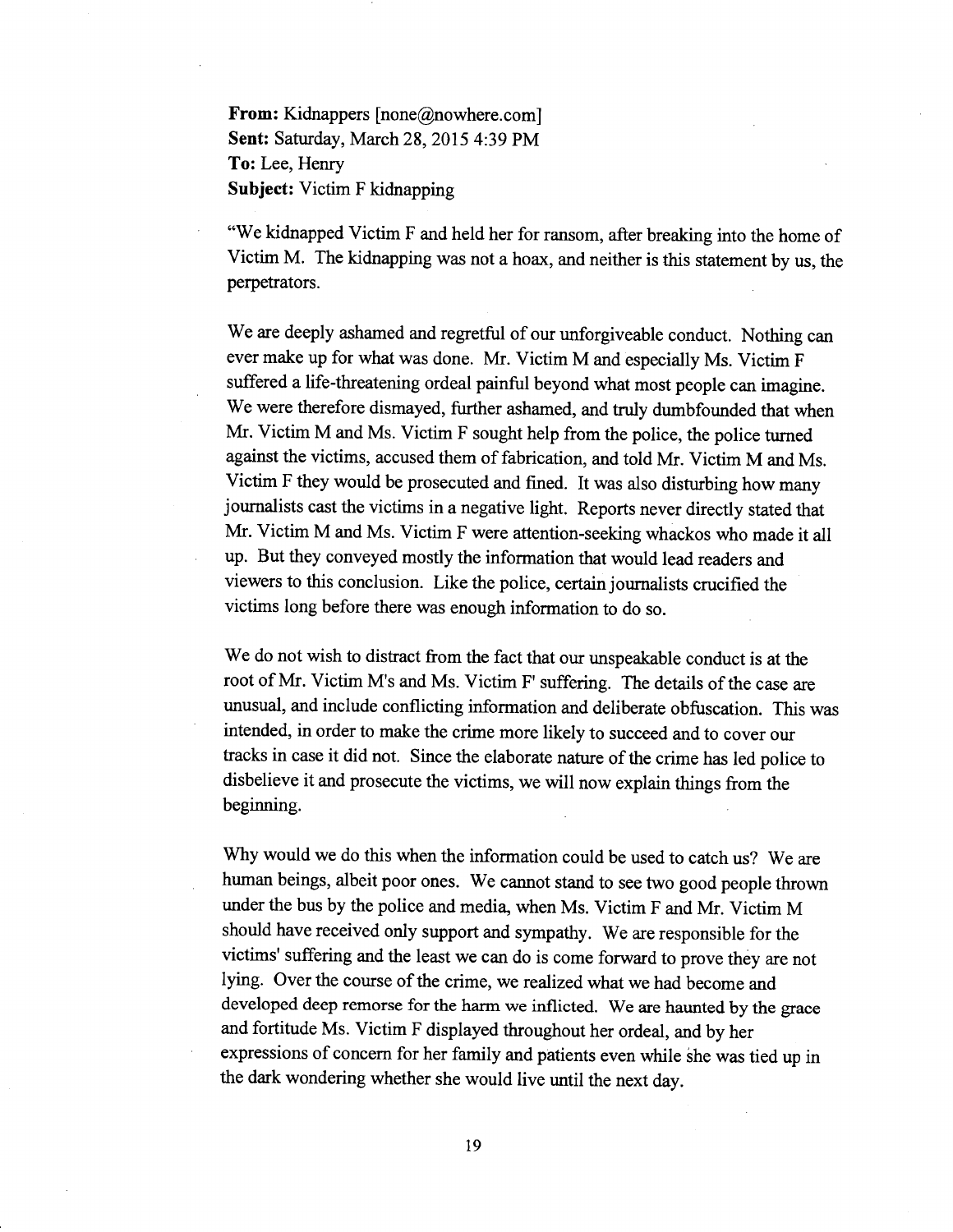The contrast with our own lack of humanity could not be more stark. If we were better, stronger people, we would furn ourselves in and face the consequences. We do not want to be caught, and I for my part will die before I go to prison. But we all agree that we cannot-allow the victims'suffering to be compounded. We would rather risk giving the police information that could lead them to catch us than live in a world where two fine people like Mr. Victim M and Ms. Victim F could suffer a horrible crime and then have their lives further ruined by the response to it.

Since the police have been so doubtful, we will describe the circumstances in detail and provide what corroboration we can. This is absolutely not meant to sensationalize the crime. All attention should be on the victims, their ordeal, and their recovery. We wish it were not necessary to give this account. Many local residents will be distressed to learn what was going on around Mare Island and that we may even have been in their homes. But we appear to have no choice given that nobody will believe what the victims have told them.

During the period when Ms. Victim F was missing, we did communicate with the police via an intermediary. We provided them with "proof of life" and what we thought was credible information and evidence that Ms. Victim F had been kidnapped and was being held safely. They apparently did not believe it. We apologize to the people who needlessly spent time searching for Ms. Victim F and for the resources wasted in the search. But we did reach out with proof of the kidnapping and could not have guessed that it would be discounted.

We will now provide a full account in hopes that it will not be dismissed. We stated earlier to a journalist that we would provide things like photos of the inside of people's homes and other similar corroboration. We thought better of this considering the effect it would have on the residents and the further violation of their privacy. Nor will we publish images of Ms. Victim F while she was being held. Those that existed have been destoyed. We will instead make our account and description as detailed and complete as reasonably possible, so that the police will have a story sufficiently cohesive to believe. The police should be able to individually corroborate certain facts with island residents, without us publishing numerous photos to serve that purpose. We will also look into ways to transmit certain corroborating images to police and/or the victims' attomeys with sufficient anonymity. We apologize for breaking offearlier dialogs concerning this matter. We discovered DNS leakage issues that even with multiple layers of anonymity could have revealed our location, and were simply too uneasy with being tracked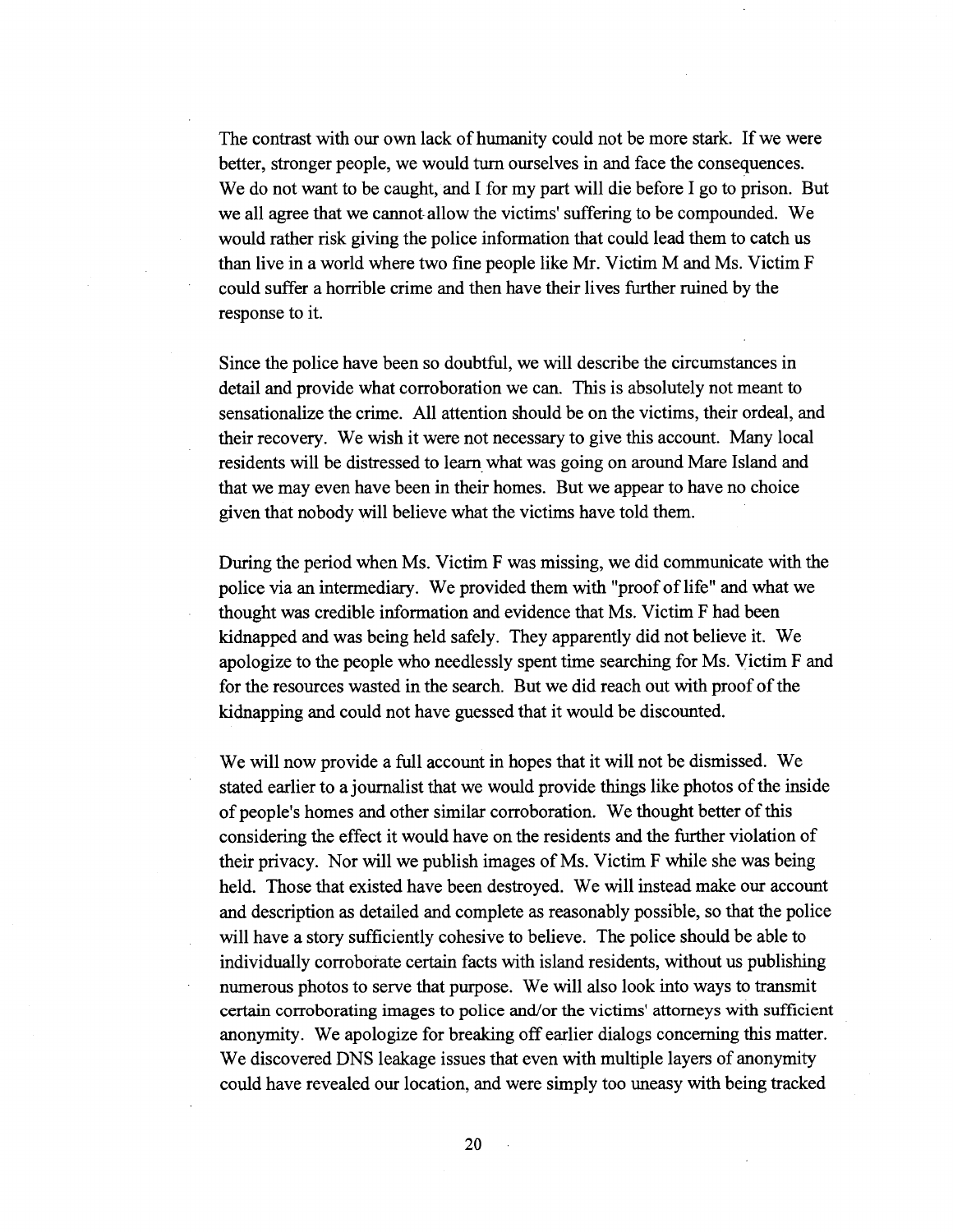to continue two-way talks. We are fairly sophisticated but have to accept there could be experts working this case who have techniques and technology beyond anything we could guess.

We are three acquaintances, two of us college graduates, who followed a path we did not think would lead to such horrific crime. we began as occasional car thieves, progressed to an organized auto theft operation, diversified into burglary, and eventually settled on kidnapping-for-ransom as a means of making enough money to retire from criminality. The Mare Island kidnapping was a training mission to test means and methods that would be used on higher net worth targets. We essentially agree on everything that will follow. One of us has disappeared and is not responding to contacts, but agreed beforehand that we needed to come forward with this even if we risked being caught. He was, in fact, the one who brought us around.

Two additional people were somewhat involved in the earlier parts relating only to theft. They had no part in the kidnapping plan. We did have contacts on Mare Island. They had no part in anything, knew nothing of what was going on, and like others in our lives would never have suspected what we were doing. Most importantly, before the kidnapping we had no contact with nor knowledge of victim F, and only indirect knowledge of victim M. There is simply no way they know anything about us. And they most certainly did not participate in planning a staged kidnapping. We think that idea should have been preposterous on its face given what information and evidence would have been available to someone investigating the crime. But it was an elaborate plan and probably unlike anything of which police had previously heard.

To protect innocent people we will not describe exactly how Mare Island became known to us or the circumstances of our first visits. At some point before starting up there, we had become involved in auto theft. we cannot say that we turned to <sup>a</sup>life of crime for lack of employment or other opportunities. we had jobs, not great ones and we were barely getting by given SF bay area prices. But we could have lived honest lives. There is no excuse.

It happened that one of us has a colorful family background. A relative who was involved in auto theft asked if we could do some things for him. We were all car enthusiasts, and he needed people with certain

electronics/programming/engineering skills. we knew it was not on the up and up, but could not resist the challenge and the money we were offered. So two of us proceeded.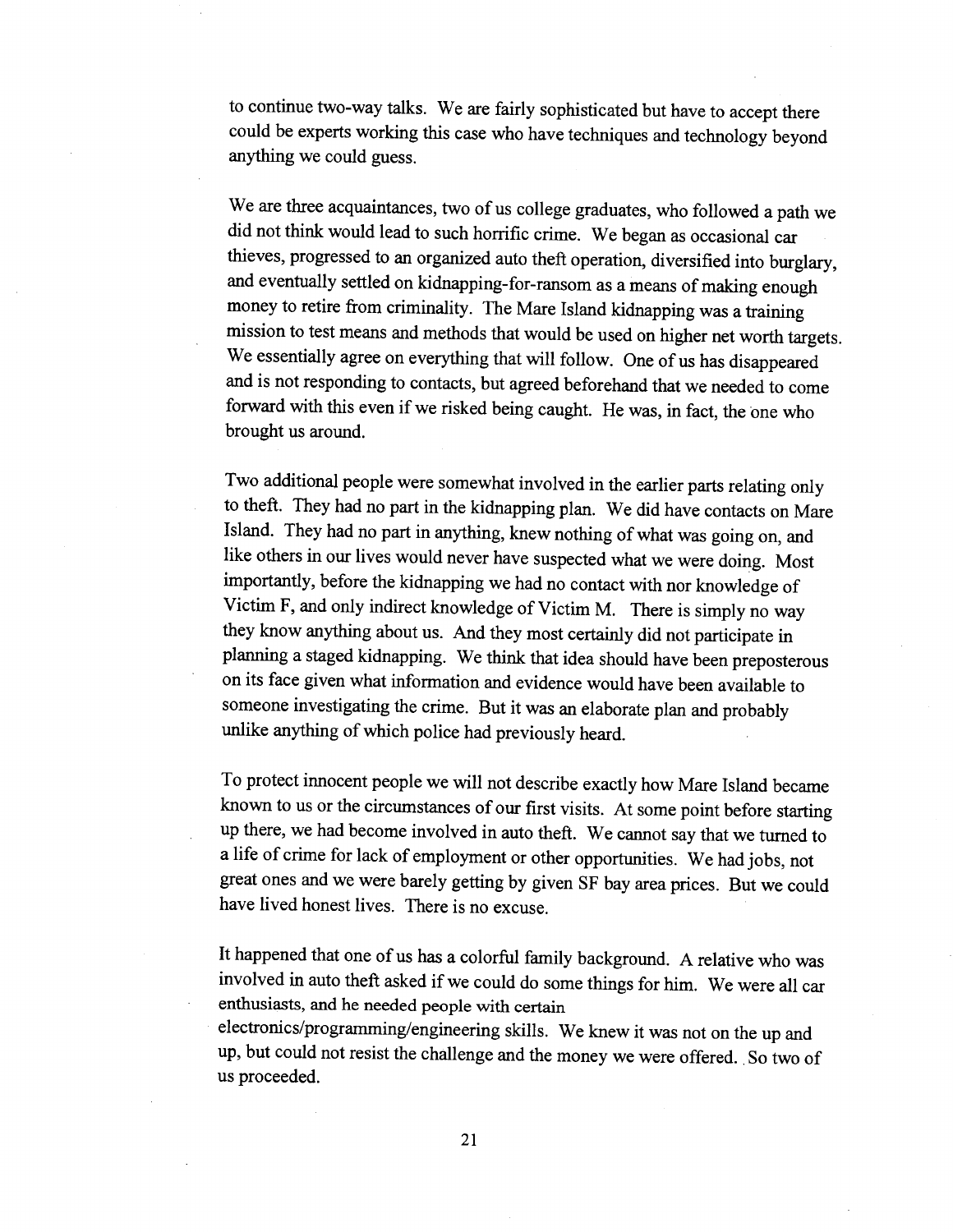The relative essentially taught us the ropes, the players, and the different models for profiting from auto theft. Besides working on cars, we ended up out in the field, acquiring them' We learned how to use reach tools, drill out locks, break windows when needed, and a host of other things. It was exhilarating and such <sup>a</sup> contrast to the office doldrums. He'd treat us after a good take. It became a game, one in which nobody was hurt because we only stole higher end vehicles that certainly had theft coverage. The relative talked about having his own car stolen once, and how great it was to get the payout from the insurance company because he could get something new and different if he wanted. We never did any car jacking. We didn't even leave people stranded at the supermarket. Cars were taken almost exclusively from homes, in various better-off neighborhoods of northern California. Nobody was getting harmed really, we figured. Maybe even the opposite.

Things progressed from there quickly. One of us quit his job for unrelated reasons and had more time to spend on theft endeavors. We developed and built electronics allowing us to exploit quite a few makes and models' keyless entry and start systems. In order not to provide an instruction manual to other would-be thieves, we will not spell out the details of this. But as we understand it these methods are fairly common knowledge in the field, and the exploits are primarily <sup>a</sup>challenge of execution--of navigating the quirks of the different systems and vagaries of using the devices in the field.

There was a night when we were trying to get a read on a key from outside to relay a challenge/response, with a vehicle we knew our devices should work on. It was sometimes really painstaking and quirky, not to mention problems like the vehicle dying on you or refusing to restart or the alarm going off. As we kept walking the antenna around to get the signal right, one of us said something like "just go in and get the f\*\*\*ing key, they're asleep upstairs, it's right there on the counter." That would also mean we didn't have to spend the time to clone or reprogram keys. So that's what we did. And from that point we realized it was easier to just get inside someone's home and take a key. we had equipment that made finding RFIDs easy. Sometimes if we didn't want to take the key and reveal we had been in the house, we cloned one on the spot, or swapped out key handles (even a vehicle forensicist couldn't tell it was the wrong RFID in most cases, you'd need to know what was programed in the car's ECU). we had vehicle diagnostic equipment (the operation was associated with a legitimate shop) that could program new keys into the ECUs or do a factory key reset. Some cars you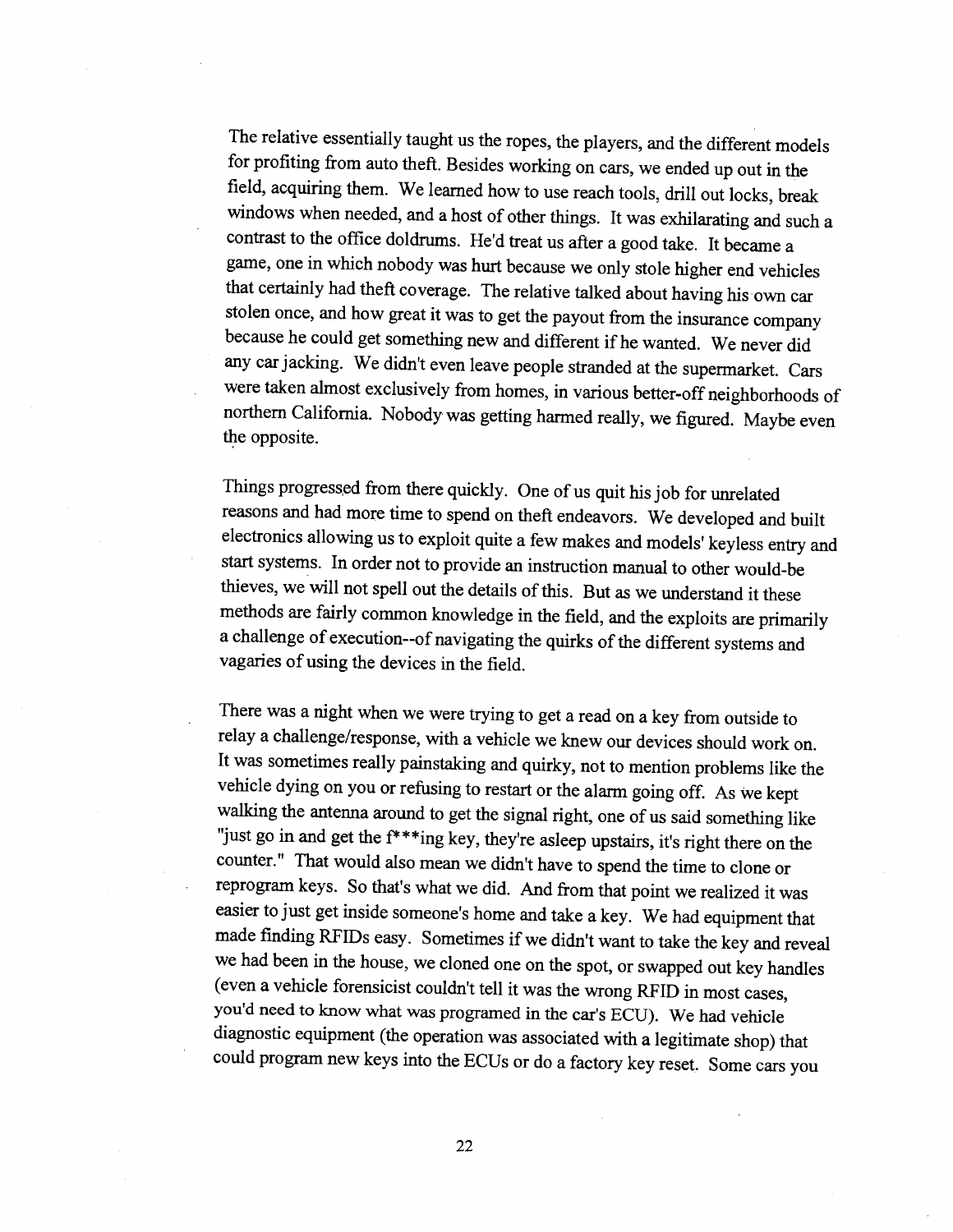could even do this on manually, though usually you needed both original keys for this.

Things were going well. Eventually the third of us joined back up. He brought in two other people, one with relevant prior experience and contacts. We were then in the midst of discussions about how we could capture a greater amount of the profit on stolen cars. The share of the rank and file thief was actually not that large, even when delivering a car with keys and a new vIN plate. It was further up the hierarchy that the real money was made. So we explored diflerent models. We looked into things like getting a dealer's license, or a rebuilder's license, so that we could purchase salvage cars, maybe part them out and use their VINs to resell stolen autos. We studied salvage laws in different states, to see if there were differences we could exploit to make VIN swapping cheaper and/or easier. We dabbled in the parts market and even sold quite a bit of stuff online (through false identities).

But it was all actually hard work and a lot of risk for not all that much money. We figured that if we really wanted to profit, we needed a deal with someone who could get the cars to an overseas market, We knew the mechanics of how to do this and could make the car appear legitimate for international shipping. But there was no way we could manage the full network, smuggling, sales and so forth. It was just too ambitious for a small an inexperienced group.

So some introductions were made to us, and we were checked out. By then we had already discovered Mare Island and were making use of some abandoned buildings occassionally. The north part of the island was well patrolled, probably because it was adjacent to Vallejo, but the south was practically empty except for turkeys and coyotes. we set up a sort of home away from home and spent more time there, never seeing signs of anyone other than the caretaker and the very occasional jogger.

The area had amazing logistical possibilities. So we made some proposals, learned how some different things worked, what was possible and what was not. And eventually we reached agreement with an outside group. We will not here, nor will we ever, disclose information about the group (and we know little), nor about the nature or timing of operations, nor anything that places that group in any sort of risk from authorities. Our missing member absolutely is not cooperating with authorities and in any event knew the least. We will say that this pertained to cars only, nothing else was smuggled nor even proposed to be

 $\mathfrak{t}$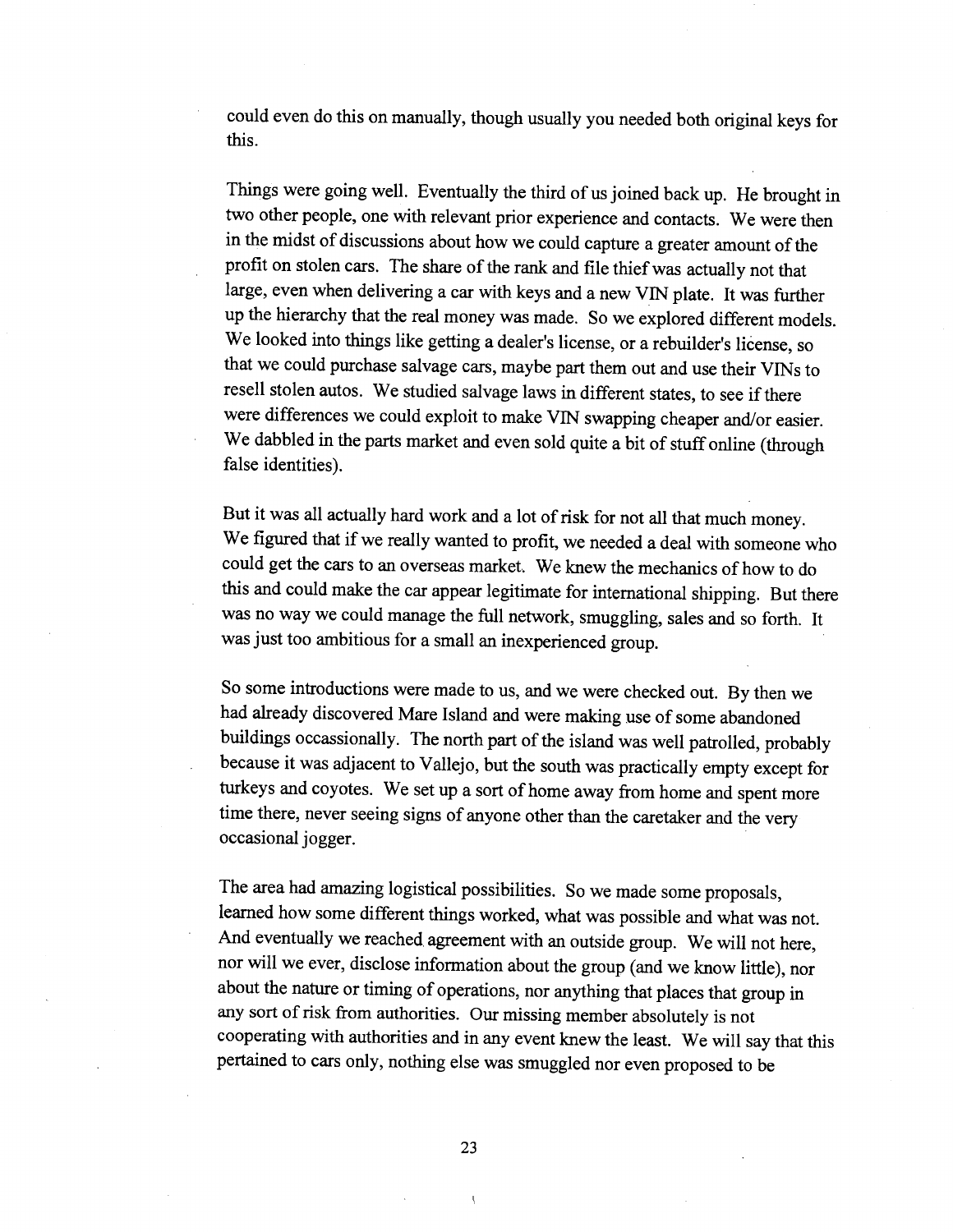smuggled. We took straight payout for deliverables and had no stake nor knowledge of where they went.

As stated we smuggled cars onto Mare Island and processed them in its abandoned southem portion. There were various things that needed to happen before the cars were brought to a final staging point. We stole license plates in order to aid transport of stolen vehicles. We typically found a similar car to the one stolen (or to be stolen) and took its front license plate, then swapped in a front license plate from some other nearby car (ideally with the first letter/number the same) to reduce the possibility that the owner would discover the missing front plate and report it. In any event, it would give us enough time to transport the vehicle without getting pulled over, even if the original vehicle was immediately reported stolen. We printed our own registration and month stickers and used the stolen plate as a back plate.

Before taking a car to the final staging area, we would do some prep work at another location. There were quite a few of these and we did not concentrate too many cars in one area. At one point we were leaving the vehicles at these locations a while (with the new plates), so that if a car had LoJack there would be time for it to be activated and the car recovered. Obviously we did not want the cars recovered at one of our staging areas. Later we learned how to reliably check for LoJack installation. Other initial work might have included removing anything distinctive about the car (bumper stickers or personalized plate covers), taking pictures, etc.

We sometimes fulfilled requests for specific cars but in no way solicited those sales or interacted with endpoint buyers of any sort (individuals, criminal organizations, etc.) We searched out particular cars using craigslist and other online services, and a combination of social hacking and pinpointing locations using Google maps satellite and street views. As described below, we used internet connections of island residents for many of these activities, and usually with an additional anonymizing technique (anonymous proxy, ToR network, etc.)

Just to offer a few corroborating anecdotes that do not put ow contacts at risk and would be things known the the vallejo police: we generally did not take cars from the island (don't sh\*t where you eat, as our "mentor" put it). However, we did take two that we'd seen around the island. The first was a slightly custom SUV that was well-matched to an outstanding order. It was parked in front of its owner's house and we located a proximity key in the garage. We did not want to drive it offthe island because we assumed they'd check the cameras (which we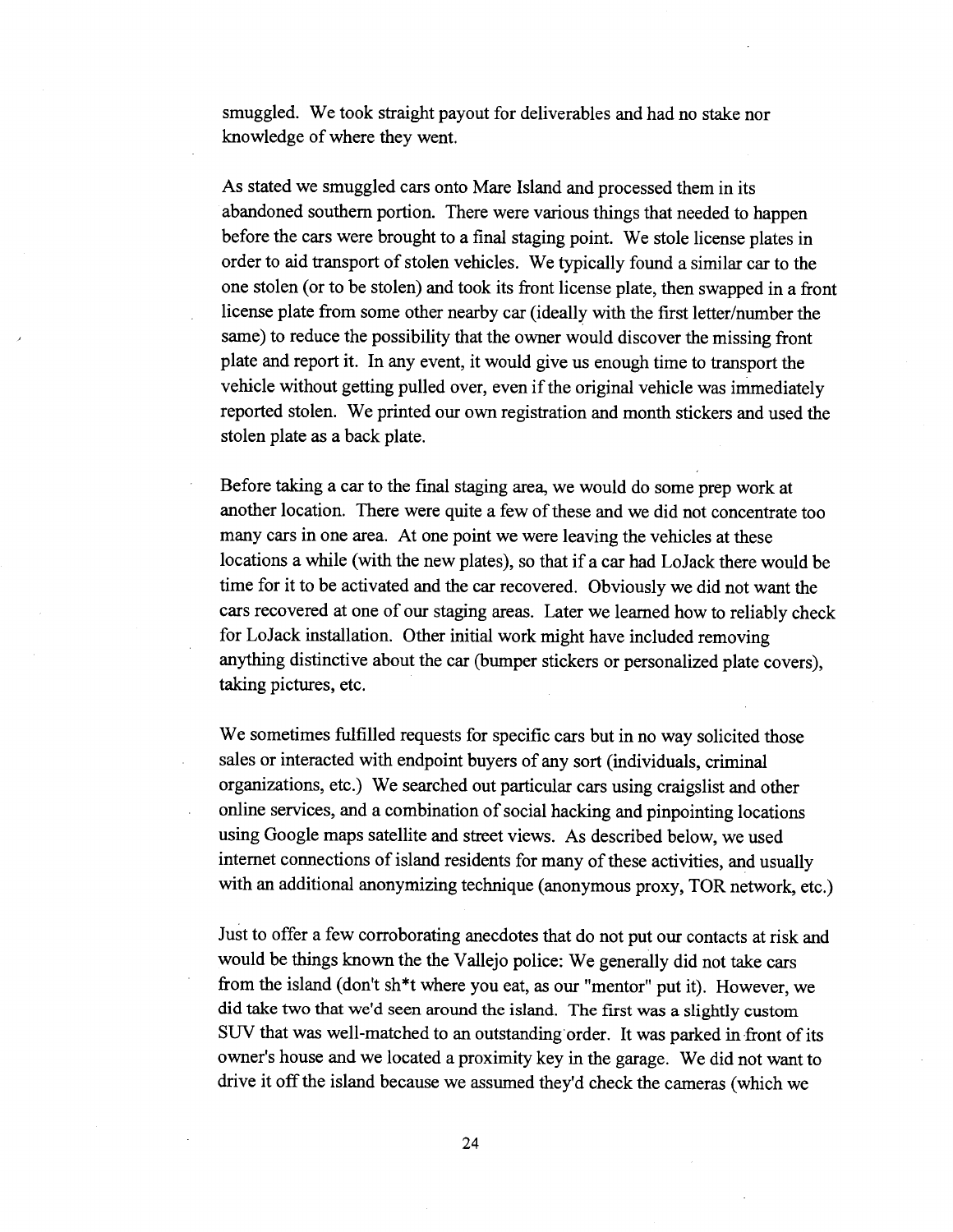had tampered with at various points but I think were probably working then). But it was also a prime candidate for LoJack and we could not just take it out to one of our usual staging areas. So we decided to hide it in the Mare Island preserve for its waiting period. We put it in what must have been the admiral's old residence overlooking the channel. A sufficient period went by and we retrieved the car. However, we'd closed'it into a garage and set up several tamper-evident features. Some of those had been tripped, so it had obviously been discovered. We worried that if the police recovered the car there, they would start taking a harder look at other parts of the island. So that night we removed the car, drove it around to the other side of the island, and parked it behind a warehouse with intentions to move it off the island the next day.

But we got worried. In our rush we had made a mess of moving the car, cutting through fences and doing other things we realized would just draw more suspicion. We had codes for most combination locks on the island (not an inside job, the codes for most locks were the same and we acquired it by surveillance and planting a hidden camera). But we needed to take some routes that didn't allow us to use them. We also realized that the car seemed to have been discovered several days previously, and thought it odd that it had not been recovered. We knew of several theft rings busted by tracking devices, so we figured that police might have planted one and were waiting to see where it was transported. Nobody wanted to drive the thing and it certainly wasn't going to our parhers. So we just left it to see what would happen, and suspended operations in the meantime.

After a few weeks, we actually reported the car ourselves. We figured that if it had become a bait car, the police would still leave it and we would know for sure. It took a while after that, but it was recovered. And we saw it back in the neighborhood. So it seemed everything was fine and we resumed operations.

Another thing of which the vallejo PD may be aware. Sometime around November, we (stupidly) decided to drag race a couple of the cars at night in the abandoned portion of the island. We didn't realize how loud it was and think somebody called it in, because the next day the custodian was there taking a hard look around, and seemed to park and watch more than usual for the next few days. We want to mention that this guy was not a bad caretaker. When we had to do something like cut a fence or chain, we were surprised out how quickly he found and mended it. There were plenty of other places on the island where teenagers and vagrants were trespassing and skateboarding or drinking beer or what have you. We even set up some beer bottles and trash once when we knew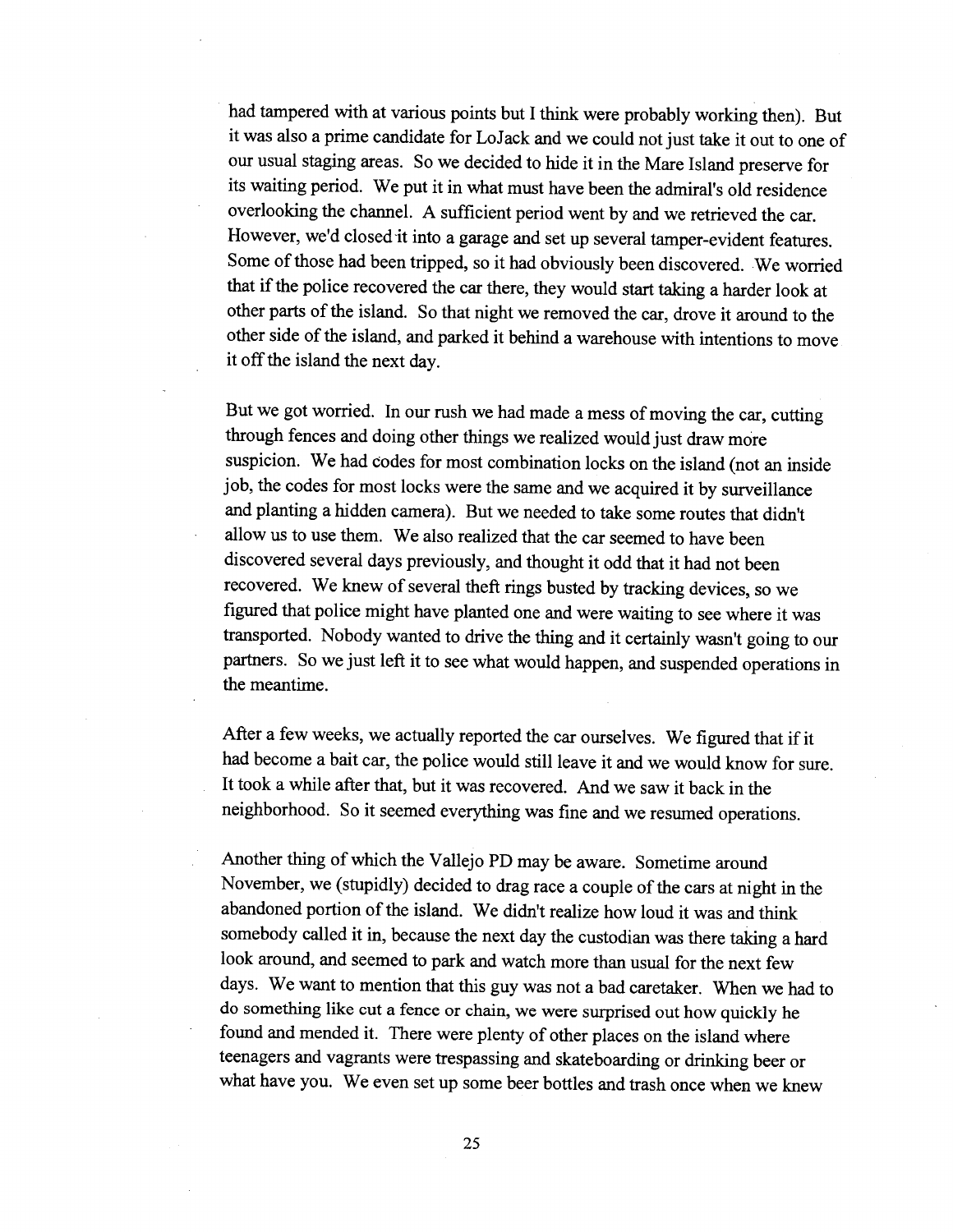he'd seen evidence of entry, so that he'd just think it was some random folks partying. It did not look like port of Oakland out there, operations were in fits and spurts, by no means continuous, with long periods of inactivity. And we were careful. During periods of inactivity there would not have been evidence of our presence. Even things like our solar panels we would break down and put away if not there for a while, despite their not being visible from the ground. We would choose one place to store various things that were a pain to move. But with all of the warehouses, bunkers, nooks and crannies this place had, there's just no way to easily locate that sort of cache.

We had ip video surveillance, game cameras, a full electronic perimeter, you name it. Even a drone. A multi-thousand dollar custom drone, not a kid's toy. We got good at using it on the island (if you can fly a drone in that wind, you can fly it anywhere), and there was some industriaUmanufacturing activity in the eastern portion of the island at night that masked the drone's sound. We flew it mostly at night and/or too high up to see easily from the ground. Maybe some residents still noticed it. Vallejo police, if you were wondering what those two red vinyl stripes were on top of Mr. Victim M's Camry, they were to help the drone track him later in the operation. For what it's worth, drones scare us too. They are not at all complicated or inaccessible for someone with decent technical skills, nor that expensive. Ours had a FLIR camera, built up from a consumer model. We used it to check things like heat signatures from above, and later to figure out how to hide from a police helicopter in a hypothetical manhunt.

Speaking of heat signatures, grow house, we know who you are. It's actually the distinctive color of those new LED lights that give it away more than emissions. Work on those blackout shades. Though it seems like you've drawn down recently.

As a corroborative example that involves the drone at least indirectly: we were testing a new zoomable camera, gimbal, electronic image stabilization software and high quality video uplink one night, as well as some sensor/telemetry items that helped the drone hold position better. The drone was hovering about 20 feet outside the second story window of a student house near the end of Sundance (which we'd cased previously for the BMW there, we had even created a key for it and for another car usually parked out front, since it was close to our base of operations and we might need a different car in an emergency).

We had a good steady shot inside, even with zoom. And we saw that the upstairs resident was apparently dealing, because he was going through an envelope fulI of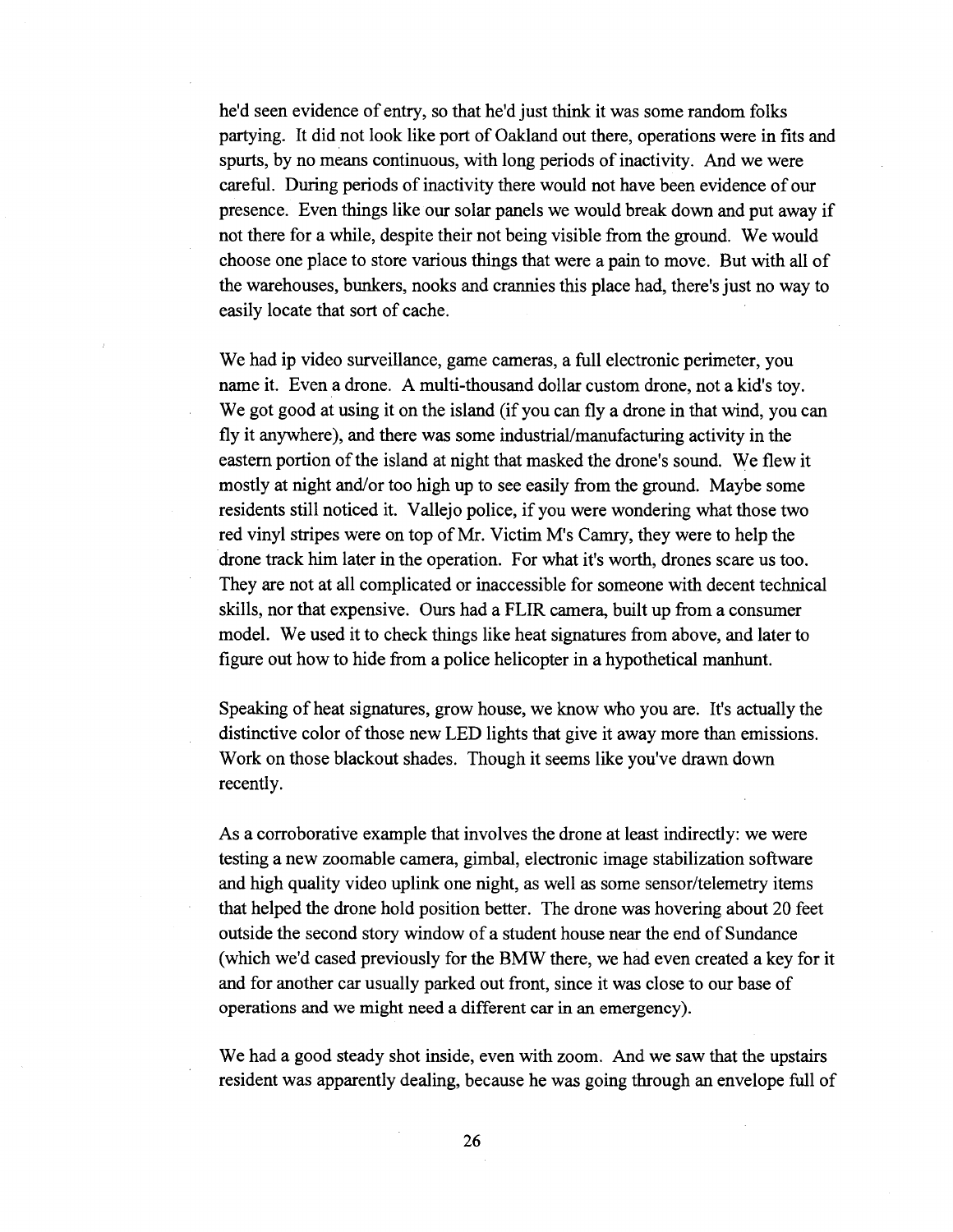bills with some markings on it, and had some other paraphanelia. we were nearby and decided to come over and have a little bit of fun. we agreed that whoever could go up and snatch the drug money with people still in the house<br>would get what's in the envelope plus the other two people would have to match it. One of us was up for the challenge. He climbed in the window and zipped up the stairs while there were about 5 people chatting in the next room, got the envelope, and slipped back out the window. The guy was definitely dealing, seeing the markings up close, but business was slow perhaps because what had looked like a fat envelope was almost completely ones. So to that gentleman, we're sorry we stole your drug money. And we're more sorry toward the other people in the house you probably blamed for it.

Our irreverent treatment of very serious material is at least somewhat intended as emblematic of how our attitudes had evolved by this point. It is no laughing matter. We committed a home invasion on a whim. It had become so common for us to break into people's houses that we joked about it, still not really seeing the harm besides creating a little mischief. It was like something out of A clockwork orange, up to that point without the ulta-violence.

We entered many homes on Mare Island. I wilt start by saying which we did not enter. If you had minor children living with you, we were not in your home. It is hard to gauge age sometimes, but if your son and/or daughter appear to be under 18 then this should be an accurate statement. If we saw toys and such in the yard we didn't even come close. If you have a medium to large dog, we did not go in your home (unless perhaps it was away from the property during a vacation). If you appear to be 55 or older, we did not go in your home. If it was apparent that you are a veteran, retired military or have some other military connection, we did not go in your home. If we saw your house at night and the exterior was dark, and then we looked at it through our night vision and it was lit up like day with IR illuminators, we did not go in your home. In one case that also spared your neighbors. If you appeared to be especially vigilant, like the guy around the <sup>300</sup> block of Crisp who had his backyard staked out with lights and camcorders, we did not enter your home.

For others, we may have been in your homes, and we are deeply sorry for and ashamed of the violation, which at the time felt like nothing to us. we did not steal things in most cases. And in all but two cases (one mentioned above) we were not there when you were there. We had need of internet connections for various reasons, so we typically took down your network information. At some point we were more invasive and began going through people's belongings to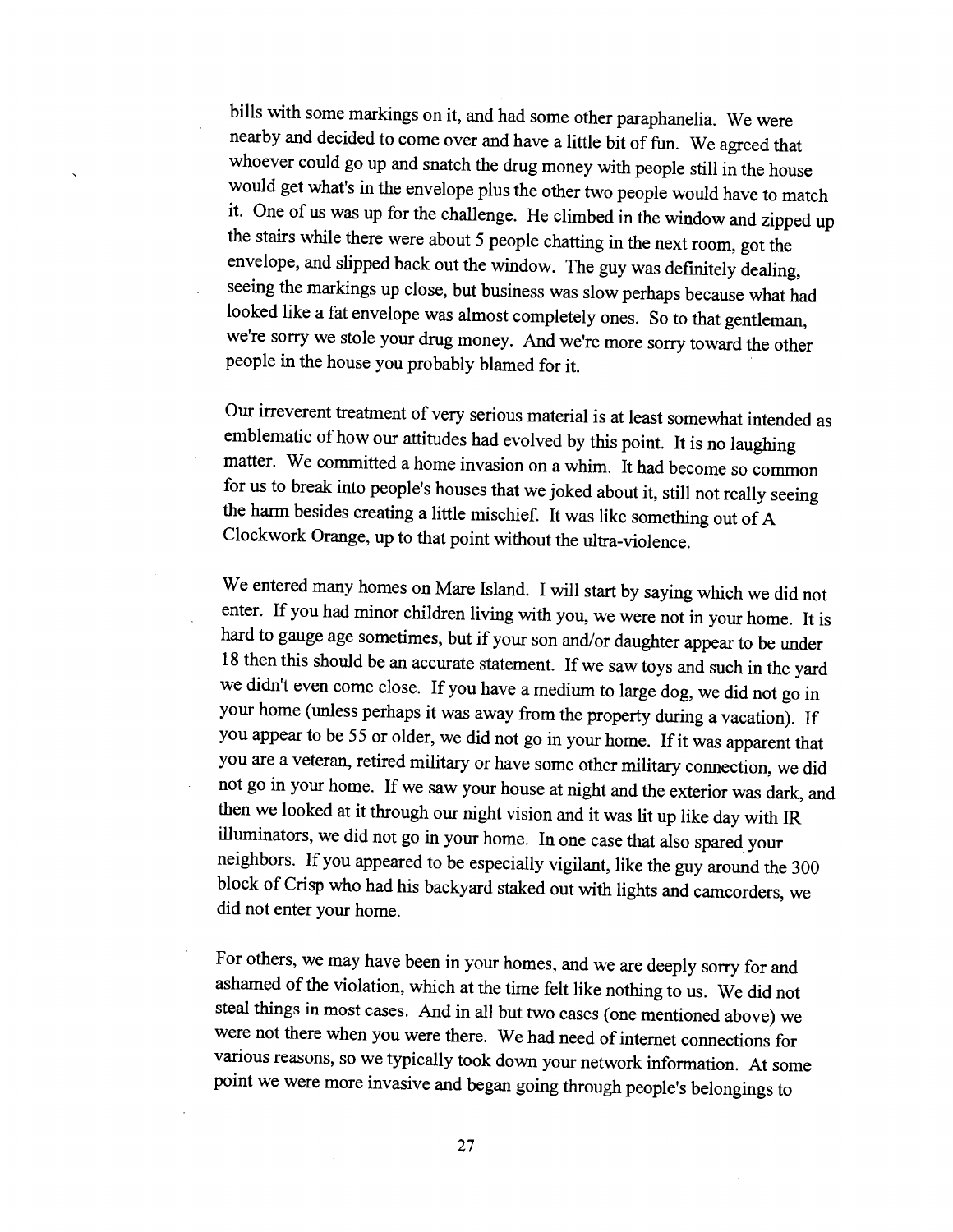learn about them, especially their electronic files. We were considering identity theft or the like, but decided that it did not have the right ratio of profitability to relative harm. So it ended up being largely for entertainment, like a reality TV show, only not staged and completely fake.

We mention these violations in part because we have to, to avoid further harm. In the run-up to the kidnapping, we planned various false leads and evidentiary obfuscation. This included collecting hairs and a few items that might have fingerprints on them from certain Mare Island homes. It's true you can get random human hairs from all sorts of places, but we wanted something that would seem to create actual leads and not just noise. we also used equipment from certain homes, or spoofed MAC addresses and/or IP addresses from equipment we did not disturb. So police, if you think you have a strong lead, we are telling you that the perpetator is not on Mare Island, and if you storm a house and hold someone at gunpoint, it is going to be an innocent person. Exhaust the leads as protocol requires, but don't come in shooting. And yes, we acknowledge that it would be on us more than you. We also acknowledge that it's not impossible we would have shed DNA during the operation, though we took countermeasures including full body wetsuits (also for purposes of a swimming escape if the island were sealed off), exfoliating, moisturizing, haimets and balaclavas. We attempted to plan not just for forensic techniques that exist now, but for techniques that could be used on preserved evidence years from now. That could include taking <sup>a</sup> vacuum bag full of dust (mostly skin) sucked up during the investigation and preserved, and in a few decades isolating, amplifying and sequencing every last bit of DNA in there, and then comparing it to a mandatory govemment universal DNA database.. And with some machine intelligence as smart as <sup>100</sup> investigators, connected to massive historical data resources and working the matter around the clock, it would not be sufficient to simply introduce random DNA noise.

In any event, none of us has a conviction requiring fingerprints, DNA, etc. and we won't be in the system, nor do our relatives to our knowledge have convictions that would require collecting their DNA. We understand that protocol doesn't allow you to believe these statements. But we are obligated to say something at least to avoid wasted resources and more importantly to make sure an innocent person is not harmed by our obfuscation.

<sup>I</sup>will pause to note how fantastical all of this sounds. Because even I can't help but help but think that as I write. But it is not that implausible. Usually the people plotting hard core crimes, the people tinkering in their garages with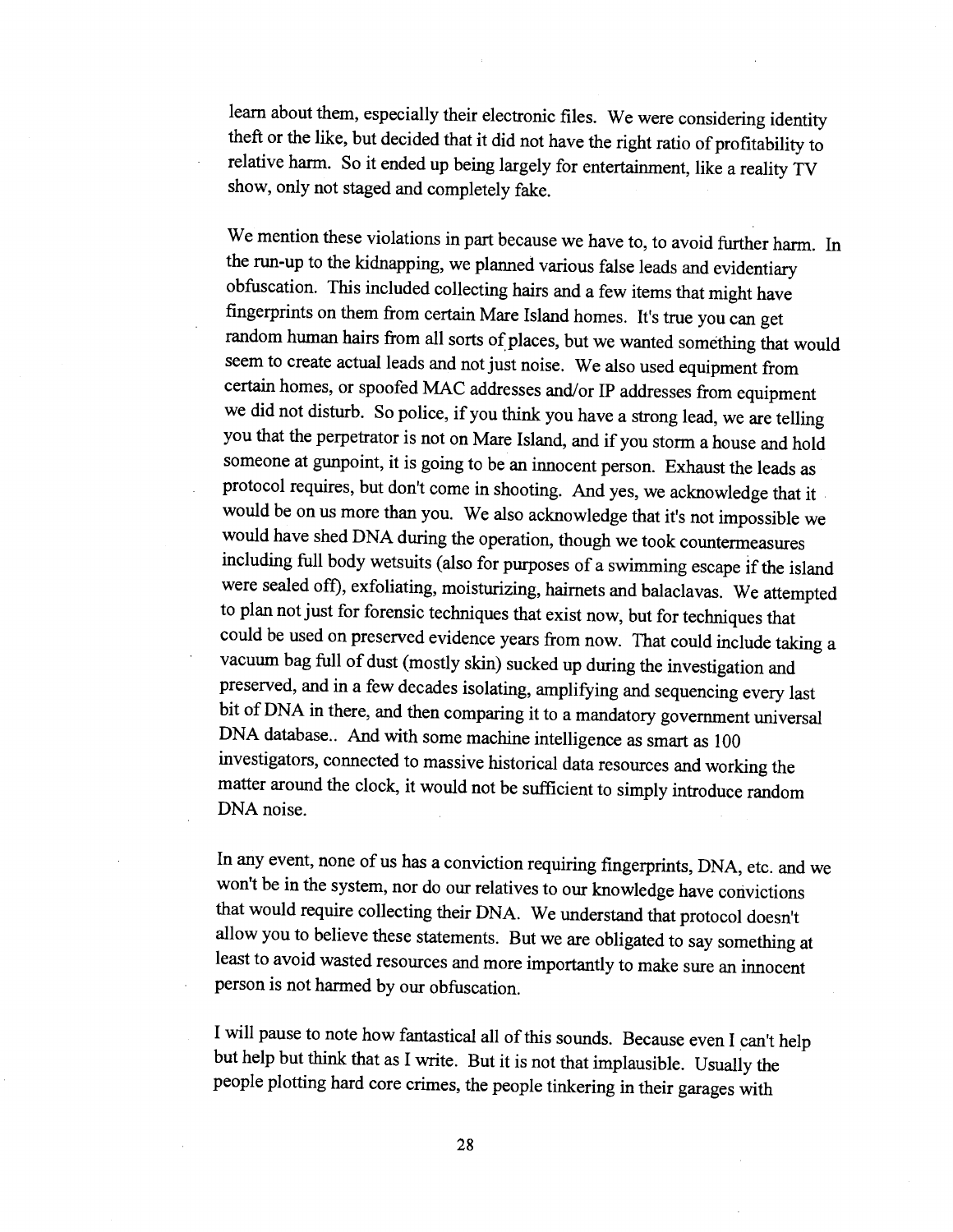arduino boards, the people trying to think of a good start-up, the people following futurists like Ray Kurzweil or Bill Joy and who had way too many pot-fueled college debates about how exactly machines will take over the world... usually these are not the same people. In this case they are. But whether it sounds implausible or not, this is what happened.

Returning to auto theft and incidents of which the Vallejo PD is aware: another car we acquired on island was a white mustang convertible. This was from a med student, who also had two fake Armani leather jackets in his closet (we couldn't figure out whether he'd bought them or was trying to unload them, we also don't remember whether we ended up taking them or not). we didn't enter the house for the car, we actually just wanted the wireless passwords and to see what else was there. This was a reported break-in, so we will try to give a few more corroborative details. We did copy/clone hard drives in this house and looked around quite a bit. We did not really scrutinize the downstairs resident. The two front upstairs residents seemed like really good people. How would someone judge you if they went through your room and hard drive? These two were squeaky clean. No evidence of cheating on significant others (that was common), no hidden camera sex videos in which it was obvious the woman didn't know she was being filmed (saw those), and no other such shenanigans. Just good straightforward people who seemed to be the exception to the rule, and who made us feel bad for ever looking.

As for the midwestern med student in the master bedroom, you can never tell for sure, but it seemed like he might be a bit of a punk or just somewhat full of himself. He certainly went tear-assing around the island in that Mustang of his. So we took it, and maybe saved a neighborhood kid or dog. No really, it wasn't a car we could really use and we would have left it if we'd thought more of him. Sorry if we got it wrong, you could actually be a great guy. He at least seemed to be a contrast to the Asian med student living in a front bedroom of the house across from them, who also kept a set of car keys in his desk, but whose Toyota we didn't even think of taking because it looked like he had or was going to enlist in the military.

By the way, at least one person, a worker from the golf course, saw the Mustang and a few more cars staged in the southern portion of the island a few months back. The mustang had red stripes painted on by then and some other details changed. We don't know whether this was reported.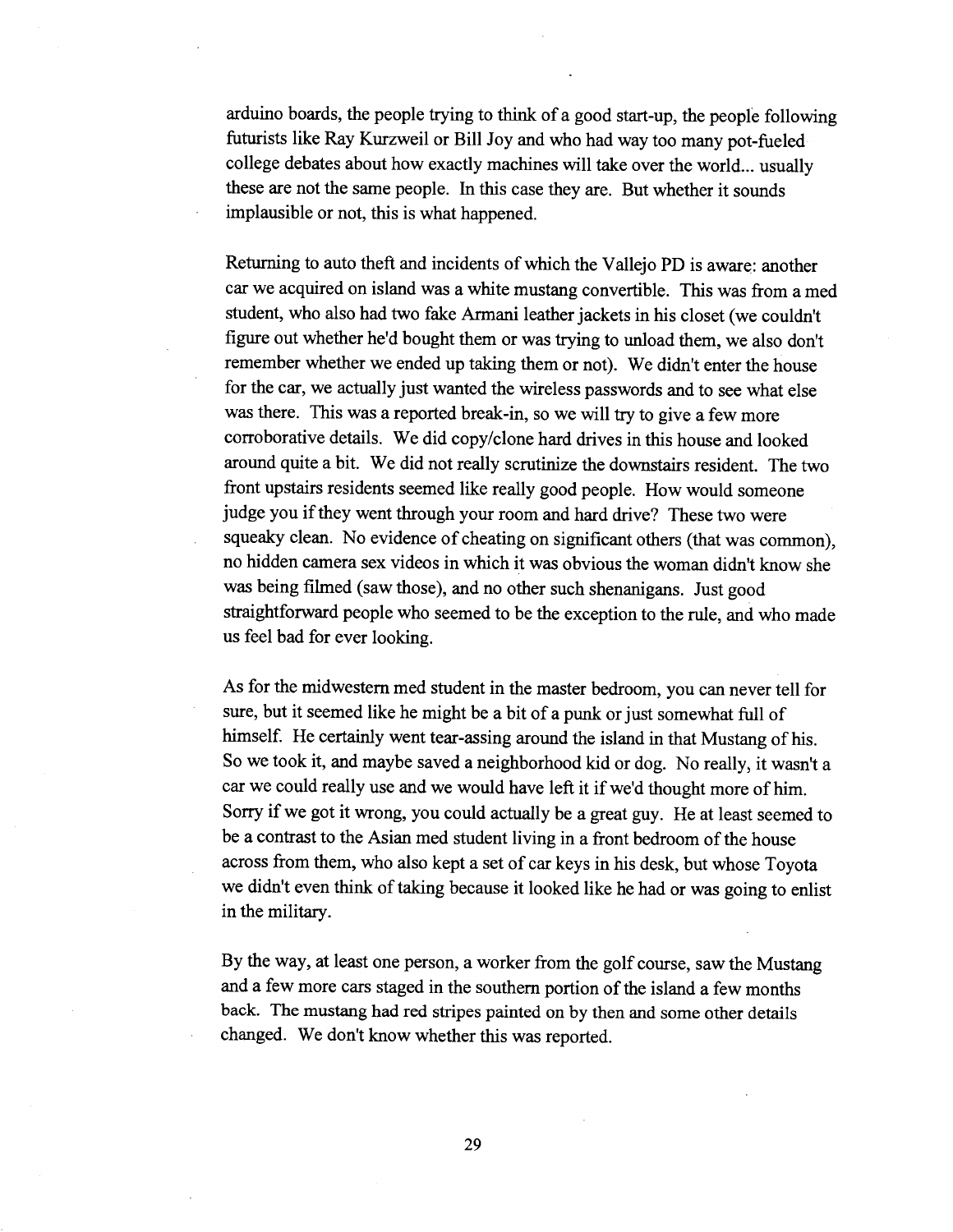<sup>A</sup>few more coroborative points: there were I believe only two houses from which we took very much and that were reported. It was a random selection of things because we were mostly outfitting our operations base. So yes, the AppleTV and Keurig 2.0, but no not the ps3 (had one). Aside from that we only took things we might want for a mission. we always staged some point of entry, chose a window and made it looked like it might have been forced, but we never had any problem getting in and out without any trace. We tested alarm systems and response times and figured out workarounds. For obvious reasons we wanted to see how fast the police could get out there.

Other break-ins and car thefts we had nothing to do with. We did not want extra police attention on the island. We also generally did not go peeking into houses when people were there, except in a few specific cases in which we needed to correlate people with cars so we could tell from a lookout or video feed if someone was coming home. As for nudity and the like, we won't say we never saw anything (close your blinds people, even if you're facing a swamp) but we weren't there for that purpose. There was definitely a peeping tom in the neighborhood, presumably a student, and he seemed to cause a commotion a few times. we scared him off a roof one night, and even called the police on him once (from a burner phone, pretending to be a resident). we did not need <sup>a</sup> pervert making people more watchful and increasing the police presence on the island.

Hopefully the above will be sufficient corroboration for the police to see the reality, and will also provide some context for what comes next. We did not want to stay thieves or criminals forever. What we really wanted was to complete one or two big jobs and then to do whatever we felt like for the rest of our lives. There were various complications in the auto theft operations and we were getting weary of it. Perhaps the novelty was wearing off and it felt more like drudgery. The final straw came when we were getting ready to move a batch one day, and what seemed like a swarn of helicopters descended on the island and started making low level flights all over the place. we thought for sure we had been discovered and hastily packed up and hid what we could. It turned out they were spraying for mosquitos. The two more peripherial people quit at this point. It had just become too stressful. Two those two individuals: we have not sought to contact you, for your own safety. we are very sorry, do what you like and we certainly will not carry out any threats made. You were obviously right.

After that we packed up our operations and moved almost everything entirely off the island instead of just mothballing. The three of us remaining continued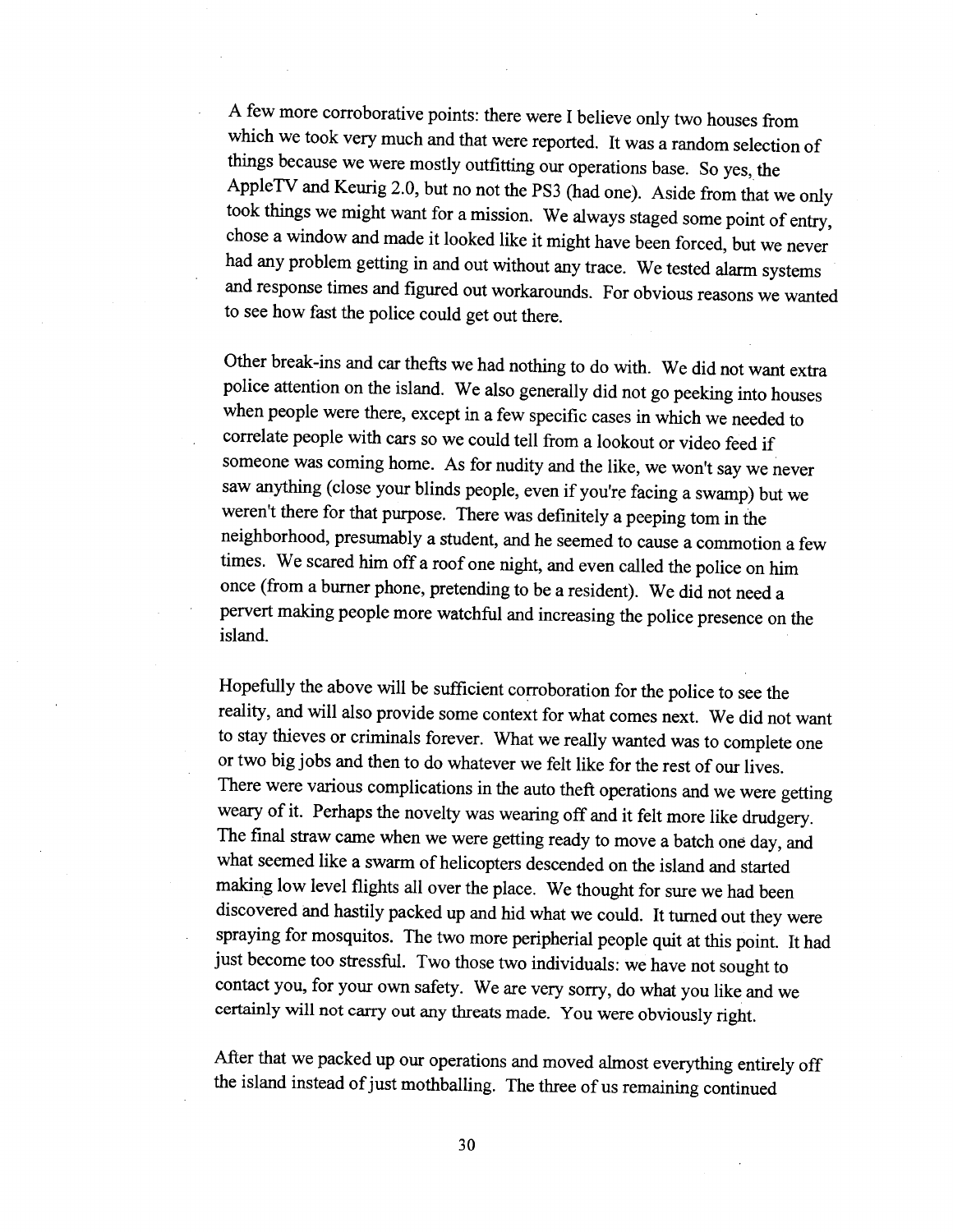planning for what we had discussed before. And that was a kidnapping for ransom plot. This seemed to be a common crime in other parts of the world. It seemed in the United States it was uncommon primarily because of the difficulty of executing an exchange without potentially being apprehended by authorities, and by the difficulty of spending the ransom undetected. We figured that these were just logistical problems that could be overcome by technology and perhaps by psychological means.

We developed an elaborate plan that ultimately was to be used against high net worth targets. We would choose a couple, take them into custody in the middle of the night, and ask them detailed questions about every aspect of their lives. There was a questionnaire written up for this purpose. It included financial information, work history, friends, family, email accounts, passwords. Everything we could think of. we would separate the couple and use them as a check against each other, to make sure one was not lying to us. we would also know the answer to certain questions from our prior research, and drop in some information to the discussions to warn the target that we already knew much of what we were asking and remind them that their partner would be punished if they lied. We also would administer various drugs stolen (sometimes just a few pills, to escape notice) from other homes we had been in, to keep the victims calm and compliant.

If we had not already, we would then assess the target's financial situation and what they could afford to pay for ransom without completely knocking their lives off track. One matter we were figuring out was in what form we would collect the ransom, given that anybody walking into a bank and requesting \$100,000 cash is going to draw some attention. we chose \$8,500 because it was below the \$10,000 reporting threshhold, and far enough below that it likely would not be flagged as part of a structured transaction under that prong of the reporting law. As part of our test run, we wanted to see in what form the money would be received. Specifically, was there any way to discern whether the bank had included alert bills in the lot? We had studied quite a few different money tracing techniques and needed some real world data.

The cash portion of the ransom was not going to be the only thing demanded. we researched money laundering and value stores such as gold and diamonds. Diamonds were especially attractive, given that we wanted to use the drone during the drop/pick-up phase of the operation and stay at a distance. Diamonds were more than small enough to make this possible. we researched and succeeded in polishing the labaratory certification number off the girdle of a sample diamond. we investigated diamond "fingerprints" and what cut and characteristics would give us an untraceable value store, and how much we would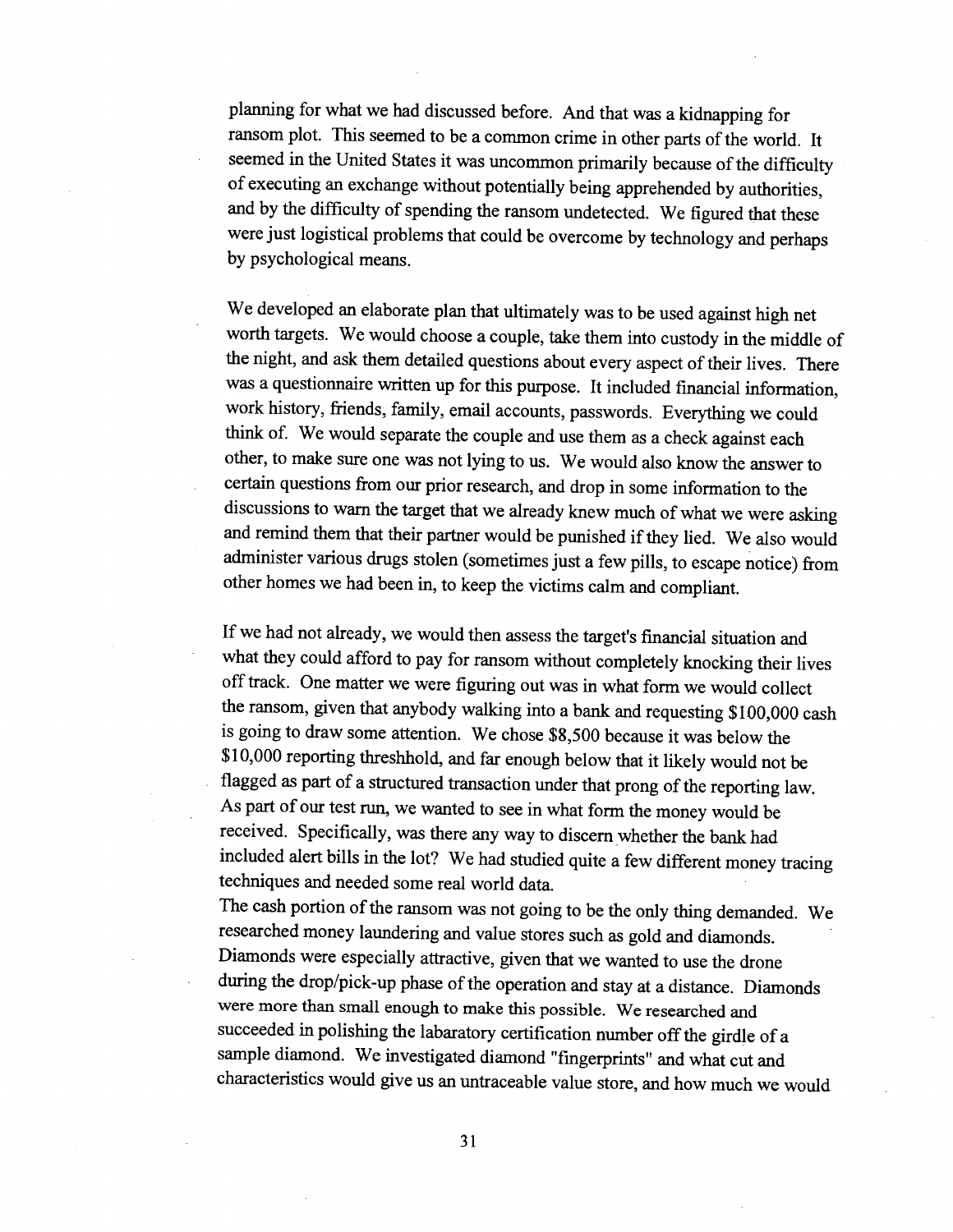lose in resale. 'We researched gold coins and bullion, and decided that Canadian gold maple leafs would be our best option. However, for the Mare Island operation, we would use one or more diamonds, given the shorter period of captivity that would require (gold coins take longer to arrive).

So one captured subject would be responsible for obtaining the ransom and the other would be used as collateral. Typically the female would be collateral, due to the manageability and gender dynamics. The male, although not technically captive, would be watched 100% of the time during the operation by video surveillance set up in the couple's house. He would be restricted to certain areas of the house. He would also be responsible for deflecting attention from the fact that his partner was missing. He would call in sick for her, reply to texts on her behalf and/or pretending to be her, and in general field any inquiries that might arise. A1l of his communications would be monitored. His phone would be tracked. Any computer or device he used would have installed on it monitoring software such as Spector 360.

Essentially, we would have complete control and there would be no way for him to contact authorities without us knowing. No surprises. We even had planned to call pretending to be a concerned neighbor and offering an apparent chance to alert the outside world surreptitiously ("if you're being watched or something right now and can't speak freely, just say 'thank you, I'm really ok' and I'11 know what's going on"), and then punishing him for it to make sure he would be uncertain about any real such opportunities that presented themselves.

While collecting the ransom, the subject would also be monitored 100% of the time. He would have to have an open phone line, his phone would be GPS tracked, there would be a back-up tracker on the car, and both of them would be monitored by a drone as much as possible (given flight time limitations). Certain ransom items, such as diamonds, would be delivered to the house, and the male would be there to collect them. Their credit cards would also be used to acquire certain items that were harder to get anonymously.

The kidnapped subject was to be teated well and comforted as much as possible under the circumstances. Upon her return, the couple would be informed of the dire consequences of any attempt to contact the authorities. At various stages, we were to let stip or insinuate that we were ex-military and/or long-time members of organized crime and of a K&R ring in particular. This K&R ring was supposedly responsible for collecting on debts and promises owed to organized crime. The subjects would be told they were targeted because a family member had failed to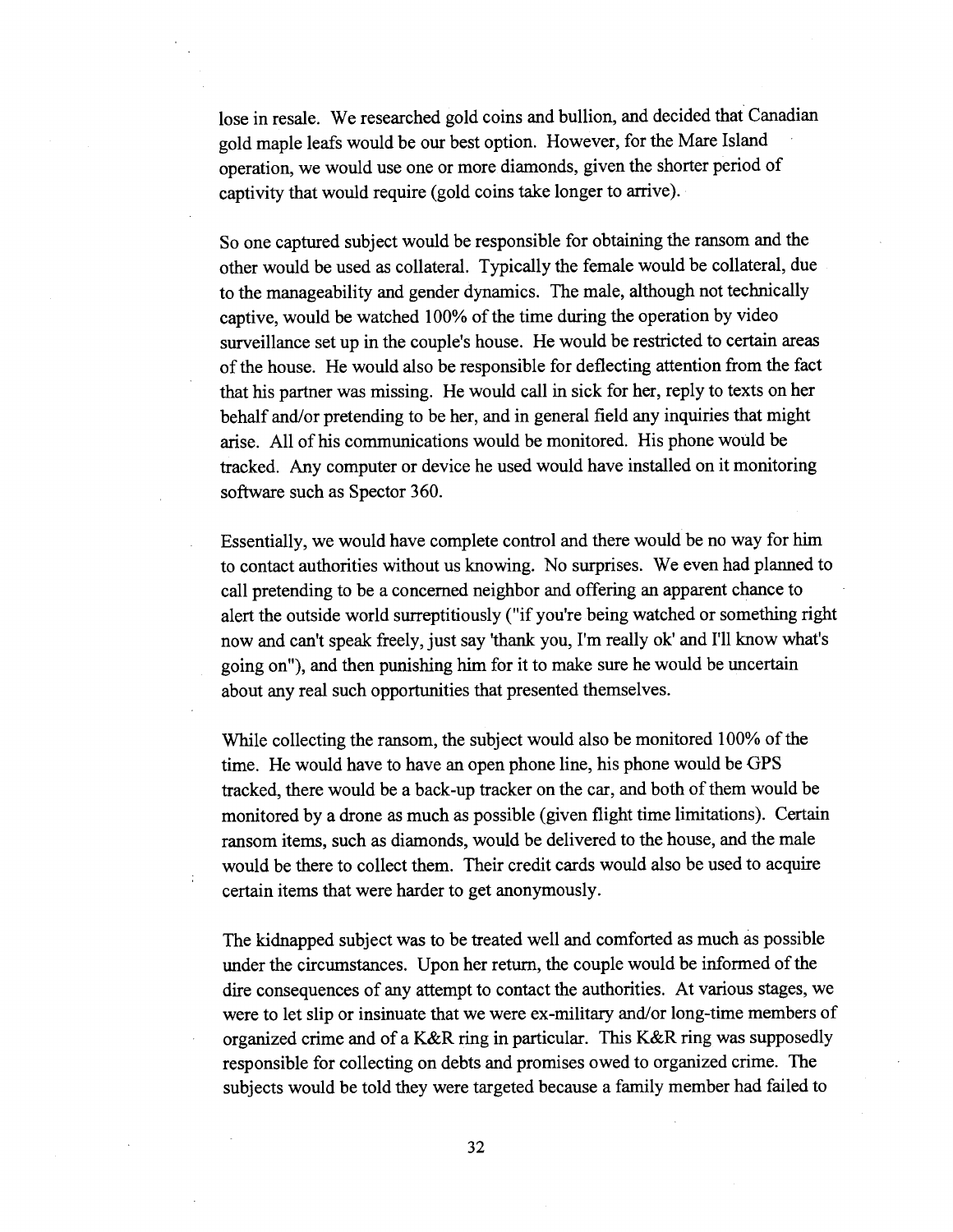live up to a promise. We practiced some military jargon and in general tried to come off as militaristic and professional in our execution of the mission. Basically, we wanted to be seen as hard men who would treat them professionally but not hesitate to harm or kill if required. Stating that we were a standing ring would also allow us to normalize certain desired conduct, such as not reporting the ordeal to the police afterwards. we would mention how and why other victims had not reported, and what had happened to those who did. And besides direct threats made against family members--whose detailed information we would have collected--there was the uncertainty of an unknown family member or associate being involved somehow, and what effect reporting to the authorities might have on the family.

we rehearsed various aspects of the kidnapping extensively. we did not know how people would react to being woken up and taken prisoner. We did not know whether to subdue them by force or by threat. we knew we did not want to use actual firearms. We did not know whether people would be able to even function under such stress. we came up with a number of measures to address these issues.

First, we considered subduing people with stun guns. while they slept, we could easily close with them and administer a safe but sufficiently long shock to incapacitate them. They could then be bound and moved without a great deal of commotion or a dangerous struggle. We actually simulated this. It tumed out that even well-reviewed stun guns are consistently effective only as pain-compliance tools. Even a full five second shock to one of us did not fully incapacitate or disorient us, though it was extraordinarily unpleasant. we did not want to use tasers due to associated fatalities. So we used stun guns only for intimidation, and potentially would deliver a brief shock to the male if circumstances called for punishment

Those were not the only nonlethals with which we experimented. we also purchased a dog-bark collar, to find out what, if any, human yelling or noise could activate it. We tested a regular remote control shock collar. And we tested <sup>a</sup> muscle stimulation device taken from a Mare Island home, to see if we could arrange the electrodes in a way that would involuntarily close off someone's throat if he or she tried to scream. We tried all of these items on each other, jackass style, but elected not to use anything except the stun gun for intimidation. Items were bought with cash or anonymous gift cards, or stolen. One or two things were purchased with a stolen credit card.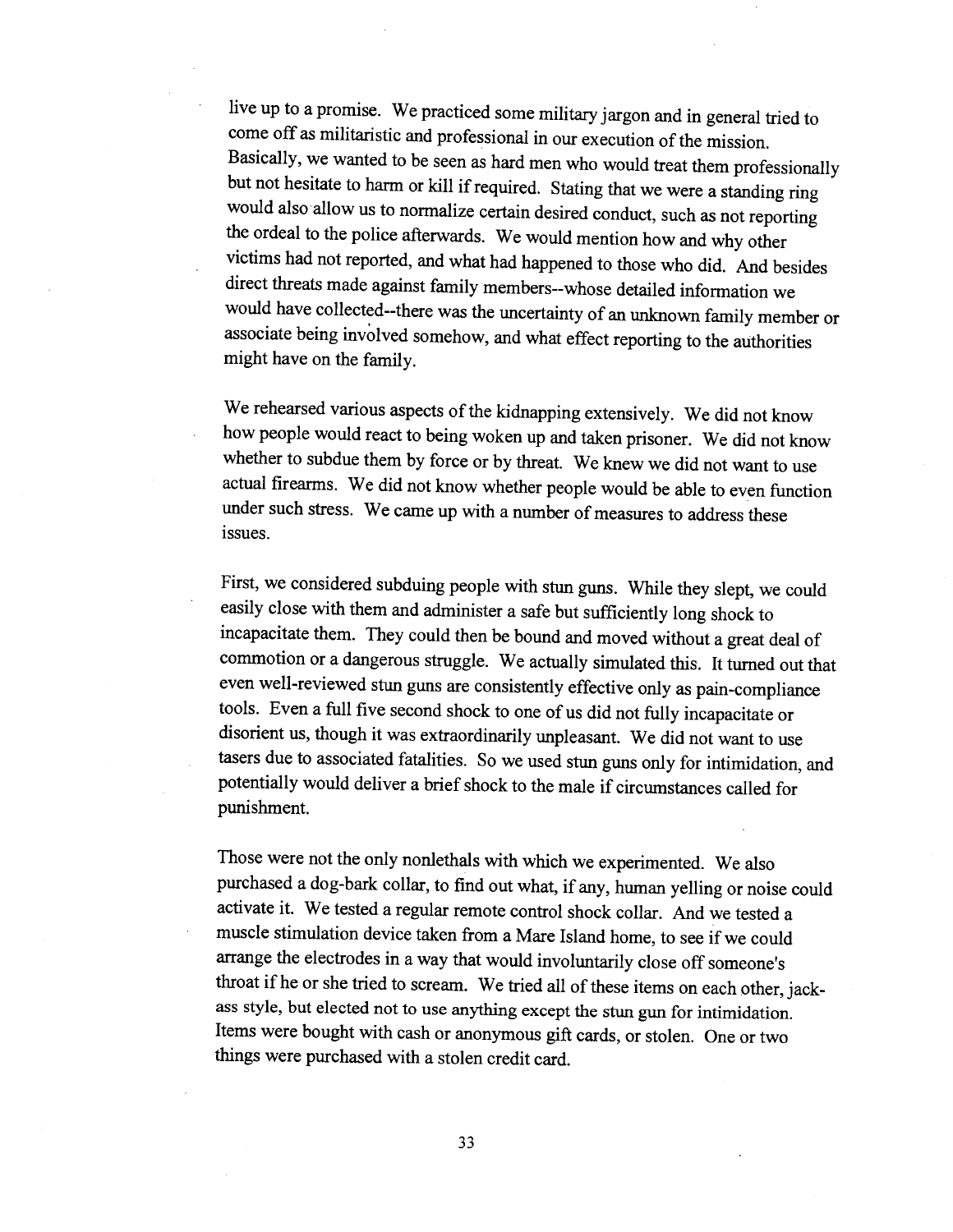Instead of subduing by force, we subdued Mr. victim M and Ms. victim F by threat. Mr. Victim M was more fastidious than most homeowners about securing his house. We had to drill through a window pane to release a lock. (If the CSI time inspected the site closely, they probably noticed the drilling. The apparently jimmied garage window was staged.) We made our preparations and inspected <sup>a</sup> few last things once inside. We found a purse with ID belonging to a victim F inside. This was unexpected. The operation had been planned around Victim M and another person we believed present, initials AR (authorities will be familiar with this person). We will not discuss why or whether it was significant that it was [victim M's ex-fiance]. There was some connection, and somebody on the team had been shown a picture of [Victim M's ex-fiance]. Certain features were the same as Ms. Victim F'so we assumed it was the same person. There had also been belongings and engagement cards in the house suggesting that [Victim M's ex-fiance] was still living there and was Mr. victim M's fiance. However, we had previously entered the house some time before and this information was stale.

Two of us went upstairs and woke up Mr. Victim M and Ms. Victim F while the third served as lookout. We used fake guns with strobe flashlights and laser pointers attached. They woke up and complied with our demands to cooperate and accept being bound. They were obviously scared, but much calmer and collected than we ever would have expected. They were moved into the closet.

At that point, I went downstairs to see to various things that needed to be done. I was not the one dealing directly with the subjects and the person who did is unavailable. I am pulling some of this information and text from an e-mail message that person wrote. But I may get certain details wrong. That is most certainly not because this is a hoax. Everything Ms. victim F and Mr. victim M tells you is undoubtedly true, however bizarre it might sound.

The subjects were given headsets to listen to calming music and some spoken instructions. Their vitals were checked and a brief medical history obtained. We wished to administer sedatives both to make them more compliant and to make the situation less traumatic for them. we had extensively researched drug interactions and had various options depending on what seemed safest for them.

For whatever it is worth, I will say briefly that throughout the planning process, it was our currently missing member who insisted on various safety measures and on minimizing harm, as paradoxical as that sounds. He spent a great deal of time trying to make a horrific crime easier on the victims. He even delved into literature on trauma and recovery, having gone through something like it himself,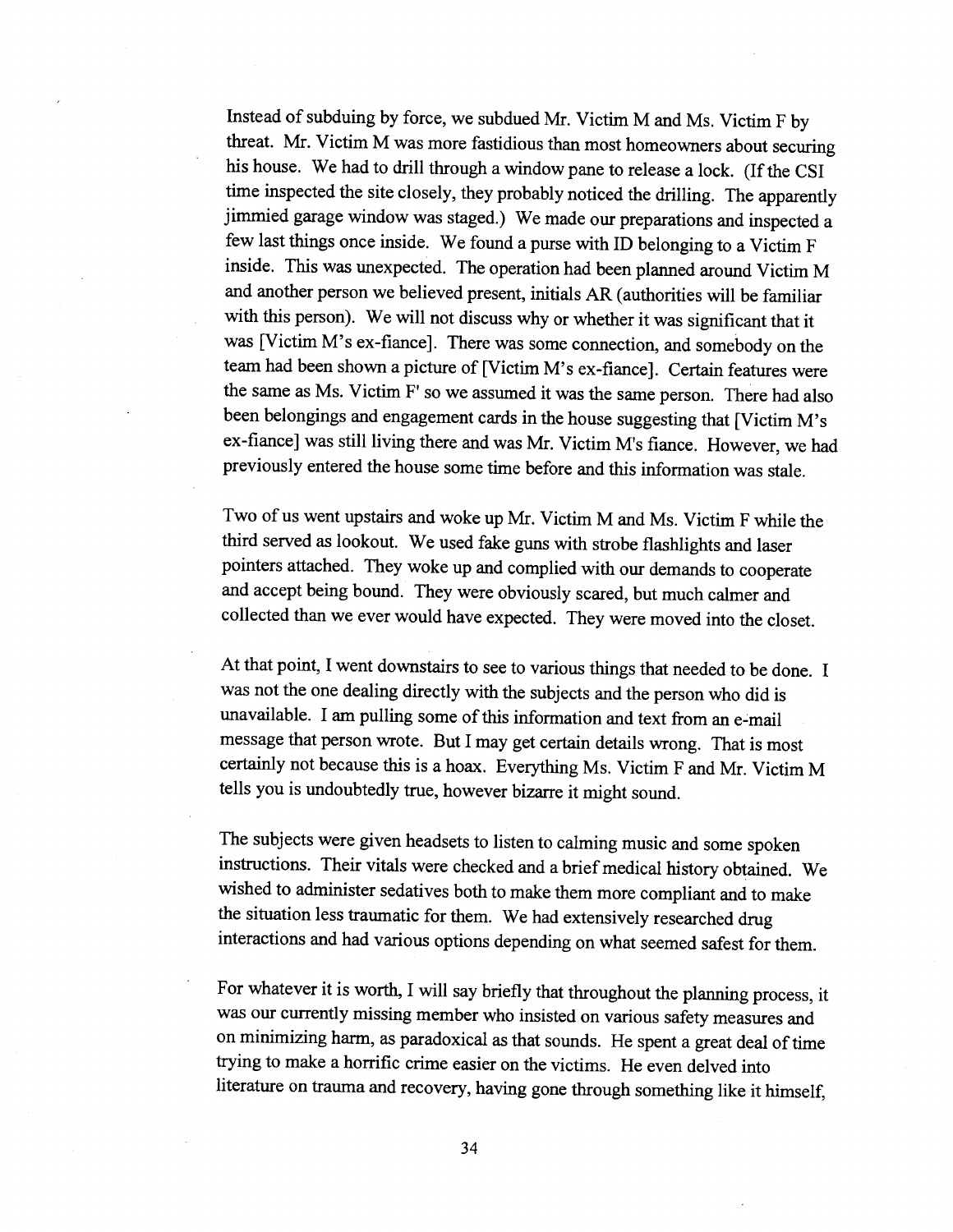and had prepared materials to be given to the victims afterwards. He obviously chose to take part in this and is just as culpable as any of us. But I felt it needed to be said.

At some point, that member of the team informed me that the person we had was Victim F and not [Victim M's ex-fiance]. This threw a monkey wrench into our plans. Disagreement broke out among the three of us. I insisted that we should continue and carry out the operation, that it was a training mission anyhow, and that we needed the experience so that we could have successful missions later. So we continued.

As planned, one of us collected detailed biographical information about the subjects. Another of us began going through computers and phones and compiling information. The third began setting up technical items such as the cameras and tracking software that would be used to control the subject responsible for obtaining ransom.

The team member handling the subjects wanted certain information conveyed: throughout their ordeal they remained calm, if scared. They expressed concem about each other. When told they would be missing work for several days, they asked about their patients and how they could make arrangments for them and whether they were allowed to write a message. In many ways, there were more composed than we were.

The operation continued to go awry. Mr. Victim M could not remember the administrative password for his router, and the spare that we had brought was accidentallybroken in one of the packs, along with a camera. The reset button on the Asus router did not seem to work. The monitoring software we had did not seem to be compatible with the iOS version of the subjects' iPhones. 'We would essentially be flying blind, with most of our planned monitoring measures unavailable. Further, various points of leverage against the subject had been lost given that the female turned out not to be [Victim M's ex-fiance].

We proceeded nonetheless. Mr. Victim M was given instructions to remain bound until a certain time, and then to wait for us to get in touch. Ms. Victim F was evacuated in the trunk of Mr. Victim M's car, which was switched out for another car that folded into the regular morning traffic on the island. That car was then swapped out for another that brought Ms. Victim F to her final destination a few hours away.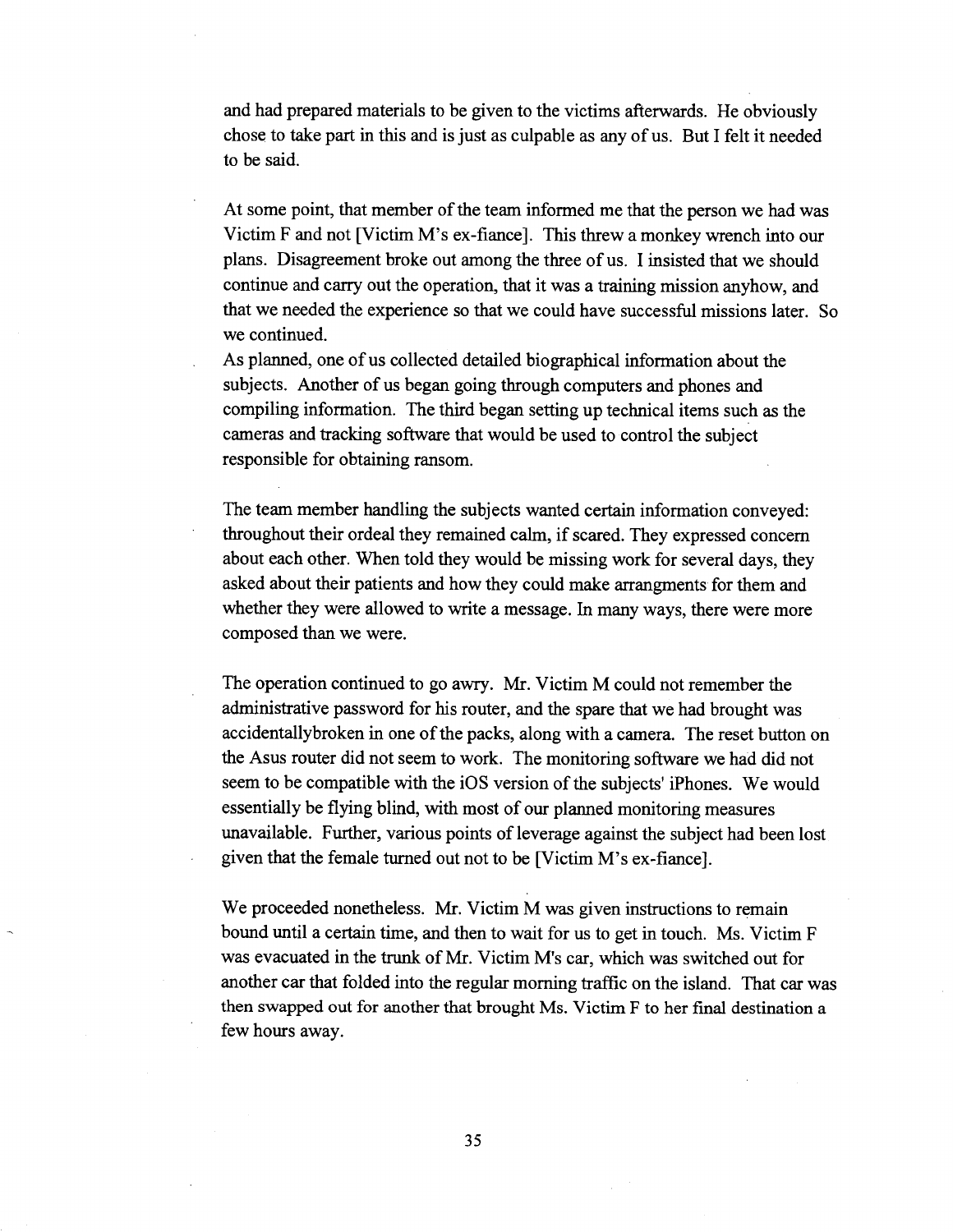We cleaned up, ran through our checklist, distributed our various red herrings, and cleared out. Not long after that, the team member responsible for technical matters such as the ip cameras stopped cooperating with me. He also had the computer on which much of the information we had collected was stored. I had very limited means of even getting in touch with Mr. Victim M, and was uneasy about doing so since I was less familiar with all of the ways communications could be tracked.

Ms. Victim F was treated as planned and was calm and stable according to the reports of her handler. This team member, in fact, was apparently so impressed with Ms. Victim F' bearing that he became her advocate. There could be no clearer case of reverse Stockholm syndrome. He urged me to end the operation and drop the ransom request and give everything up. Having two team members betray me enraged me at the time, and worried me deeply. I felt that the team member handling Ms. Victim F was going to give up and go to authorities. I took strong measures to prevent that, made various threats, partially carried out some, and I am deeply remorseful for that, wherever you are.

That team member wanted the following conveyed (lightly edited): The very first time I heard her cry was not until the last few hours. I showed her an article on her kidnapping, and it included a plea from her father and reflected how worried her family was. She began crying as she read, and I said something like "I know, seeing it in print must make it feel like this is really happening to you." She said something to the effect of "no, it's not that, it's just that I can't imagine how much my family is suffering right now." She was bound, drugged and didn't know for sure if she'd see the sun again. And she was worried about her family. Before she knew that victim M went to police and this was news, she also kept asking what time we thought she would be returned on Wednesday, and whether she would get to work on time. She wanted to know what her boss and patients had been told. For god's sake this has to end.

I believe the rest of what happened is known. I will not go back over the persecution of the victims. There are doubtless good, hard-working men and women in the VPD and press corps, certainly better people than we are, and though they may have some soul-searching to do perhaps they should not be exorciated for this. We are the ones responsible for this insanity. And I do not like to admit it, but in all likelihood it would have continued if things had gone differently that night, and if victim M and especially victim F had been less uncommonly good people. By the strength of her character, Ms. victim F more or less single-handedly broke up a professional K&R ring before it got off the ground. We are not casting her as a saint to try to make things up to her. I'm sure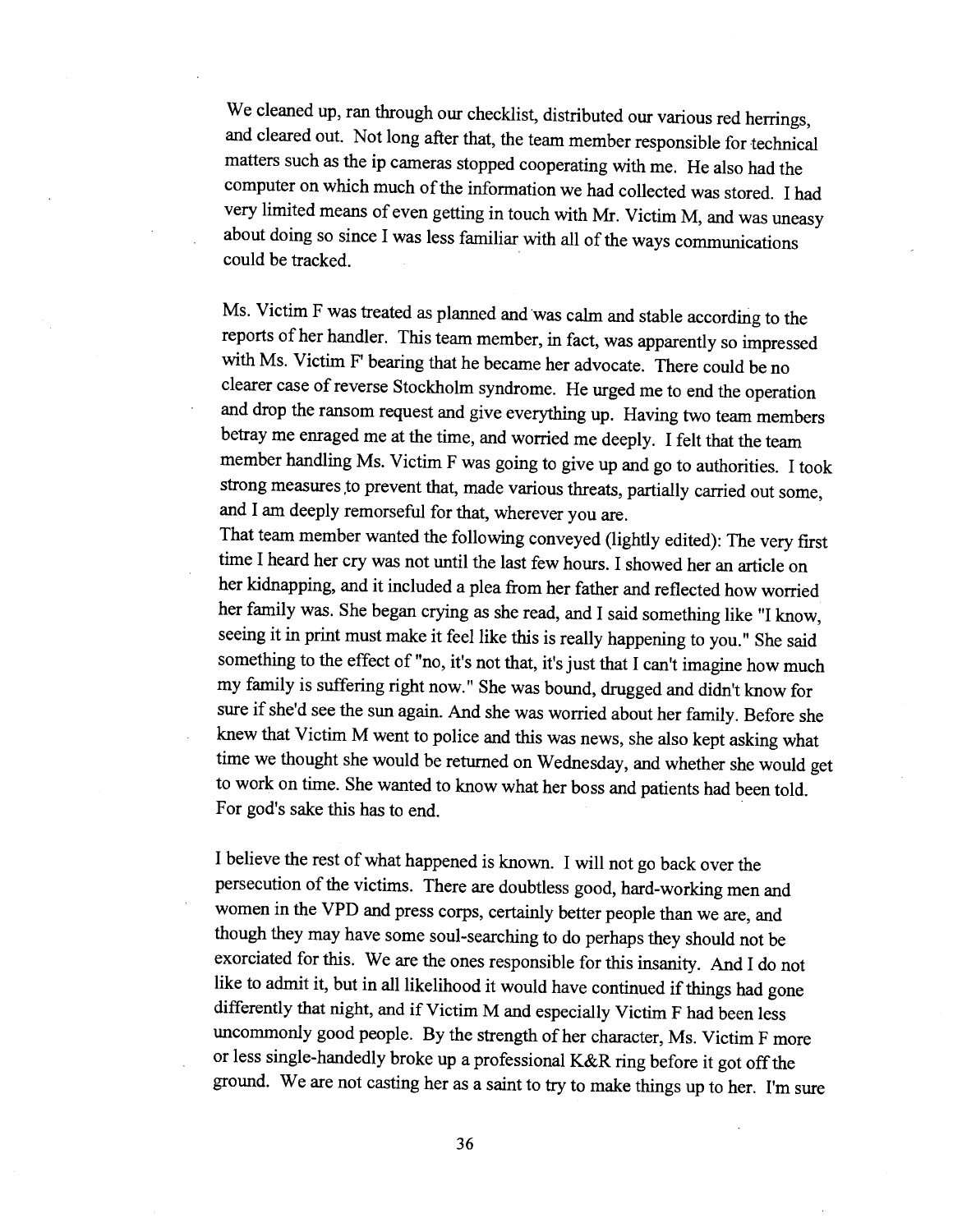she is as human as the rest of us. But it is the simple truth that she has prevented a great deal of harm to others, and suffered a high cost herself.

We obviously have not been good Christians. But for my part, I believe God placed Ms. Victim F in our path to prevent us from inflicting even greater harms on the world. And He further tested her with the police and media response in order to root out our last shreds of humanity, to humble and sharne us into forever abandoning our horrific plans, and to confess the truth of what happened and what we did. I do not know whether Ms. Victim F even believes in God, but whatever religion she may or may not hold He has undoubtedly worked through her.

This is the only statement that will be made. We are not doing an interview or AMA or anything else that might seem to sensationalize this. I apologize for passages of this that were light or irreverent. It was written piecemeal over multiple days, by multiple people, and has turned out a bit incoherent and streamof-consciousness. But I believe it contains the necessary information. We have also included a few corroborative photographs, described below

What we did was evil and shameful. Period. The only point of explaining is to make the police and the public believe the victims, so their nightmare can end and they can heal and get on with their lives. A11 indications are that Ms. Victim F and Mr. Victim M are two really great people who deserve none of this. We are obviously not the ones who can help them with their recovery. But we certainly hope the police and others will now see to it that they are supported unequivocally and fully.

## Corroborating Photos http://www.anony.ws/image/DOcI

The first photo includes the last of the gear to be disposed of from our operations. It is a tiny but representative fraction of what we had (the rest of which has been disposed of across the bay area and state). It includes, among other things, one of the fake guns with which the victims were threatened (some spray paint has rubbed off), cameras and microcameras, video transmission equipment, routers and computers, various electronics and repair supplies, gloves used the night of the operation, blood pressure cuff used, zip tie bindings worn then later cut off Ms. Victim F, flashlights, radios, portable speakers used to play white noise to reduee the chances neighbors would be awoken by any commotion, wig, OBD equipment, lock cylinders, about 8 stolen taillights/headlights that hadn't sold yet, various other car trim parts, some license plates used in transporting cars, portable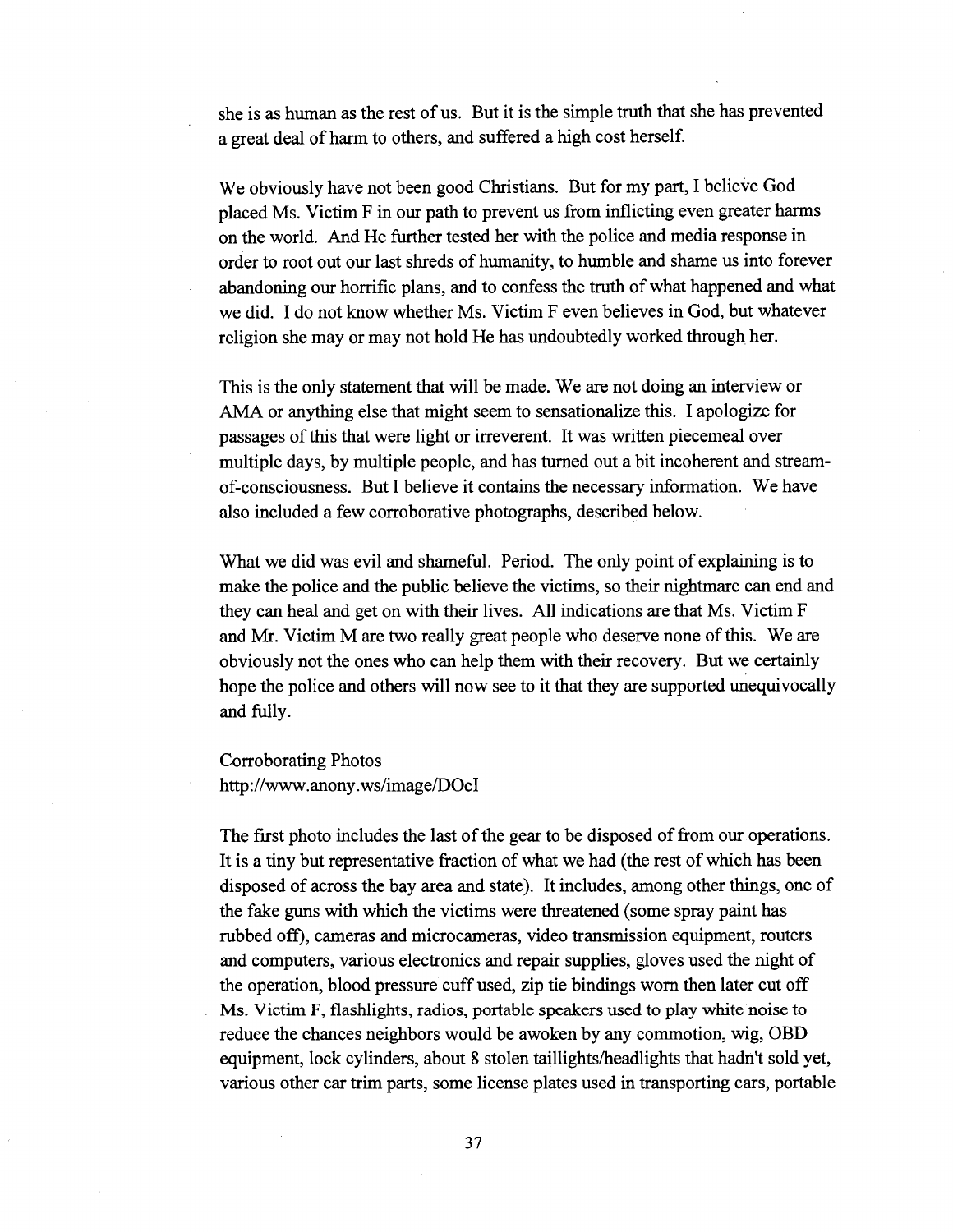printer used for things like registration tags, IR illuminator, various tools, lighting equipment, supplies to paint and refirbish cars before shipping, "burner" cell phones, and so on.

Some of these items were stolen from homes or czrs (including homes on Mare Island), such as the two bose systems, the portable printer, the radar detector, the knife, the wireless router, one of the cameras. The sunglasses case was from a car stolen on Mare Island. The sunglasses themselves were given to Ms. Victim F when she was dropped off, with instructions to wear them so that people would not notice her eyes were taped shut. Mare Island residents, if you recognize something as yours, please contact police and so advise them, to help the victims prove this is not a hoax.

#### http://www.anony.ws/image/DOcl

The next photo depicts the room where Ms. Victim F was held, taken while she was away in the restroom and the window covering was being readjusted to black out all light. Her prescription glasses can be seen on top of the chest of drawers. (The photo was taken to ask a question about something in a cropped out part of the frame.)

http://www.anony.ws/image/DOc3 http ://www.anony.ws/image/DOc9 http://www.anony.ws/image/DOj5

Next are sample photos of wireless router passcodes. There were many more. We chose one from a house on Poplar whose residents knew it was broken into, and one from a house on Tisdale whose residents did not. We are using this particular Tisdale house as a sample because we already mentioned something indicating we had been inside that house (choosing not to take the car of a medical student who was interested in or already enlisted in military service). We also collected MAC addresses, for various reasons. All computers and electronic media with such information, and any cloned hard drives and the like, have been destroyed (except a few items shown in the photograph that will likely be destroyed by the time you read this).

#### http://www.anony.ws/image/DOce

This photo shoes the logo that was printed on materials to be given to victims, instructing them never to go to authorities. "Keep quiet, be noble and bear your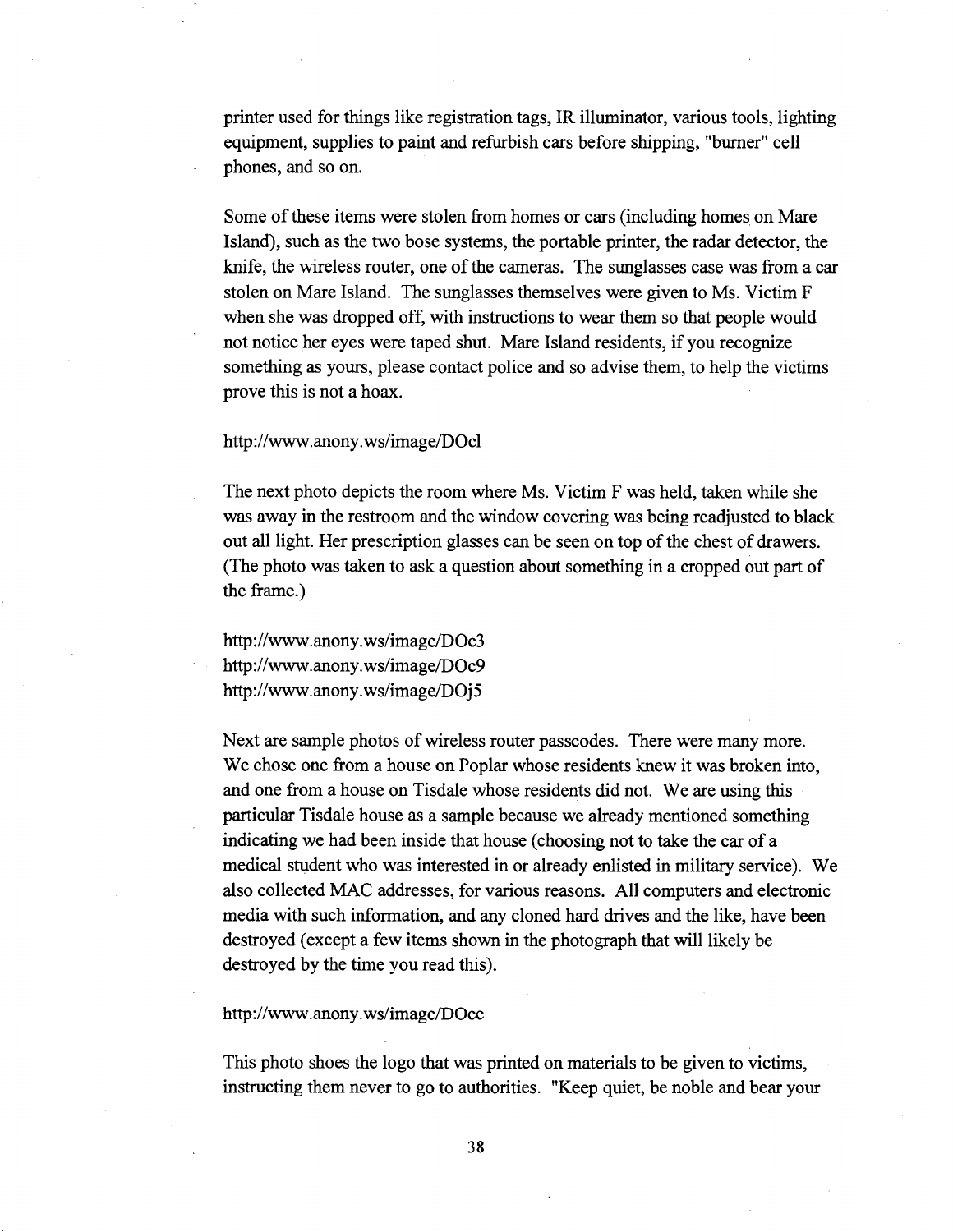own suffering. Or your family will." There is good reason Mr. Victim M and Ms. Victim F acted in what might be considered an unusual way. They were made through carefully calculated measures to believe their families were in serious danger.

May God have mercy on us. We expect none from you."

The email header analysis of the above email revealed that it was sent using an anonymous email service. The images attached to the email were stripped of all identifying data. VPD later conducted a follow up investigation into the other crimes committed on Mare Island that were described above and allegedly committed by the LTNSUBS. Numerous crimes were confirmed to be committed and the items described by the LINSUBS that were taken during the burglaries, were in fact noted in corresponding police reports taken at the time of these reported crimes.

22. On March 30, 2015, during a forensic examination of VICTIM M's emails provided by LIVE.COM based on the exigent circumstances described above, it was found that VICTIM M was an active contributing member of Nextdoor.com, a website that contains a blog dedicated to community issues on Mare Island, including crimes that occur there. VpD detectives discovered further that the crimes described in the aforementioned email by the UNSUBS were discussed on this Mare Island community page.

23. On March 30, 2015, at approximately 11:41 a.m., the alleged UNSUBS sent the following email to Public lnformation Officer Lieutenant Kenny Park of VpD, threatening to "attack" him if he does not apologize publicly to VICTIM F regarding an the aforementioned press contact where he stated that the kidnapping was "an orchestrated event and not <sup>a</sup> kidnapping":

> From: mareislandkidnappers [mailto:mareislandkidnappers@gmail.com] Sent: Monday, March 30, 2015 11:41 AM To: Kenny Park Subject: Victim F apology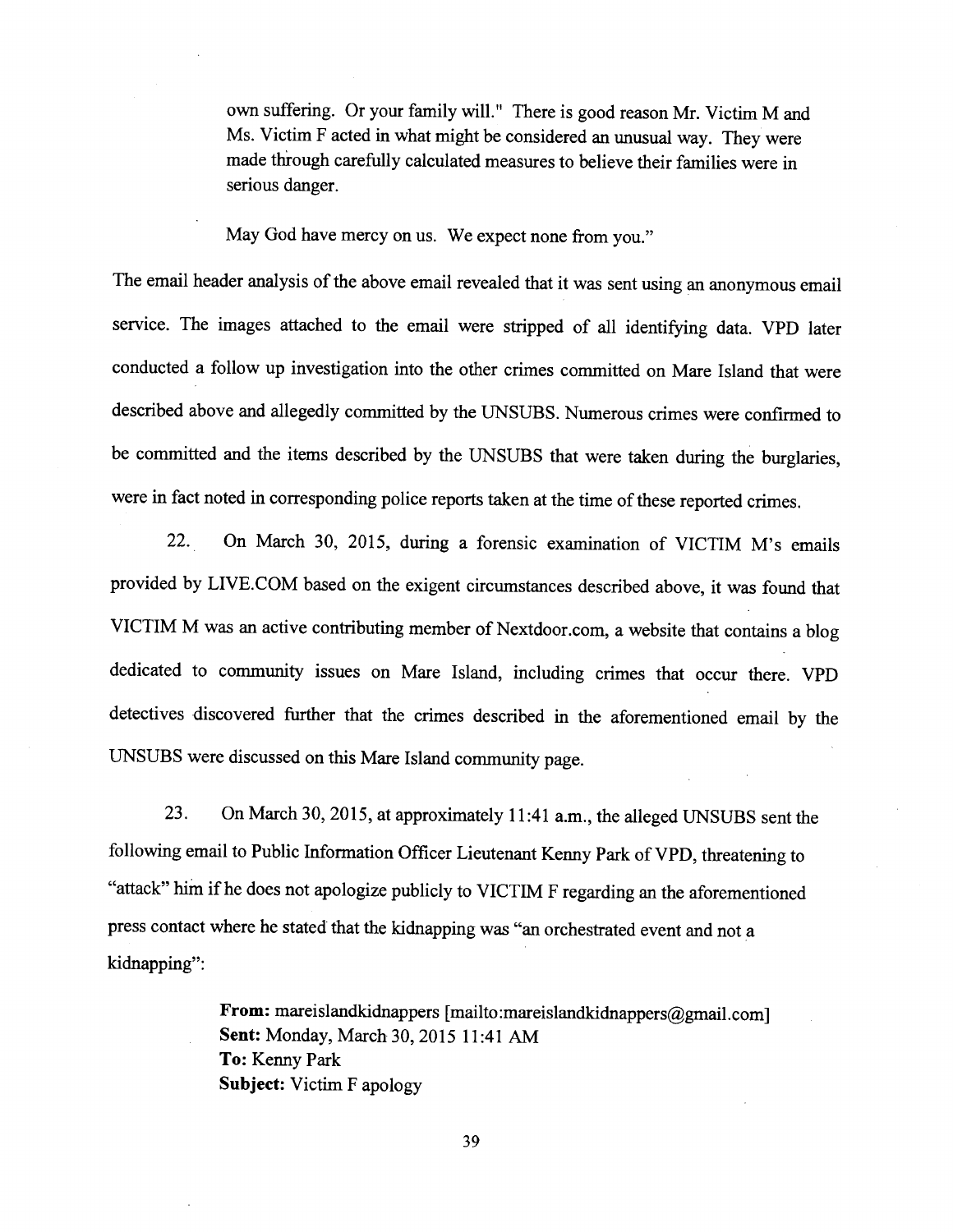"It is inconceivable to us that the air has not been cleared conceming Ms. Victim F's victimization.

The Vallejo police department has 24 hours to issue a full and unequivocal apology, one that includes the words "we were wrong" or something very close to them. No mealy-mouthed "it appears we may have initially mis-assesssed the available evidence due to the complex and bizarre nature of the crime and the unusual behavior of the victims in delaying their reports and retaining attorneys instead of working directly with police." It will be a full apology, with zero insinuation that the victims had any role whatsoever in creating their predicament.

We understand that the police may decide not to disclose some information given to them. On reflection disclosure of it could cause a great deal of harm to Mare Island residents' well-being, not to mention their property values. We certainly don't wish to harm them further and leave that to your judgment. However, at this point the police have more than enough corroborative information to realize that they were wrong. And yet you still allow Ms. Victim F to be portrayed as an unstable hoaxster.

I speak for myself and potentially for another. When I say I am going to do something, good or bad, it will be done. The police have24 hours to issue the apology. I frankly don't care how fishy you think this is or that it's inconsistent with anything else you've seen. You at least know by now that the victims were not lying. You have no good reason to continue allowing the community to believe they are hoaxsters. If it is somehow because you want to root out that grow house, it is at [redacted]. It has looked bigger and smaller to us at various times, but we are not the DEA and our equipment is relatively low end. The main grow area looked to be the master bedroom, assuming the house's floorplan was the same as its clones (we did not enter that one). If you are looking for the "dealer" we mentioned, he is in the second house from the end of [redacted]. He wore a hat with a 'P' on it and I think that's what people called him. It could have been another letter, the group made a bit of fun over it and it's how we ended up with our op names L, J and D (no relation to our actual names). So I might be confusing the original. Also, the markings on the envelope did not absolutely mean he was dealing. They were names and amounts, and a few random markiings like adding something up. If he was a dealer, he must have been about as small-time as they come.

If you are delaying because you think you will tease us out of hiding, yes it is true you have kept us (me) communicating with you. But we really do not want to be caught. Even if you manage some sort of egotistical giraffe exploit, you are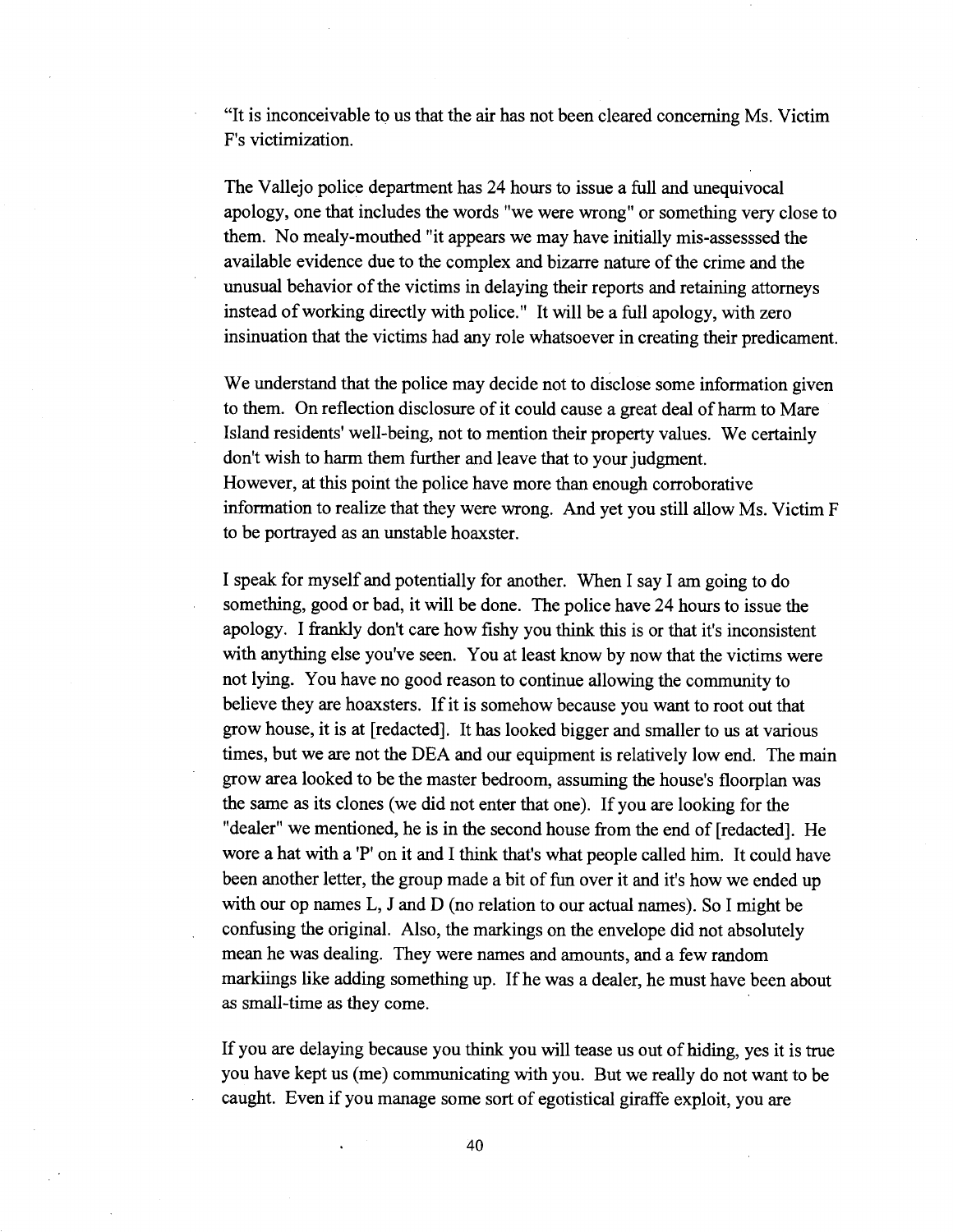dealing with an onion of onions. And we know for a fact that you have not even pierced the first layer because it would require you to physcially be at a relay point.

If you still think this is some sort of an inside job, for example because we seem to have information that only people in the victims'circle have: I think I mentioned that we've broken into a house or two, and that we're pretty good with computers. We use Spector 360, SniperSpy and another similar program. We have quite a few computers that we can utilize in various ways, and even remote into in some cases. We're not building a botret and for my part I am more hack than hacker. But it's not rocket science to install software on someone's computer, especially when there is no password or the password is on a sticky note right by it. As I mentioned we were looking to diversify, and there are a lot of different things we need outside computers and identities for. All Data subscriptions that can't be traced back to us, as an example. And we have learned a lot from what other people use, such as Merlin Data. Who knew you could get full social security numbers and such a ridiculous amount of other private information about people? And tht reminds me, since the victims and their families have had the police and press and public up in their business for days, I think it is only appropriate, Mr. Park, if the public has as much information about you, in case they'd like to get in touch and let you know what they think about your victimblaming, and your failure to do the right thing and issue a full apology when you had the chance.

I have spent time doing to the wrong thing for the wrong reasons. If you force it I will do the wrong thing for the right reasons. No, not another kidnapping. You will see. There will be a lag before you find out, but after 24 hours it will be in motion, if there is no full apology. Vwe may be the direct agent of harm. But it will be made crystal clear that the Vallejo police department, and you, Mr. Park, had every opportunity to stop it. You have more than enough information at this point to do the right thing and issue an apology to the victims.

You have until noon tomorrow to make that happen."

Email header analysis revealed that the email was sent using the Singapore-based anonymous email service anonymousemail.com. The aforementioned "From" line was entered by the sender.

4l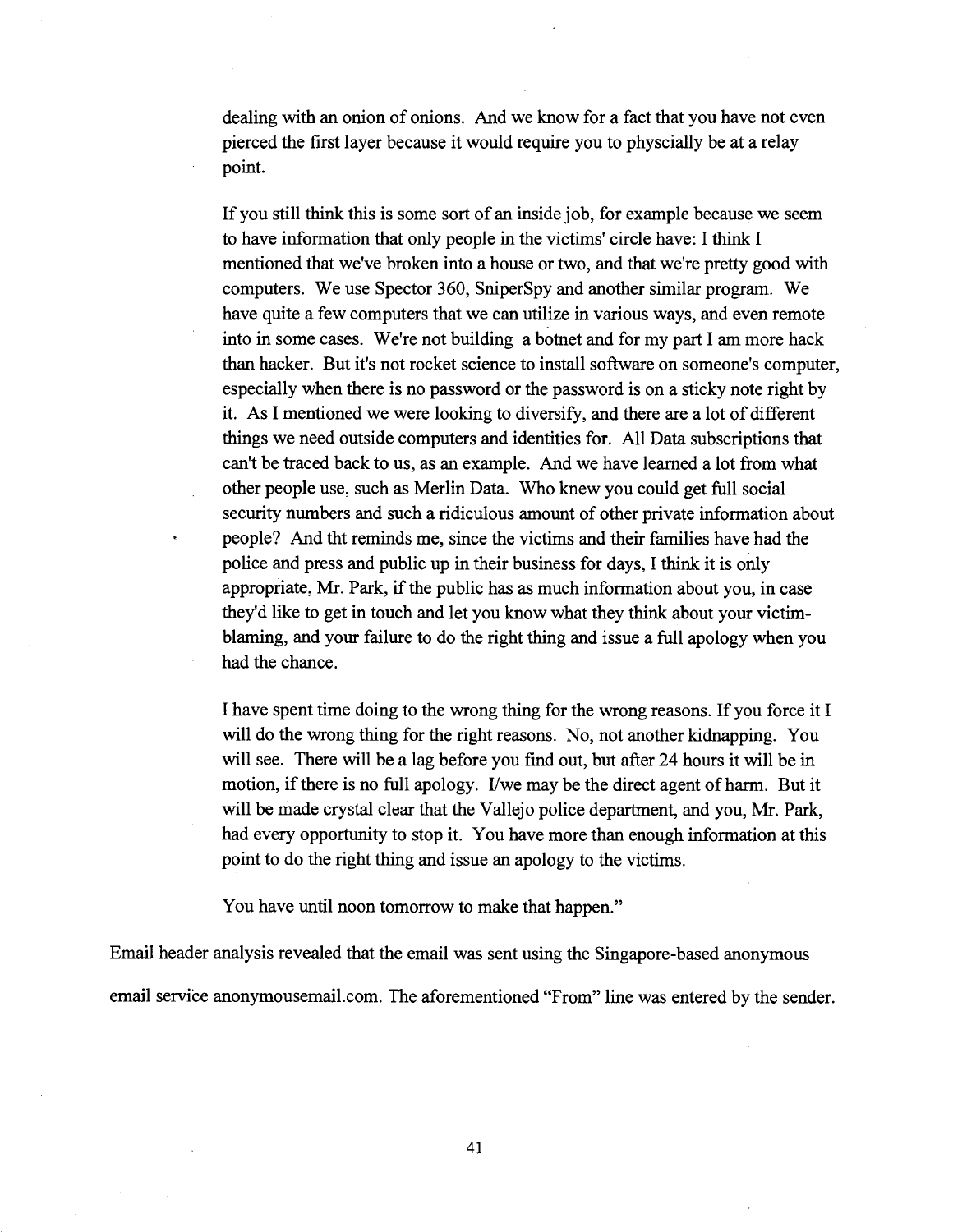24. On March 31, 2015 at approximately 7:11 a.m., another email was received by Lt.

Kenny Park:

From: Anonymous Remailer (austria) <mixmaster@remailer.privacy.at> Sent: Tuesday, March 31, 2015 12:51 AM To: Kenny Park Subject: Victim F case

"This is the last message we (I) will transmit for at least several months. First, it was wrong to issue an ultimatum. We will not attempt any sort of further damage or harm. To do otherwise would disregard and dishonor the one positive thing we leamed from this, that it is not some game and real humans are involved. Police do not deserve to be targeted, even ones who make poor calls about how to treat victims. And certainly innocent civilians do not deserve to be in harms way, nor to have their property harmed, nor even to have their sense of security eroded. We will break no more laws. We will directly publish information about what happened on the internet tomorrow at 12pm, if no statements are made fully exonerating the victims. If Vallejo PD would like to get out ahead of the story then it may make a statement and do so. The statement only needs to exonerate the victims, it does not need to mention us nor that we wished them to be cleared. You can simply say you have new information indicating the victims have in fact suffered a terrible ordeal, and that you are focusing all resources on bringing to justice those responsible for the horrific crime, something to that effect. we really don't want to be part of the story. But if it is not put out there in a way making it clear the victims were wrongly accused, then we will do what we can to rectify it directly.

To address a few loose ends and continuing doubts:

Why would we try to clear the victims when (a) we're criminals who shouldn't care, and (b) it puts us at risk?\_

I suppose the cynical answer that perhaps police witl find most plausible is that we don't think you will manage to identify us, so it's not that risky. We also don't plan to operate further, so disclosure of our MO is not an issue. The biggest risk we took was any mention of the outside group we worked with. I guess that genie's out of the bottle, but I will add that I don't think this was that big an operation in the scheme of things, nothing like the Newark or Houston busts, and certainly nothing besides cars and some parts. Aside from continuing to blame the victims, the only thing you can do that would make us act out is something like a gambit to make that group think we are cooperating with you and giving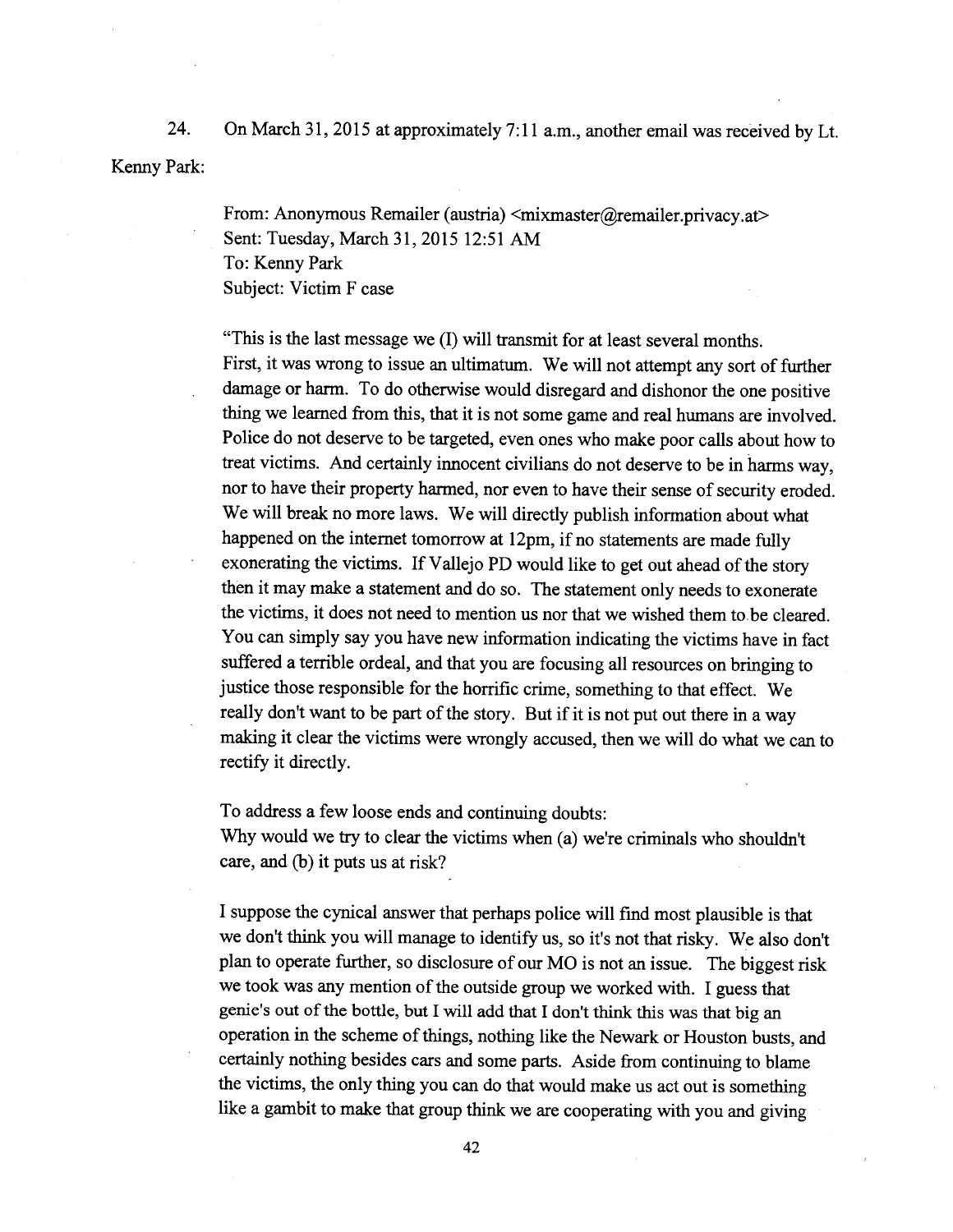their information. That sort of lie could put our families and friends at risk- innocent people--and if LEA stoops to that, then yes, we will defend our own however we have to. Anything after delivery is pretty much a black box to me, I have no idea how tight that oper ation is nor how easily exposed. All I know is that if you decide to use innocent people as pawns, I don't think that is going to go well for LEA.

Take the cynical answer if you want, but mostly it was because we feel deep remorse over what we did and anger toward the Kafka-esque response of the justice system toward the victims. We had disagreements over how much to reveal and how to do it. But we all agreed something had to be done. Ransom money I keep seeing how odd it is that it would be so low. Again, we were trying to stay well under anything that would generate a report. The report would draw more scrutiny from the bank. They have to fill out paperwork, it's just a fact that they're going to give the situation an exta thought or two while doing it. And if efforts to prevent the victims from reporting the crime are successful, we did not want an IRS inquiry upsetting that status quo later and bringing everything up for the victims again.

This operation was not about the money. We were not doing so well for ourselves that \$8500 was chump change, but it was the training we were after. We needed a live fire exercise before taking on a hard target, to leam how people react and iron out all of the wrinkles. (We were obviously right about that.) The money as a share of Mr. Victim M's income and assets was also roughly proportionate to the amount of a high-worth target's wealth we planned to demand. We were already surveiling targets. We used Merlin to seek out net worth.

#### Drone

The drone is not weaponized. We ground-tested the flare system and that is all. The rails and equipment have been destroyed. It was goiing to be a last resort, and then only if someone could call dispatch and warn that the helicopter would be fired upon if it did not leave, with a link to a video showing what the drone could do. But we did not go through with it. The most we could do now is run it into something.

As an aside, something should be done about drones. It's going to take one radicalized geek plus a bunch of easily available systems and parts to do some real damage-physical and psychological. It's an important innovation, I saw that Amazon just got its go-ahead to test outdoors. But these ought to be regulated. A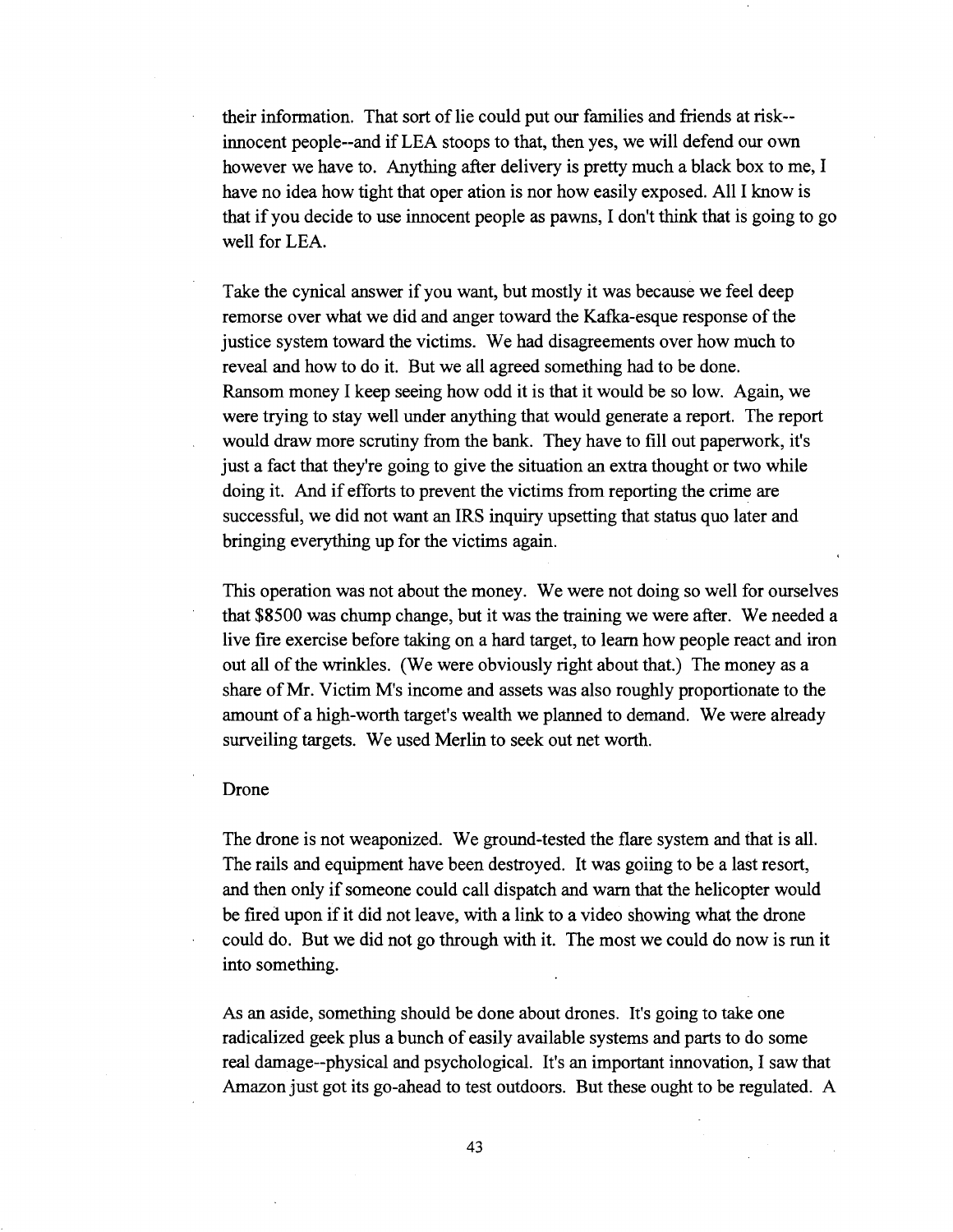year ago, before understanding the possibilities, I'd be the last person you ever heard say that. DJI stuck its neck out--yes in part to mitigate the White House Phantom flyover mess--and is getting hammered in the community for including flight limits in Inspire firmware updates. That should be standard at very least on that sort of high performance plug-and-play airframe, and it shouldn't be left to the market to make it happen. Also, the whole "line of sight" rule is widely flouted and high powered radio equipment is readily available, FCC permit or no. We flew ours as far out as Crocket Hills regional park with video still pretty solid, and could have gone fur ther if we hadn't been worried about losing so much work and money. Nothing would keep us from flying it into AT&T stadium with a payload of God knows what. Unless someone is already secretly on top of this, maybe that's the reason for the otherwise useless stadium TFRs (how would there ever be time to intercept?). It's high time for some sort of DARPA challenge on disabling or shooting down small drones over populated areas. We already kicked around several ideas, I'm sure the real wizards can do better.

#### Other victims

We want to make sure that you don't end up subjecting any innocent people or families to 17 hour interrogations. To that end, please know that there was no reason for the choice of homes/people we revealed other than operational considerations or happenstance. We found cash while we were in the Poplar home. If we were going to take that and reveal that we had been there; we figured we might as well take other things we wanted, too. It would be insured. For the Klein vehicle, we needed that one for an order, there is about a \$5000 premium. For the Tisdale vehicle, as mentioned we didn't really need it or at least it wasn't good timing. But he seemed a little full of himself and we had also seen/heard the car around a couple of times and thought the kid should have his toy taken away. And since we were going to do that, we took a few things from the house too, though not very much. The other two places we revealed were just samples that came to mind, the other one on Tisdale I suppose because we were in it around the same time and the two students seemed like such a contast to each other. The Sundance place I suppose was to show that this had become a game for us. I mentioned that people called the guy  $P'' -$  we don't know him. The person spotting for the one of us running up the stairs heard it in conversation in the living room. And we will tell you again that Victim F was completely out of the blue. More so than anybody else, there is zero connection.

Offer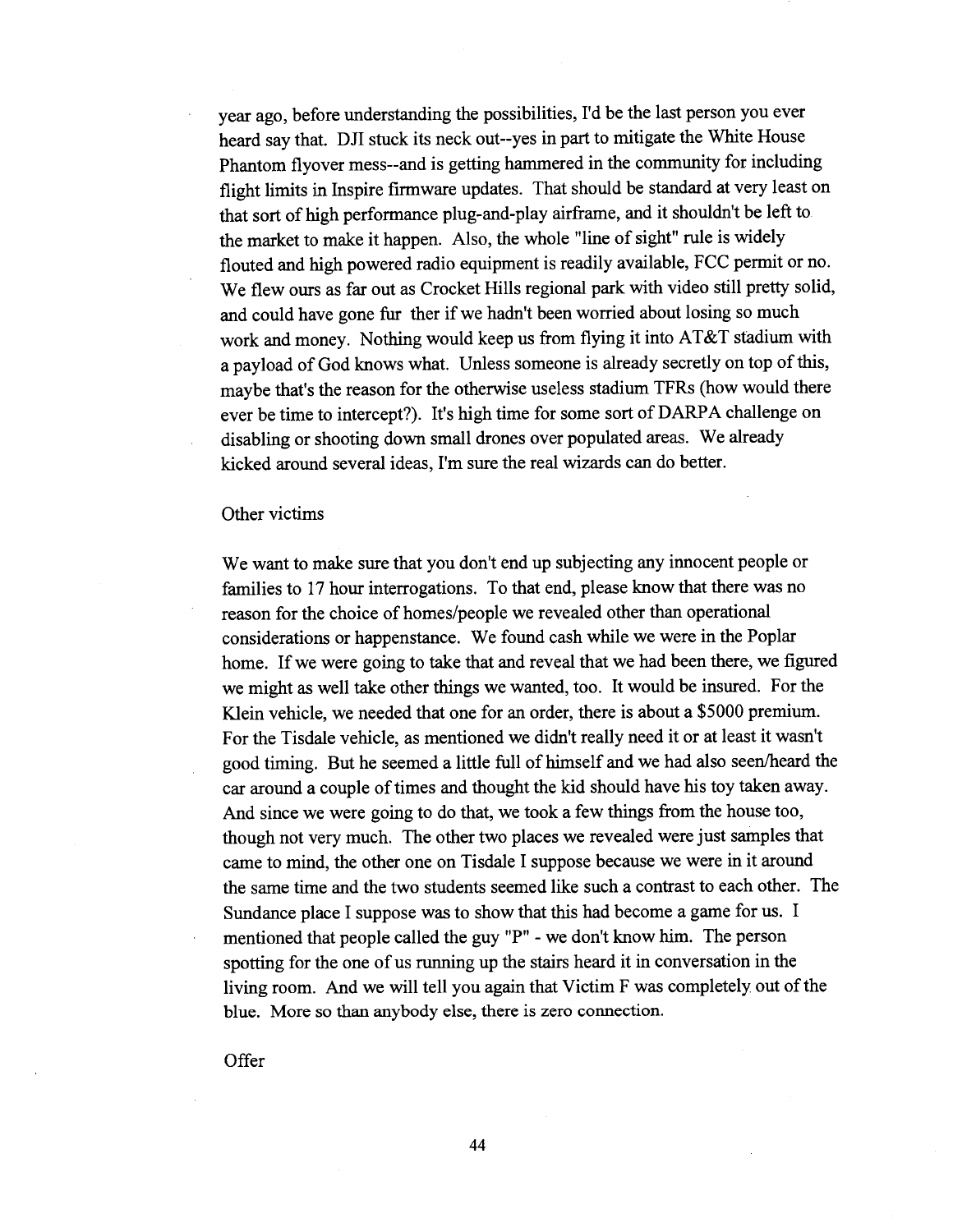I am sure you will want to spend some time fishing to see what you can come up with before resorting to this offer. But a few months from now I will check back in. As you can probably tell, I am primarily responsible for this operation going through. If I am convinced that the other people involved can be given immunity- -anonymously--for any kidnapping, auto theft or related crime, I will turn myself in and provide a full confession. I will also turn over any remaining equipment (I know I should but it's very hard to throw away things like a custom drone and gen <sup>3</sup>night vision). Now, I am not stupid. I have read all about the ways in which people get screwed on immunity. So at a minimum this is going to involve attorneys for all three of us--actual criminal attorneys in private practice who we can look up online (not a police imposter), representing each person individually- reviewing agreements with every level of government that might be able to prosecute us. I don't even know if this is legally possible, but I do know that I will take every precaution, and then take it again, to make sure what is bargained for is delivered. It will also have some sort of explicit statement that I am not required to provide information about anybody we worked with. I don't even want to be asked. From where I sit, this is a good deal, unless it turns out I'm sitting under a black helicopter or something else out of left field I never saw coming. Consider it, and have some sort of framework in mind if you like. When the time comes, there will be one chance at this. If something smells wrong, I will be in the wind for good. And the deal will have to be struck before names are provided of course. It can include some provision that the beneficiaries don't have a prior record (in other words, so that you're not handing a blank check to someone who tums out to be a murderer at large). It is a serious offer, not lightly made, and one that I hope I will have the courage to go through with after enjoying a few last months of freedom. If it comes down to it I'm willing to live offthe grid and read books for the rest of my life. If it means a second chance for someone I think deserves it, or if it means hope enough to sustain someone I have wronged, then I should be willing to read books behind bars.

#### Goodbye

That is all I can think of. We are deeply sorry for the pain that this has brought everybody. Including the police and their families. It ends now. For what it's worth, what could have ended up as a prolific and dangerous criminal group has disbanded. And you have victim F to thank for it. So stop persecuting her. I don't think you will find us, but if you do, good work. you may already have done one of us in, another has had a nervous breakdown, and for my part you definitely have me looking over my shoulder and jumping at shadows. I think I'll only find peace if I move to the middle of nowhere or go overseas and teach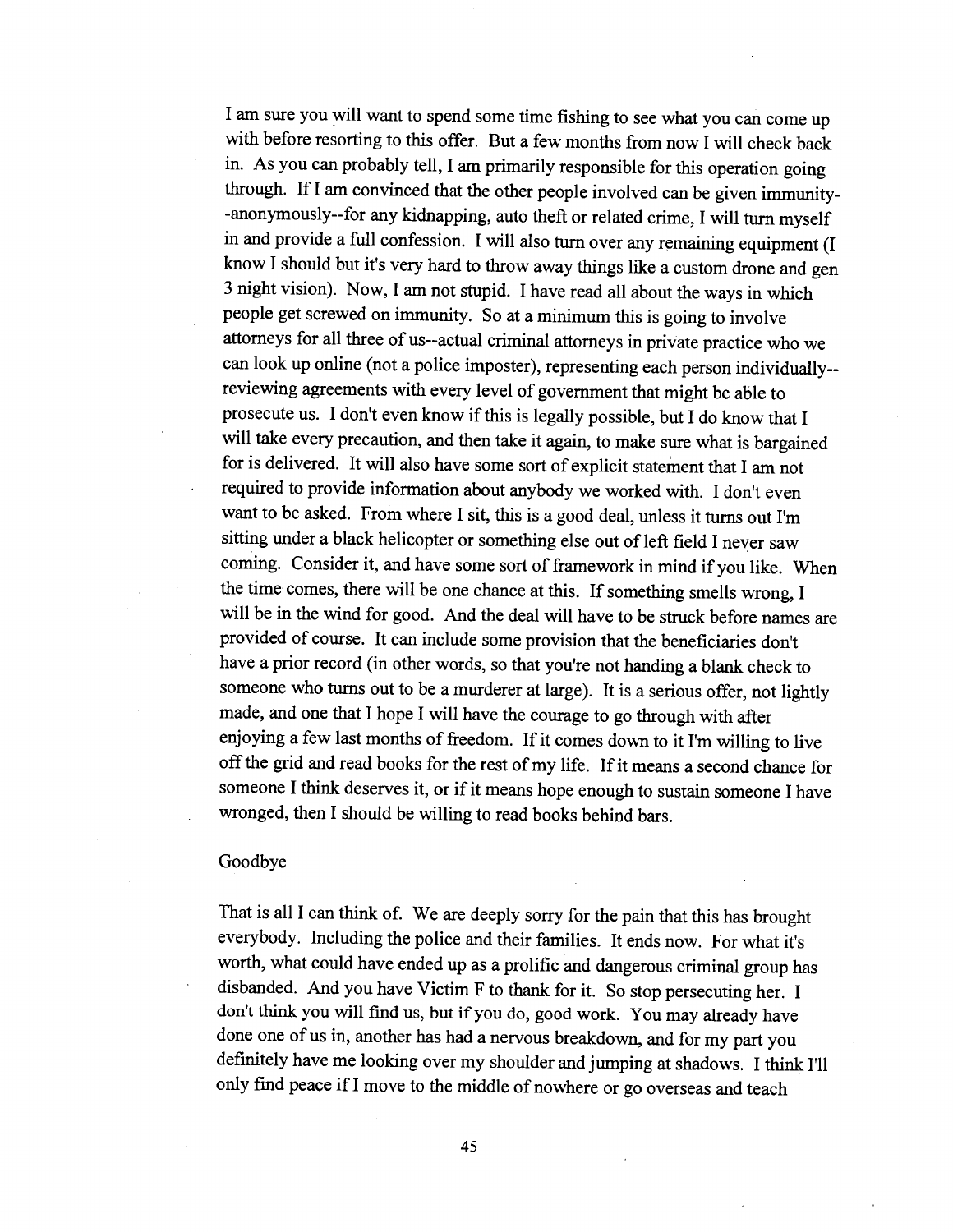English or some such. If you do manage to pull me out of a hole someday, good job, well-played. I'm not going to hurt anybody. But depending on where I am at that moment in time, I might have another spray painted squirt gun. Or maybe it will be a real gun, empty. Or maybe not empty. Don't think too hard about that, just aim true and get it done.

If it ever comes to that."

Email header analysis revealed that the email was sent using a Austrian based anonymous email service. The aforementioned "From" line was entered by the sender.

25. On June 23, 2015, at 2:03 p.m., your affiant received notification from Vallejo Police detectives that Alameda County Sheriff's detectives were currently investigating a home invasion that is similar with the kidnapping of VICTIM F.

26. On June 25,2015, at l:00 p.m., SA David Sesma and your affiant met with Alameda County Detective Miguel Campos and Detective Sergeant Rafael Alvarez at the Dublin Police Services Station located at 100 Civic Plaza, Dublin, California to discuss their investigation and its relation to ours.

27. On June 5,2015, at approximately 3:34 a.m., Alameda County deputies responded to North Terracina Drive for a report of a home invasion style robbery. Upon arrival and initial investigation deputies learned that an unknown male suspect (hereinafter referred to as UNSUB) forced entry into the home by prying open a secured screen off the window frame and entered through an unsecured window. Once inside, the UNSUB walked upstairs to the second floor where the homeowners were asleep. The victim homeowners (husband and wife) awoke to a white adult male standing at the foot of their bed, with a flashlight shining in their faces. The UNSUB calmly ordered the victims to tum on their stomachs and to place their hands behind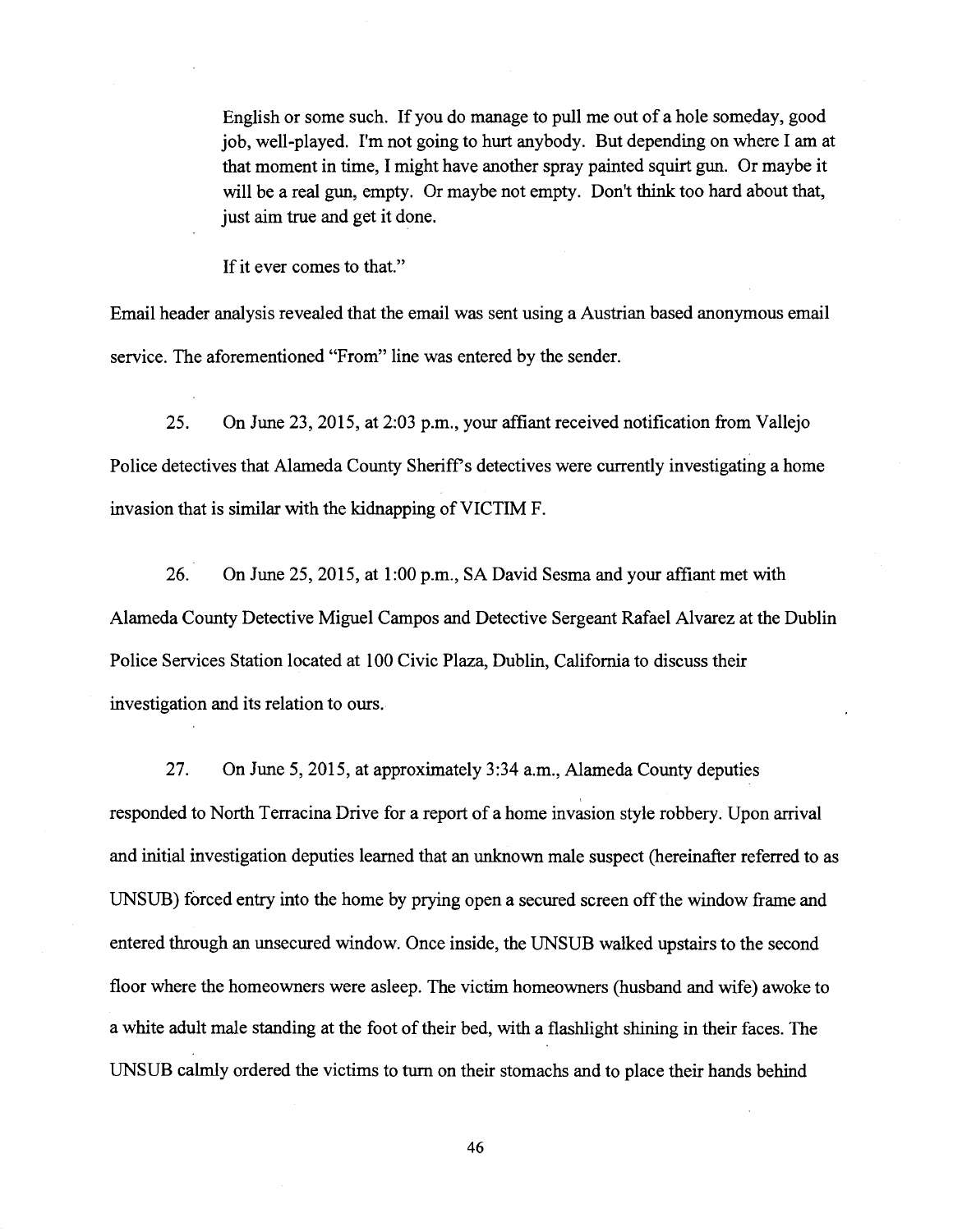their backs. The UNSUB also told them that their young adult daughter who was asleep in her bedroom was unharmed. As the UNSUB leaned in to restrain the male victim with plastic "zipties", the victim fought back. During the struggle, the UNSUB struck the male victim in the head with a hard object, believed to be a metal flashlight, which caused a large laceration to his head. The female victim fled to the bathroom and locked herself in with her cell phone. While the male victim continued to fight with the UNSUB, the female victim called "911". The male victim and the UNSUB continued to fight for approximately "four minutes" until the UNSUB fled the residence. A cell phone was located on top of a cabinet in the second floor hallway. According to the victims, the cell phone did not belong to anyone in the residence and was not there before they went to sleep. When police arrived several items were located in and near the property. Among the items located were plastic "zip-ties", 6" of duct tape, a fabric glove, and the aforementioned cell phone. After the cell phone was recovered, it was determined that the phone was locked by means of a screen pattem-lock and no information could be recovered from physical examination of the phone. An emergency "9l l" call was placed from the lock screen of the phone, which revealed the phone's telephone number to be 916-500-8047 at the California Highway Patrol's Dispatch Center.

28. On June 5,2015, detectives obtained a search warrant for the cell phone, <sup>a</sup> SAMSUNG GALAXY NOTE 4 (IMEI# 990004824579217), which was faxed to VERIZON WIRELESS who later provided that the subscriber of the phone was a person who lived at 5300 Mississippi Bar Drive, in Orangevale, California. The UNSUB was described by the victims as a white adult male, approximately 20-30 years of age, fit, approximately 5'10" tall, and dressed in dark colored security guard outfit. A check of ACCURINT (law enforcement database) by Alameda County Sheriff's detectives revealed that the cell phone subscriber in Orangevale did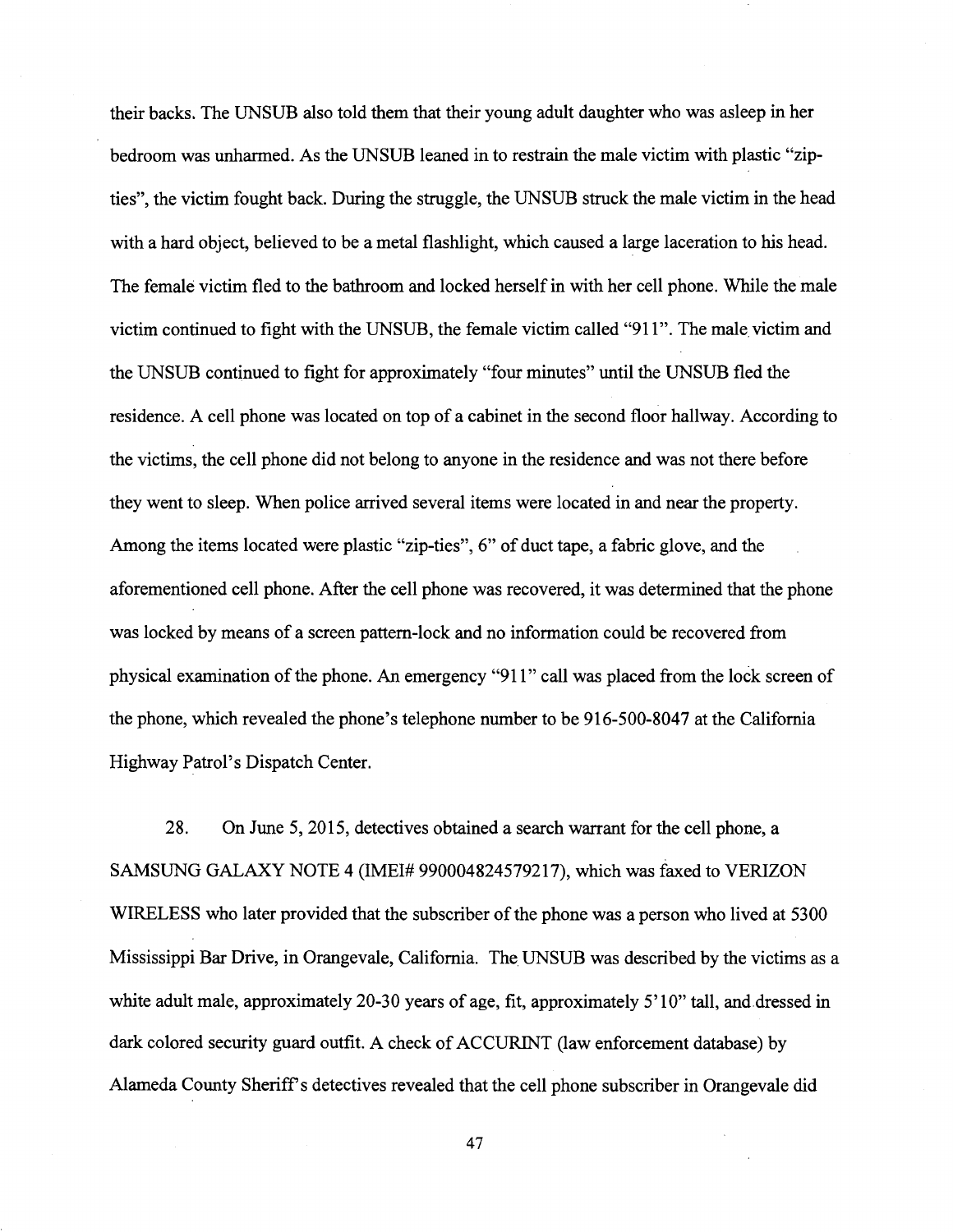not meet the age or physical description given by the victims. However, the search through ACCURINT also showed that MATTTIEW MULLER was associated with the Orangevale address. A photo of MATTHEW MULLER was located in the DMV Cal Photo system where his physical description was consistent with the suspect description provided by the victims. (On June 26, 2015 a review of the still photos obtained from the TARGET retail store in Pleasant Hill, California, that depicted a white athletic male purchasing the aforementioned TRACPHONE that had been used to attempt to contact VICTIM M, is also consistent with the physical description of MULLER. A criminal history check of MATTHEW MULLER by detectives revealed that he was a subject in a burglary, criminal threats, robbery, and attempted sexual assault investigated by the Palo Alto Police Department (case# 09-5866), but no arrest was made in that case. Detectives then contacted the occupants of 5300 Mississippi Bar Drive in Orangevale and spoke to a person who identified herself as MATTHEW MULLER's mother. She was provided with a description of the cell phone, along with the cellular number associated to it to help detectives identify who it belongs to. She advised detectives that the cell phone belonged to her son MATTHEW MULLER, who had told her that he had lost it earlier that day, (June  $5<sup>th</sup>$ ). Detectives were told that MATTHEW MULLER mainly resides at their South Lake Tahoe property located at 2710 Genoa Avenue in South Lake Tahoe, California, (which is within the aforementioned 200 meters of Grid Coordinates 38.915361, -119.967021, which is the calculated location received from AT&T where the three (3) TRACPHONE calls to VICTIM M were made from). A check in DMV and ACCURINT revealed that MATTHEW MULLER's current address is 5300 Mississippi Bar Avenue in Orangevale, California, and the South Lake Tahoe address is owned by the same person who is the Verizon cell phone subscriber on the recovered phone.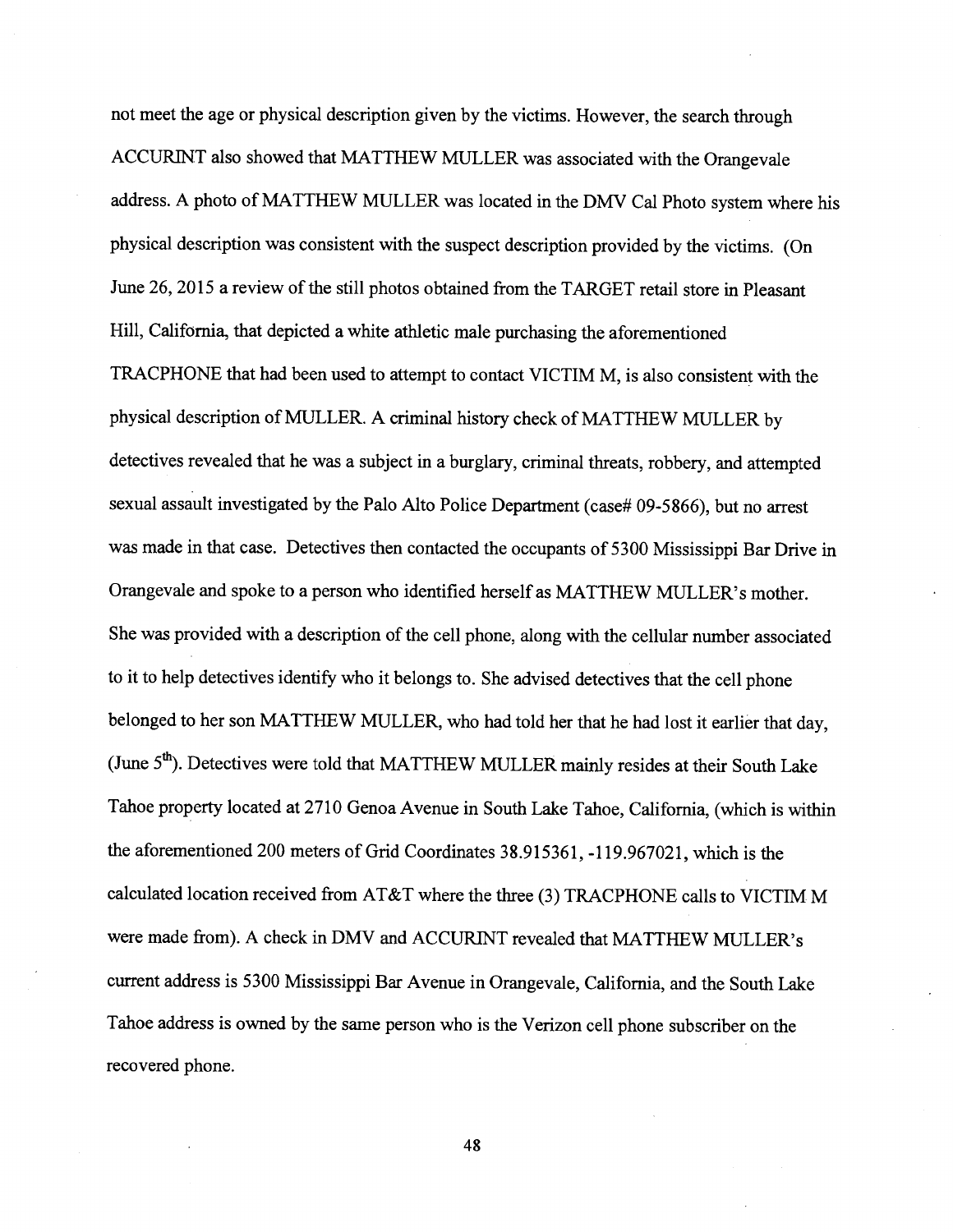29. On June 7, 2015, detectives contacted the El Dorado County Sheriff's Office (ECSO) to inquire about the South Lake Tahoe address and learned of a stolen vehicle in which the ECSO had located that moming close by that exact address where it looked as if someone was trying to hide it from public view. EDCSO advised the white 2011 Ford Mustang only had a rear license plate and the steering column had significant damage, therefore a check utilizing the vehicle identification number was conducted, which revealed that it was stolen out of Vallejo, California on January 3,2015, (Vallejo PD Case #15-85), and was registered to aperson residing in Vallejo, California, (on a street name consistent with the previously mentioned stolen Mustang in the alleged abductors aforementioned emails sent on March 28, 2015, as one of the vehicles stolen by the goup responsible for the VICTIM F kidnapping). ECSO further advised Alameda County detectives that upon search of the vehicle MATTIIEW MULLER's driver's license was located under the front seat as well as other indicia associating the vehicle to MATTHEW MULLER. With the above information, Alameda County Sheriff's detective obtained a Califomia State "Ramey" arrest warrant for MATTHEW MULLER, and search warrants for the stolen white 2011 Ford Mustang, and the residences 2710 Genoa Avenue in South Lake Tahoe, Califomia, and 5300 Mississippi Bar Drive in Orangevale, California.

30. On June 8,2015, at approximately 7:15 a.m., Alameda County Sheriff <sup>s</sup> detectives conducted the search warrant at27l0 Genoa Avenue in South Lake Tahoe and located MATTHEW MULLER in the hallway upon entry and placed  $\lim_{\omega}$  in custody without incident.<br>Upon observation by detectives, the residence was  $\lim_{\omega}$  untidy where sporting equipment, men's clothing, leftover food, and other household items were discarded on the floor. There were several evidentiary items seized by detectives, but most noteworthy was an ASUS laptop, model U50F, bearing serial number 9CNOASl12103500, the same brand laptop that was reported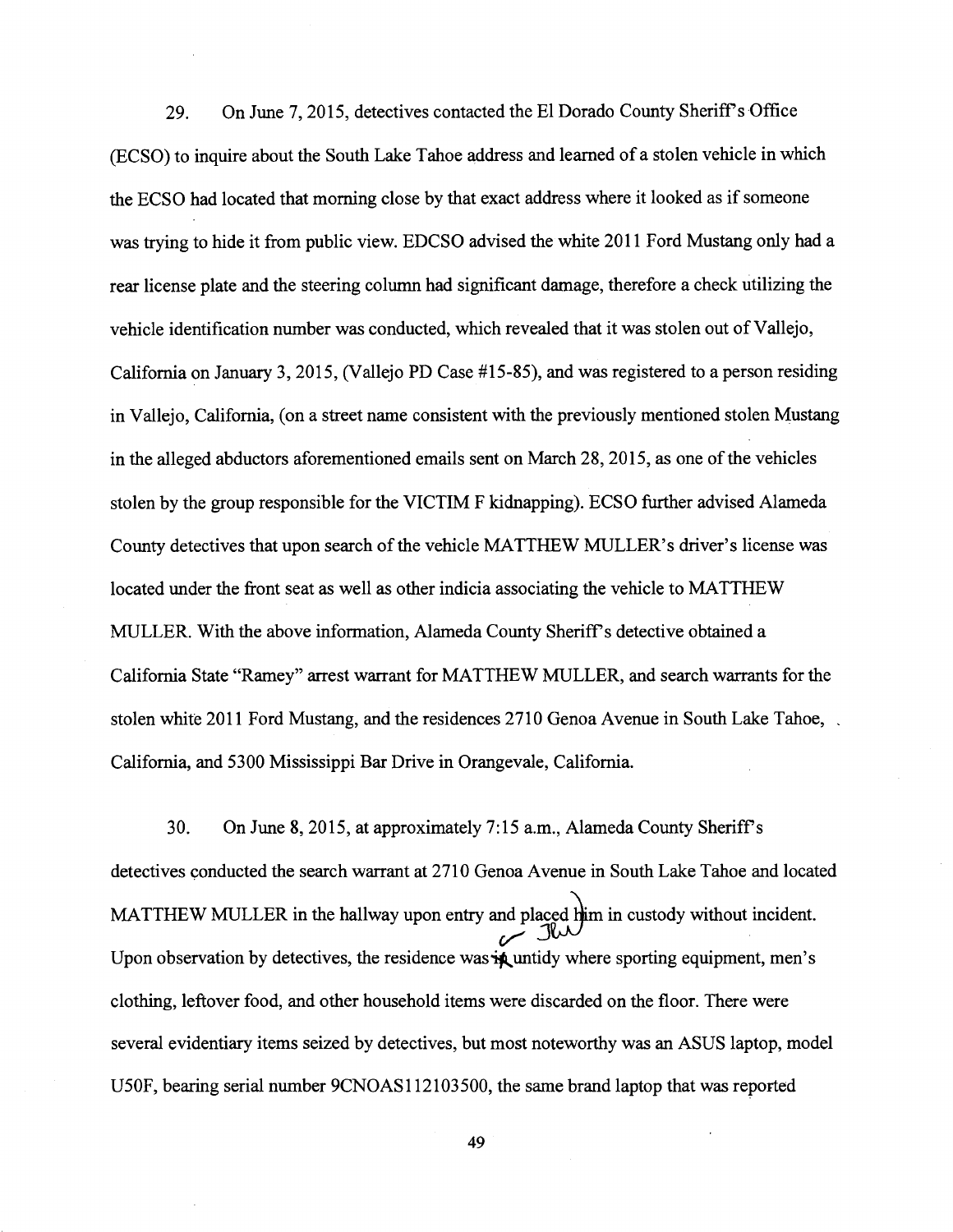stolen by VICTIM M during the kidnapping of VICTIM F ; black colored digital vehicle key maker, numerous blank car keys, and a pair of two-way radios, all three of which were depicted in a photo attached to one of the alleged kidnapper's aforementioned emails sent on March 28, 2015.

31. At approximately 8:15 a.m., detectives interviewed MATTHEW MULLER where prior to investigatory questions he volunteered answers pertaining to his personal information. MULLER advised that he is a former Marine who served from 1995-1999, attended Harvard University from 2003-2006, and taught at Harvard from 2006-2009. (I later noted on the website of the California Bar that Matthew D. Muller, CSBN 275832, attended Harvard Law School, was admitted to the Califomia Bar in 2011, and was disbarred in 2015.) MULLER further advised detectives that he suffered from Gulf War Illness, problems with psychosis, and in 2008 was diagnosed with Bipolar Disorder. MULLER was then transported by detectives to BARTON MEMORIAL HOSPITAL located at 2170 South Avenue in South Lake Tahoe, for the execution of a California State DNA warrant and blood draw, which was taken and submitted as comparative evidence to the Alameda County Sheriff's Office.

32. At approximately l2:00 p.m., detectives conducted a search of the stolen white 2011 Ford Mustang at the WELCOME TOW, located at 1772D Street in South Lake Tahoe, which revealed numerous evidentiary items, but most noteworthy was a black military-style belt with two ammunition-style pouches that contained swim style goggles that had tape covering the lenses, which upon view had a long blonde hair stuck in the duct tape (VICTIM F had long blonde hair) and was consistent with the swim goggles VICTIM M and VICTIM F described having to wear during their encounter; found in the trunk of the Mustang was a super soaker type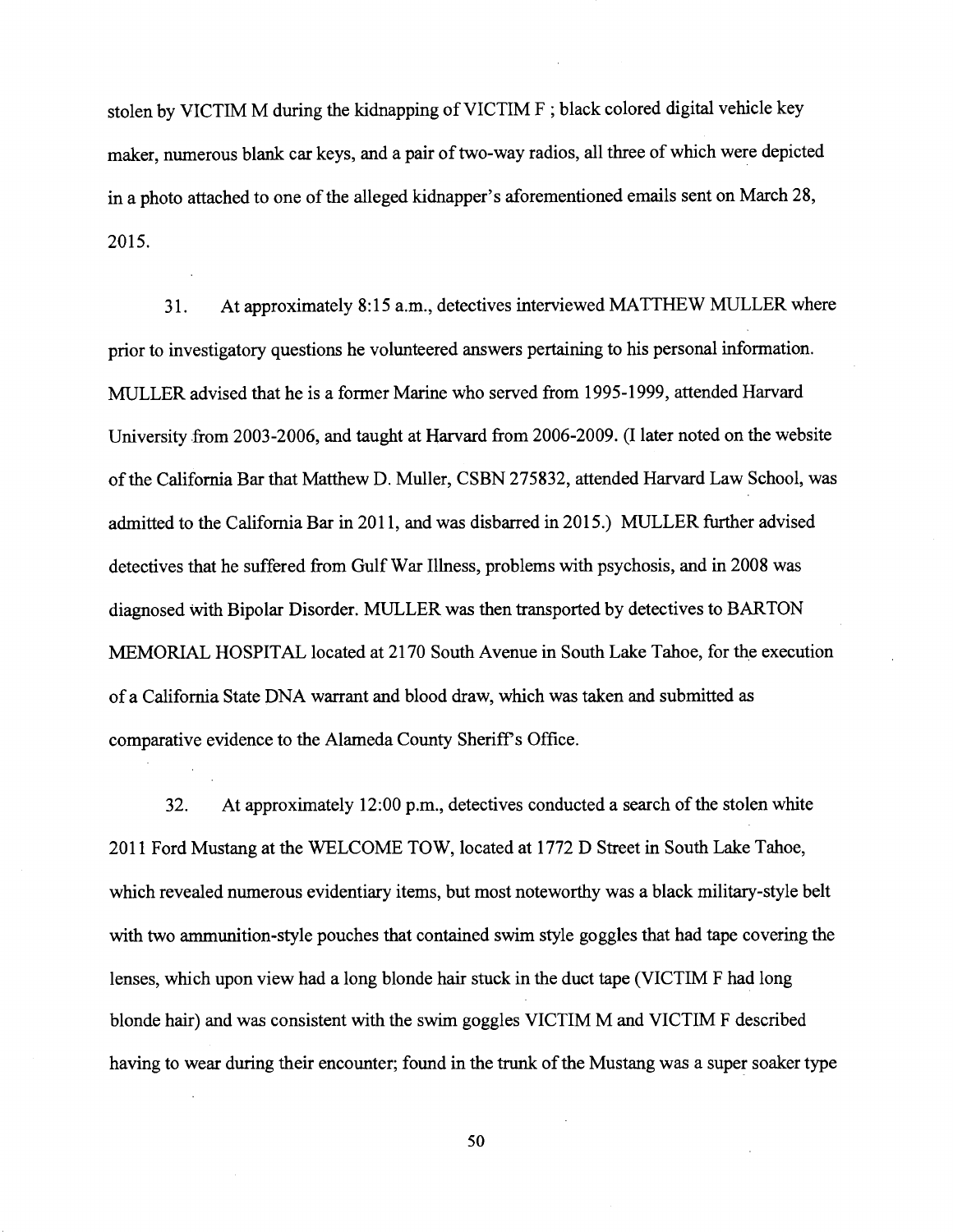water pistol that had been spray-painted black and had a flashlight and laser pointer taped to it, which is the same one that was attached to one of the aforementioned emails sent by the alleged kidnappers of VICTIM F on March 26,2015; an LG cellular trac-phone bearing serial number 412CQSF2045454, which when searched by detectives revealed the same photo of the water pistol that was attached to the alleged kidnapper's aforementioned email sent on March 26,2015; another set of speedo swim goggles; four sets of zip ties; and when a search of the car's navigation system's "history" was conducted, "Utica St. Huntington Beach, CA" was one of the locations, which is where VICTIM F was dropped off on March 25, 2015.

33. The law enforcement officers who executed the June 8, 2015 search at 2710 Genoa Avenue in South Lake Tahoe were not investigating the Vallejo crime. SA Sesma and I have spoken with them and learned that they saw but did not seize numerous evidentiary items relating to the Vallejo crime remaining in the residence, such as burglary tools pictured in the attached photos in the aforementioned emails, window barricading material, evidence that a female had resided in the residence, various computer equipment, electronic surveillance equipment, and other evidentiary items relating to the abduction of VICTIM F. As of this writing, Muller has been in custody since the time this residence was searched and he was arrested, and thus has not had a chance to return to the residence to sequester or destroy this evidence.

34. On June 26,2015, a representative of Best Buy in Glendora, Califomia confirmed that on June 24, 2010, Victim M had purchased an Asus laptop of the same model as the one seized from Muller's South Lake Tahoe residence. Also on June 26,2015, VICTIM M was briefly interviewed and shown a picture of the Asus seized from Muller's residence. With the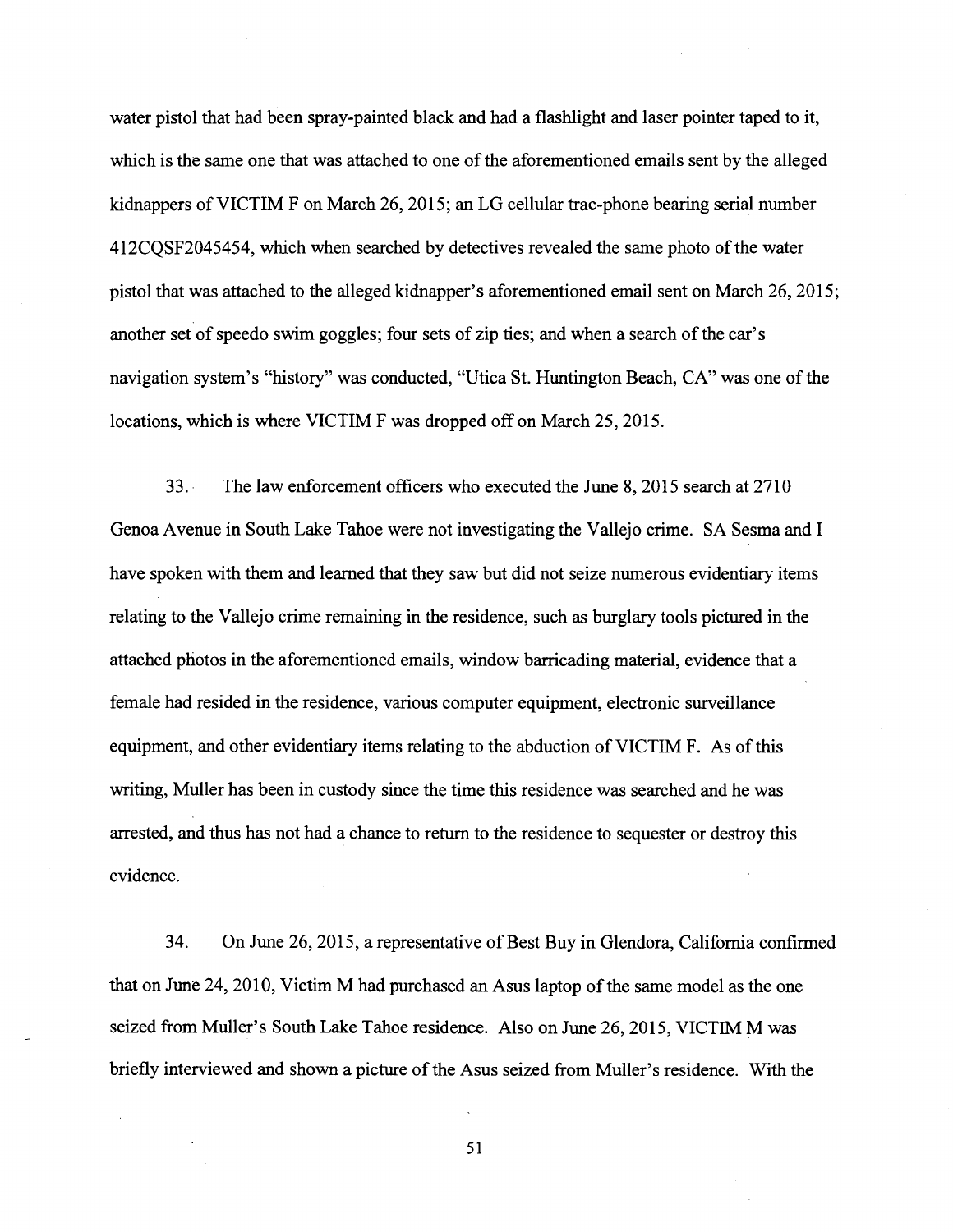understandable proviso that a lot of computers look alike, Victim M said that the seized computer looked like his.

35. The U.S. Attorney's Office advises me that intrastate use of a telephone is use of a facility or instrumentality of interstate commerce. See United States v. Nader, 542 F.3d 713, 719 (9th Cir. 2008); United States v. Dela Cruz, 358 F.3d 623, 625 (9th Cir. 2004). So is intrastate use of a car. See United States v. Oliver, 60 F.3d 547, 550 (9th Cir. 1995). The Internet is an instrumentality of interstate commerce. See United States v. Tello, 600 F.3d 1161, 1165 (9th Cir. 2010).

36. The vehicle described in Attachment A-2 was seized in South Lake Tahoe and brought to Dublin. FBI has taken custody of the vehicle and are currently towing it to the FBI's offices in Sacramento. The agents transporting the vehicle have advised me that they have passed through Davis, Califomia, and thus they are already in the Eastern District.

#### **CONCLUSION**

I submit that this affidavit establish probable cause to believe that Matthew Muller violated 18 U.S.C. \$ l20l and that evidence of his crime will be found in MULLER's residence located at27l0 Genoa Avenue in South Lake Tahoe, California, and the white 2011 Ford Mustang bearing Vehicle Identification Number 12VBP8FF7BSI22050, which are detailed in Attachments A-1 and A-2. In my training and experience, and in the training and experience of my colleagues, Attachment B describes items likely to be evidence and instrumentalities of kidnapping

- $\frac{1}{2}$
- $\frac{1}{2}$
- $\frac{1}{2}$
- $\frac{1}{2}$
- 
- $\overline{H}$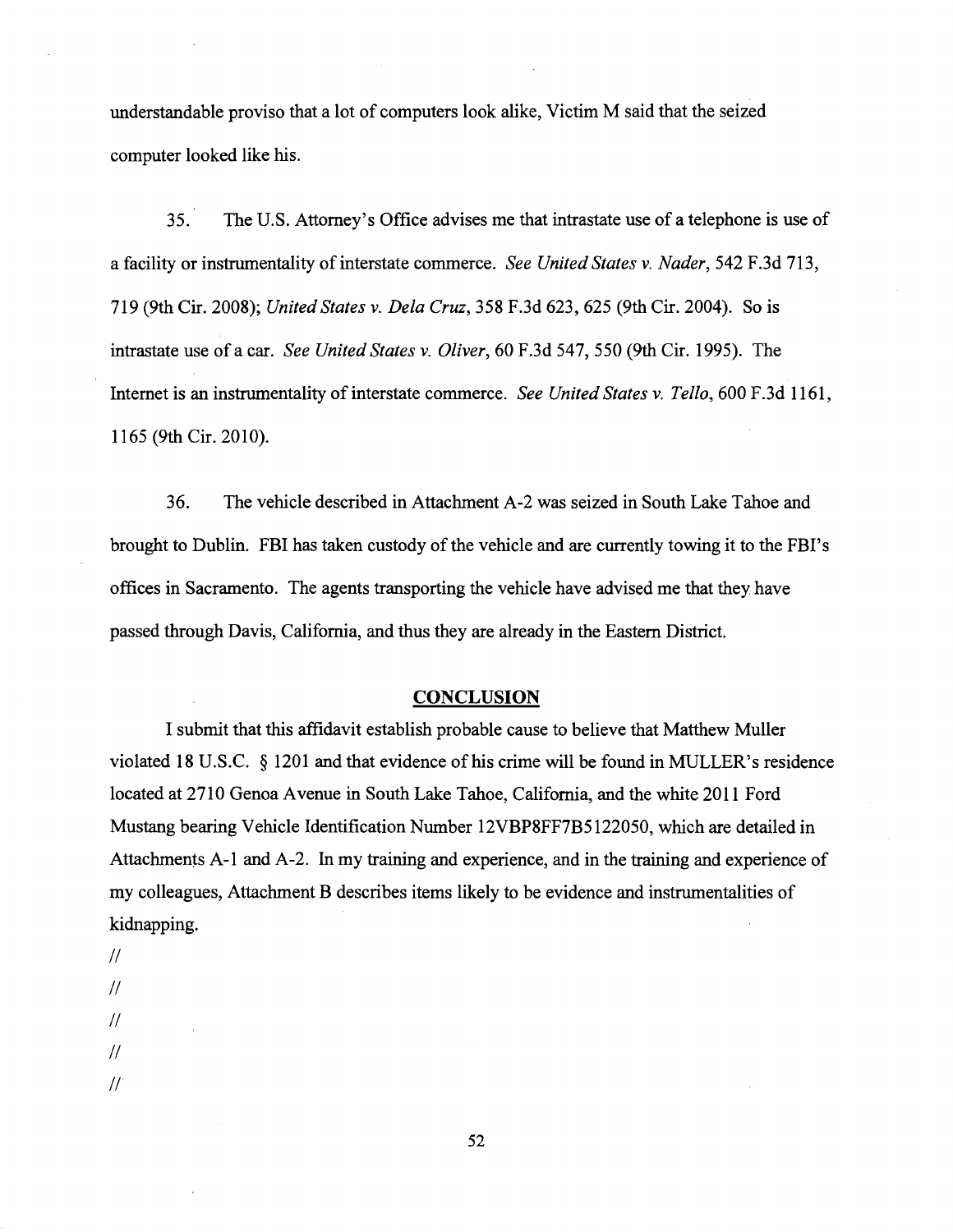### **SEALING**

I intend to attach this affidavit to the Search Warrant and serve it with the Search Warrant.

For now, I ask that all of the materials associated with these applications be filed under seal, except the arrest warrant for Matthew Muller. At this writing, Muller is in custody on the Dublin case. If Muller or anyone acting with him should learn in advance that law enforcement intend to re-search the South Lake Tahoe residence, evidence might be sequestered or destroyed before we are able to seize it.

Respectfully sub Jason R. Walter

Special Agent, FBI

Subscribed and sworn to

Before me on June 29,  $\Delta 015$ 

Hon. CAROLYN K. DELANEY LINITED STATES MAGISTRATE JUDGE

Approved as to Form:

MATTHEWO. SEGAL Assistant United States Attorney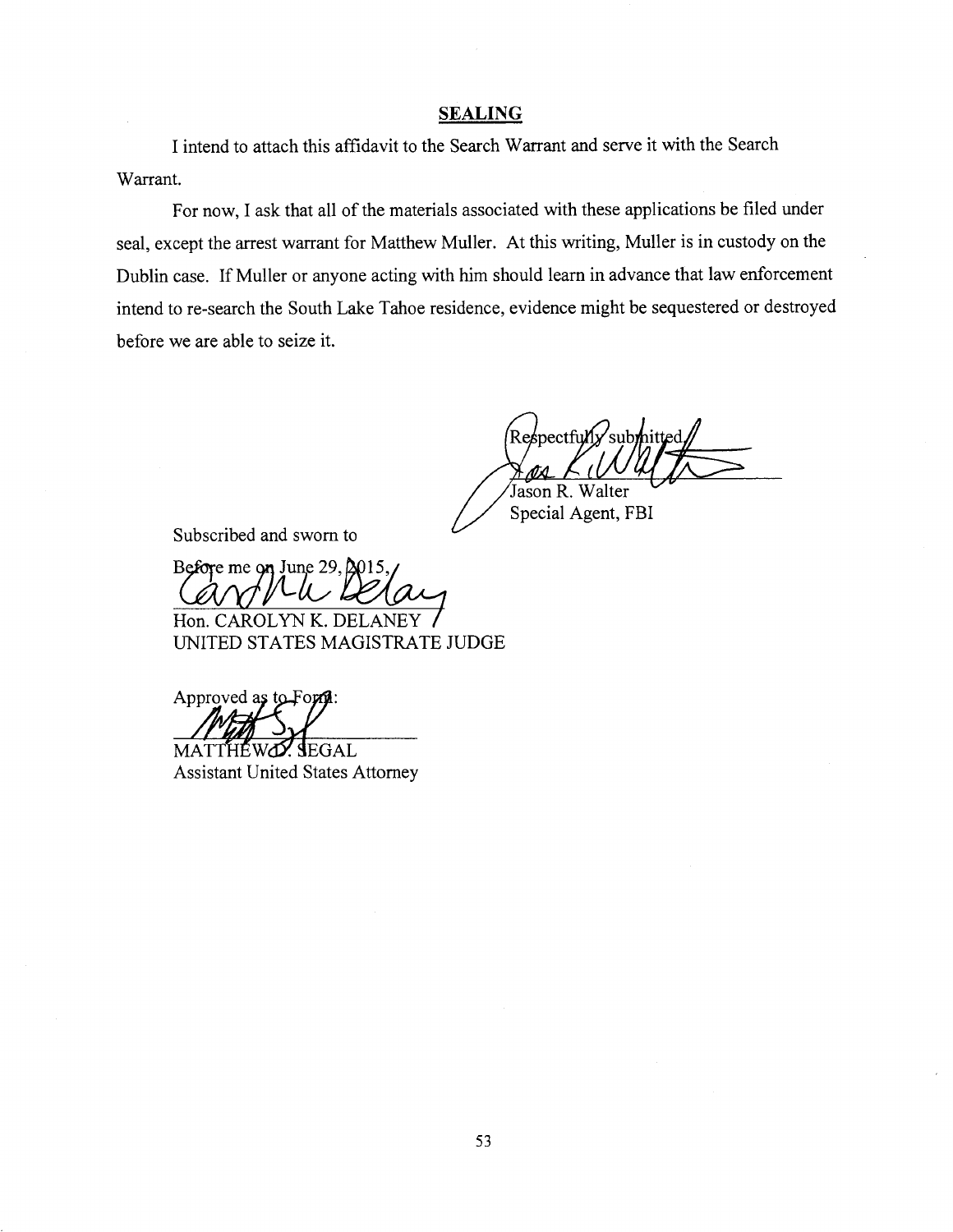# ATTACHMENT A-1

The property to be searched is 2710 Genoa Avenue, South Lake Tahoe, California, 96150. It is further described as a single-story, single-family residence located in a residential neighborhood. The residence has green exterior siding with white trim and what appears to be a grey composite roof. The numbers 2710 are affixed to the right of the front door in white placards. The property to be searched includes all rooms, attics, cellars, lofts, storage areas and other parts therein, and the surrounding grounds and any storage rooms or out buildings on the property.

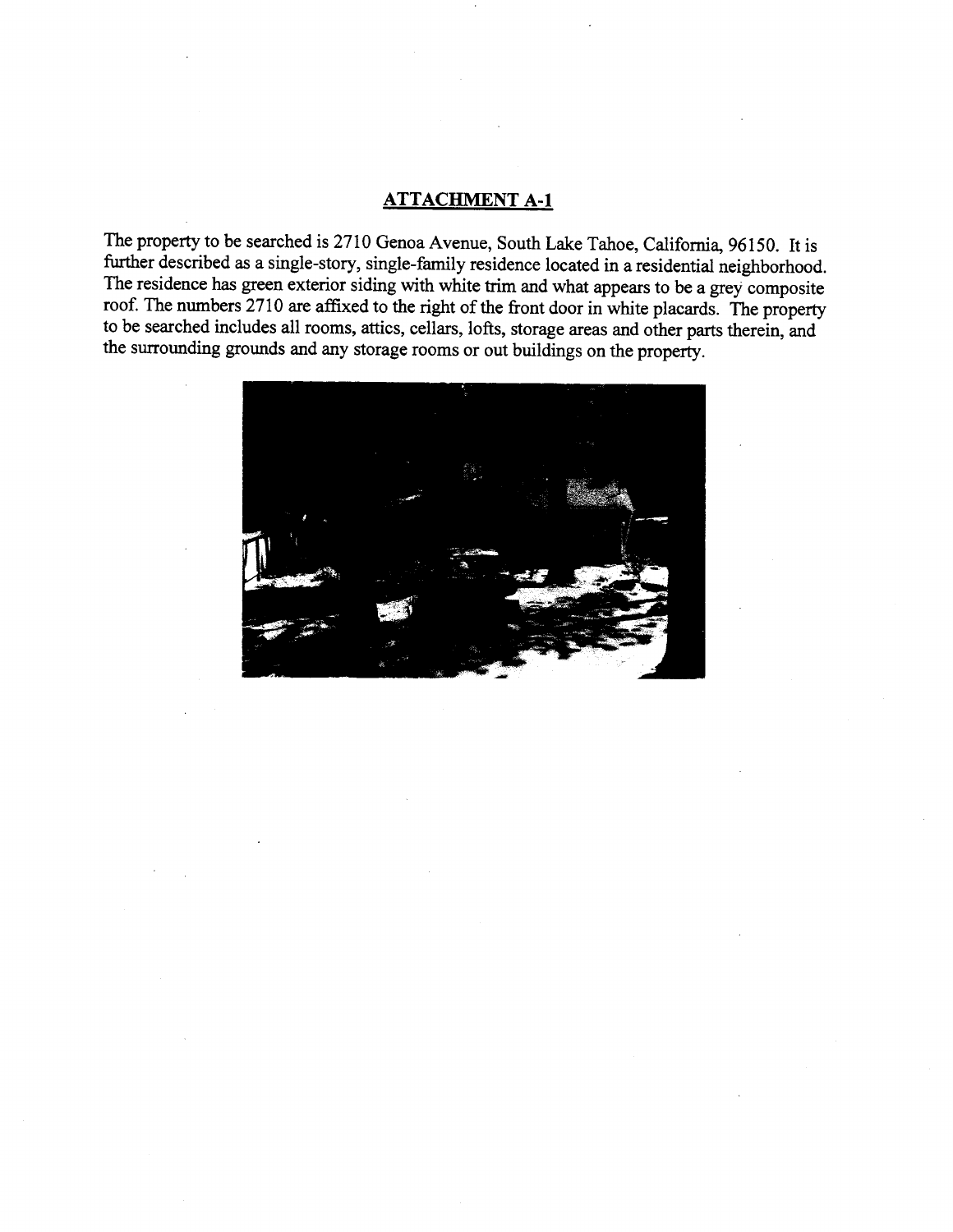### ATTACHMENT A-2

The Following Vehicle:

White, 2011 Ford Mustang, Illinois License Plate S277437, VIN 1ZVBP8FF7B5122050.

Which was located at Alameda County Sheriff's Office Impound Lot located at 100 Civic Plaza, Dublin, CA 94568, is now in the Eastern District of California, and will soon arrive at the FBI's offices in Sacramento.